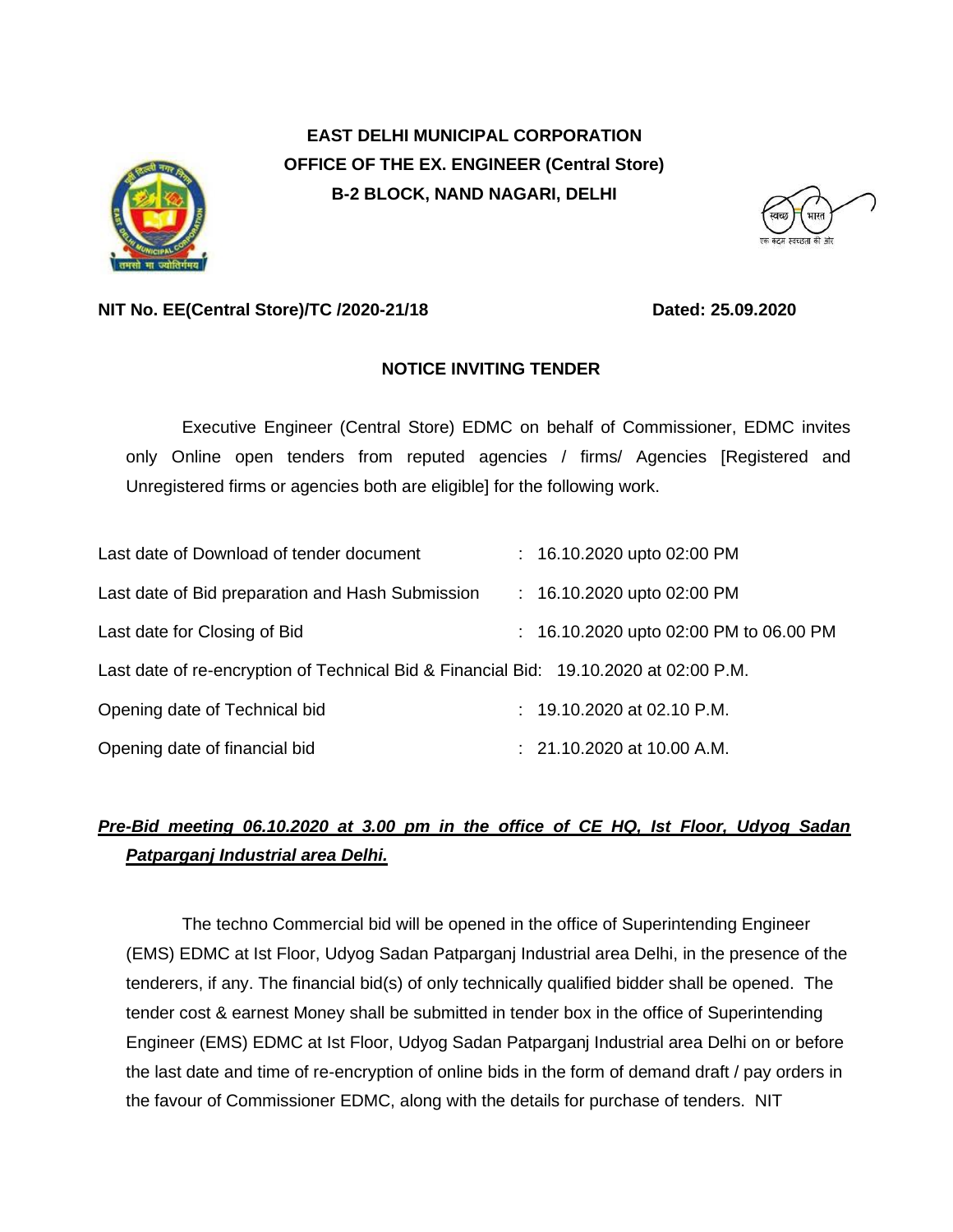conditions can be seen on the Notice Board / http:mcdetenders.com and https://mcdonline.nic.in/edmcportal/. In case of negotiation the validity period will be counted from the date of negotiation. In case of holiday declared the tender will be open on the next working day.

*Note :- Bidders willing to submit technical /financial bid through E-tendering and who are not registered with the EDMC / MCD for e-tendering shall have to get registered themselves with the EDMC / MCD for obtaining a temporary ID, by paying necessary fees through DD and submitting necessary documents to concerned authorities of Etendering. Bidders also have to submit an affidavit regarding that they are neither blacklisted nor debarred at the time of submission of technical bid.* 

 The responsibility of correctness and genuineness of all documents submitted by the agency solely lies on the agency. The competent authority on behalf of EDMC does not bind himself to accept the lowest or any other tender. Both Tender cost and Earnest money should have validity of at least 02 months at the time of submission.

| No. | Name of work                                                                                                                                                                                                                                                                                           | ead of A/c      | lender<br>Amt. | <b>Bid</b><br>docum<br>ent fee<br>in Rs.) | Time of<br>Completio<br>n | nder No. |
|-----|--------------------------------------------------------------------------------------------------------------------------------------------------------------------------------------------------------------------------------------------------------------------------------------------------------|-----------------|----------------|-------------------------------------------|---------------------------|----------|
|     | Selection of Consultant To<br>"PROJECT<br>Work<br>As<br>CONSULTANT" Under<br>The .<br>Scope Of Consultancy And<br>MONITORING OF PPP PROJECT<br>DOOR-TO-DOOR<br><b>FOR</b><br><b>COLLECTION</b><br>&<br>TRANSPORTATION OF MSW IN<br><b>MUNICIPAL</b><br>EAST<br><b>DELHI</b><br><b>CORPORATION AREA</b> | XL-III-D-<br>IV | Item<br>Rate   | 25000/-                                   | 9 years                   | 319246   |

#### **Note: The financial bid(s) of only technically qualified bidder shall be opened.**

**Ex. Engineer (Central Store)**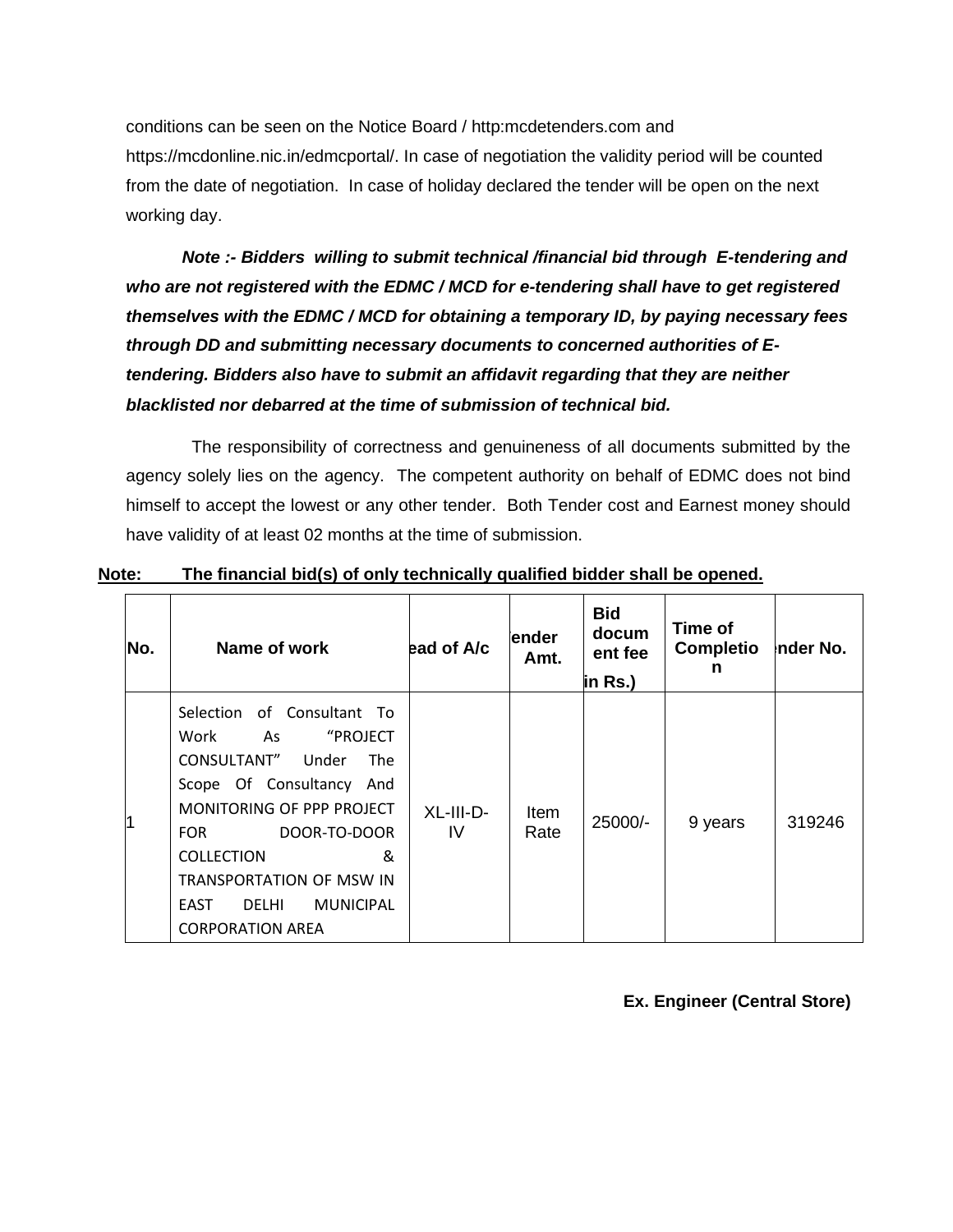# **REQUEST FOR PROPOSAL**

**Selection of Consultant To Work As** 

# **"PROJECT CONSULTANT"**

**Under The Scope Of Consultancy And MONITORING OF PPP PROJECT FOR DOOR-TO-DOOR COLLECTION & TRANSPORTATION OF MSW IN EAST DELHI MUNICIPAL CORPORATION AREA.**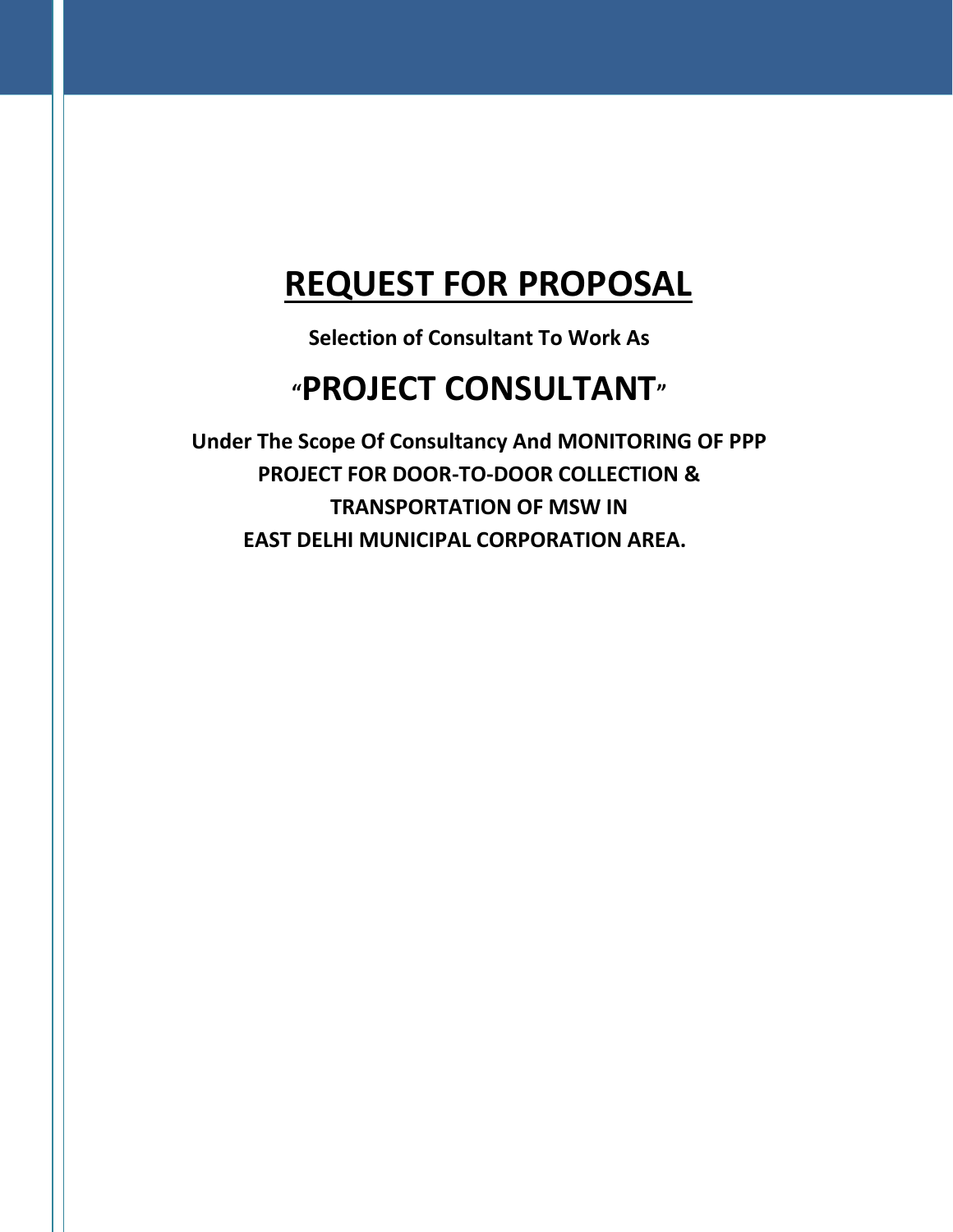#### **CONTENTS**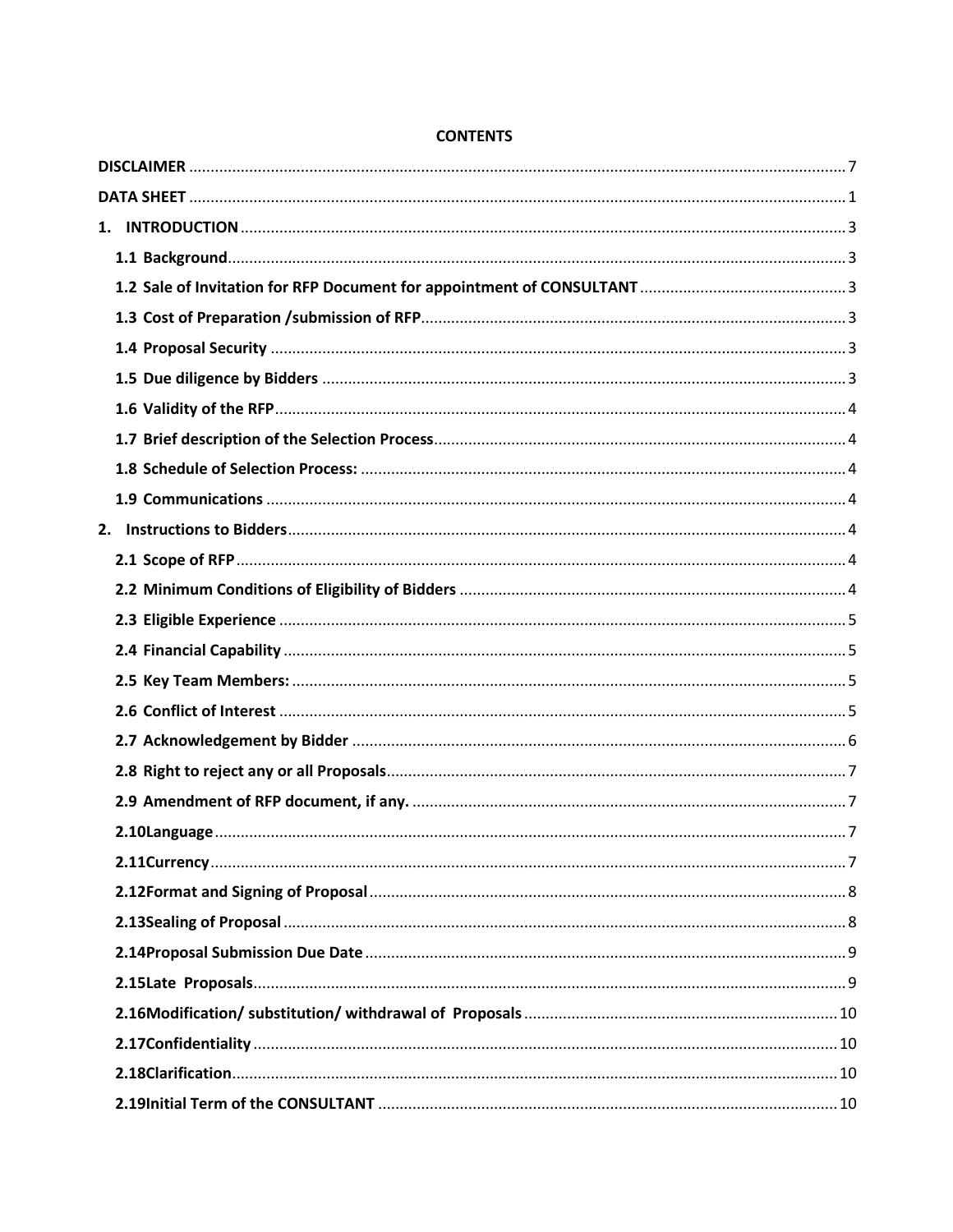| 5. |  |
|----|--|
|    |  |
|    |  |
|    |  |
|    |  |
|    |  |
|    |  |
|    |  |
|    |  |
|    |  |
|    |  |
|    |  |
|    |  |
|    |  |
|    |  |
|    |  |
|    |  |
|    |  |
|    |  |
|    |  |
|    |  |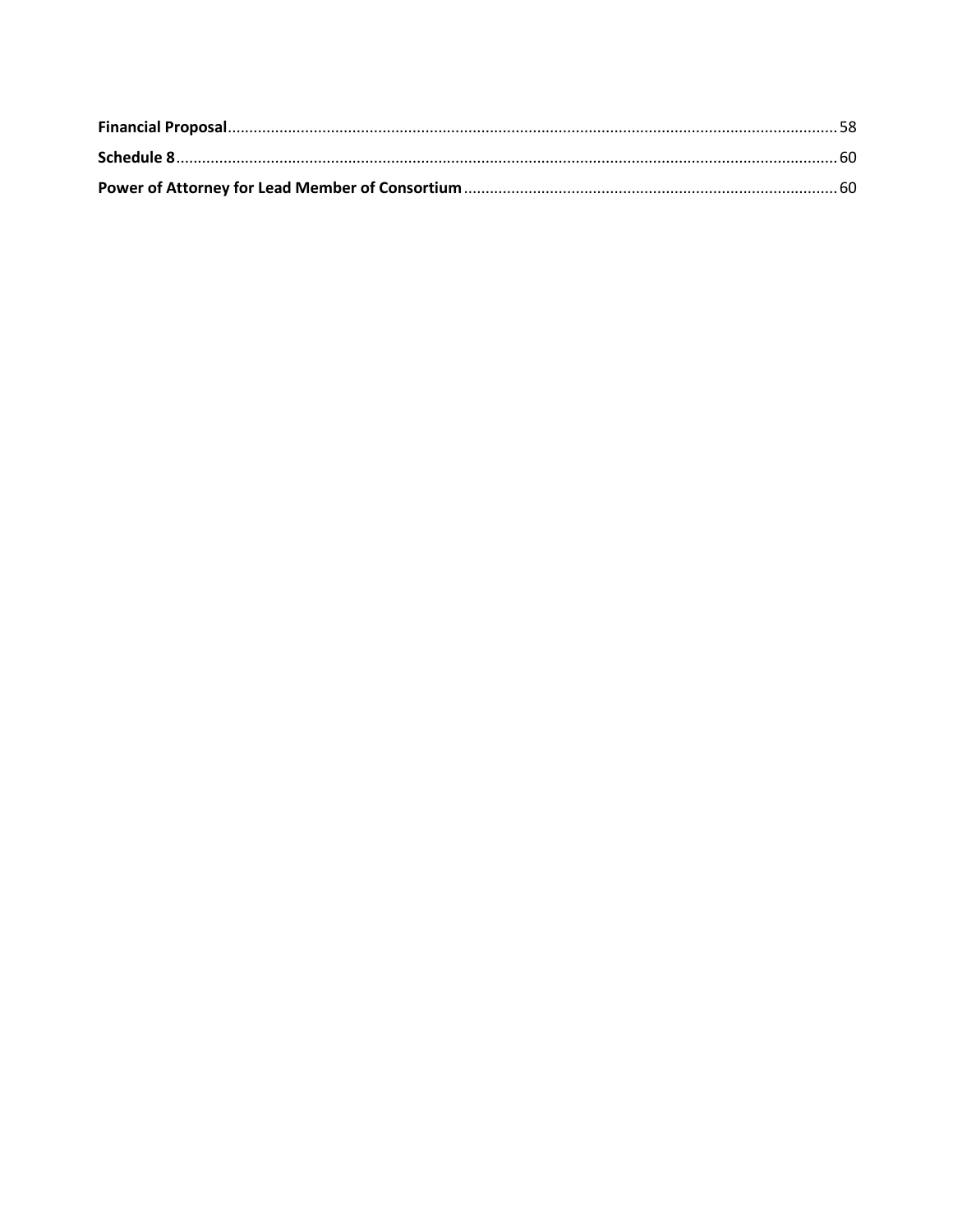#### **DISCLAIMER**

<span id="page-6-0"></span>The information contained in this Invitation for Request for proposal document or subsequently provided to Bidder(s), whether verbally or in documentary or any other form, by or on behalf of **East Delhi Municipal Corporation ("EDMC") (The Authority)** or any of its employees or advisors, is provided to Bidder(s) on the terms and conditions set out in this Invitation for RFP document and such other terms and conditions subject to which such information is provided.

This RFP is not an agreement and is neither an offer nor invitation by EDMC to the prospective Bidders or any other person. The purpose of this RFP is to provide interested parties with information that may be useful to them in the formulation of their Request for proposal ("RFP"). This RFP does not purport to contain all the information that each Bidder may require. This RFP may not be appropriate for all persons, and it is not possible for EDMC, its employees or advisors to consider the investment objectives, financial situation and particular needs of each party who reads or uses this RFP. The statements and information contained in this RFP document may not be complete, accurate, adequate or correct. Each Bidder should therefore, conduct its own investigations and analysis and should check the accuracy, adequacy, correctness, reliability and completeness of the statements and information contained in this RFP and obtain independent advice from appropriate sources.

Information provided in this RFP to the Bidder(s) is on a wide range of matters, some of which may depend upon interpretation of law. The information given is not intended to be an exhaustive account of statutory requirements and should not be regarded as a complete or authoritative statement of law. EDMC accepts no responsibility for the accuracy or otherwise for any interpretation or opinion on law expressed herein.

EDMC, its employees and advisors make no representation or warranty and shall have no liability to any person, including any Bidder, under any law, statute, rules or regulations or tort, principles of restitution or unjust enrichment or otherwise for any loss, damages, cost or expense which may arise from or be incurred or suffered on account of anything contained in this RFP or otherwise, including the accuracy, adequacy, correctness, completeness or reliability of the RFP and any assessment, assumption, statement or information contained therein or deemed to form part of this RFP or arising in any way with short-listing of Bidders for participation in the Selection Process.

EDMC also accepts no liability of any nature whether resulting from negligence or otherwise howsoever caused arising from reliance of any Bidder upon the statements contained in this RFP.

EDMC may, in its absolute discretion but without being under any obligation to do so, update, amend or supplement the information or assessment contained in this Invitation for RFP document.

The Bidder shall bear all its costs associated with or relating to the preparation and submission of its RFP including but not limited to preparation, copying, postage, delivery fees, expenses associated with any demonstrations or presentations which may be required by EDMC or any other costs incurred in connection with or relating to its RFP. All such costs and expenses will remain with the Bidder and EDMC shall not be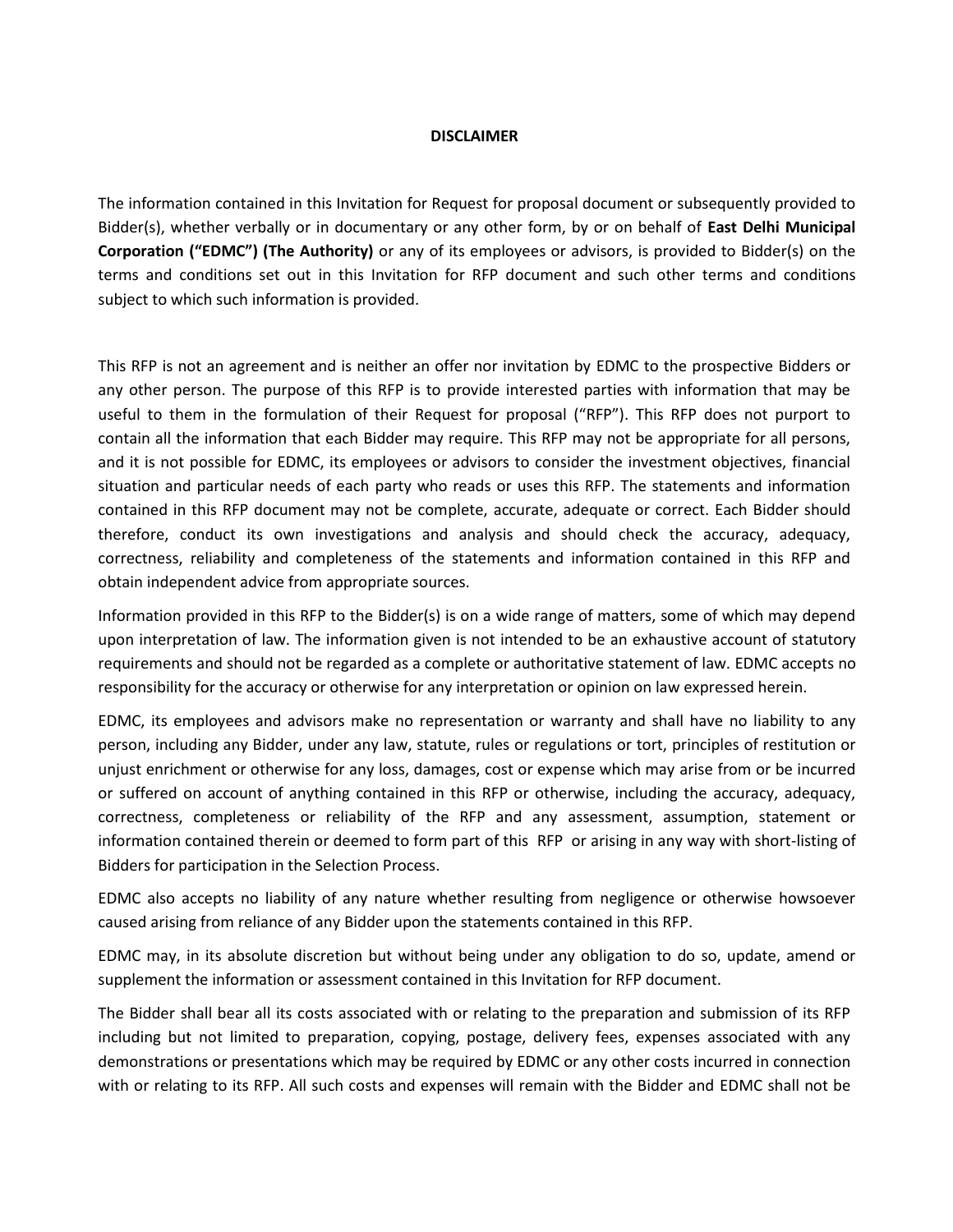liable in any manner whatsoever for the same or for any other costs or other expenses incurred by an Bidder in preparation for submission of the RFP, regardless of the conduct or outcome of the Selection Process.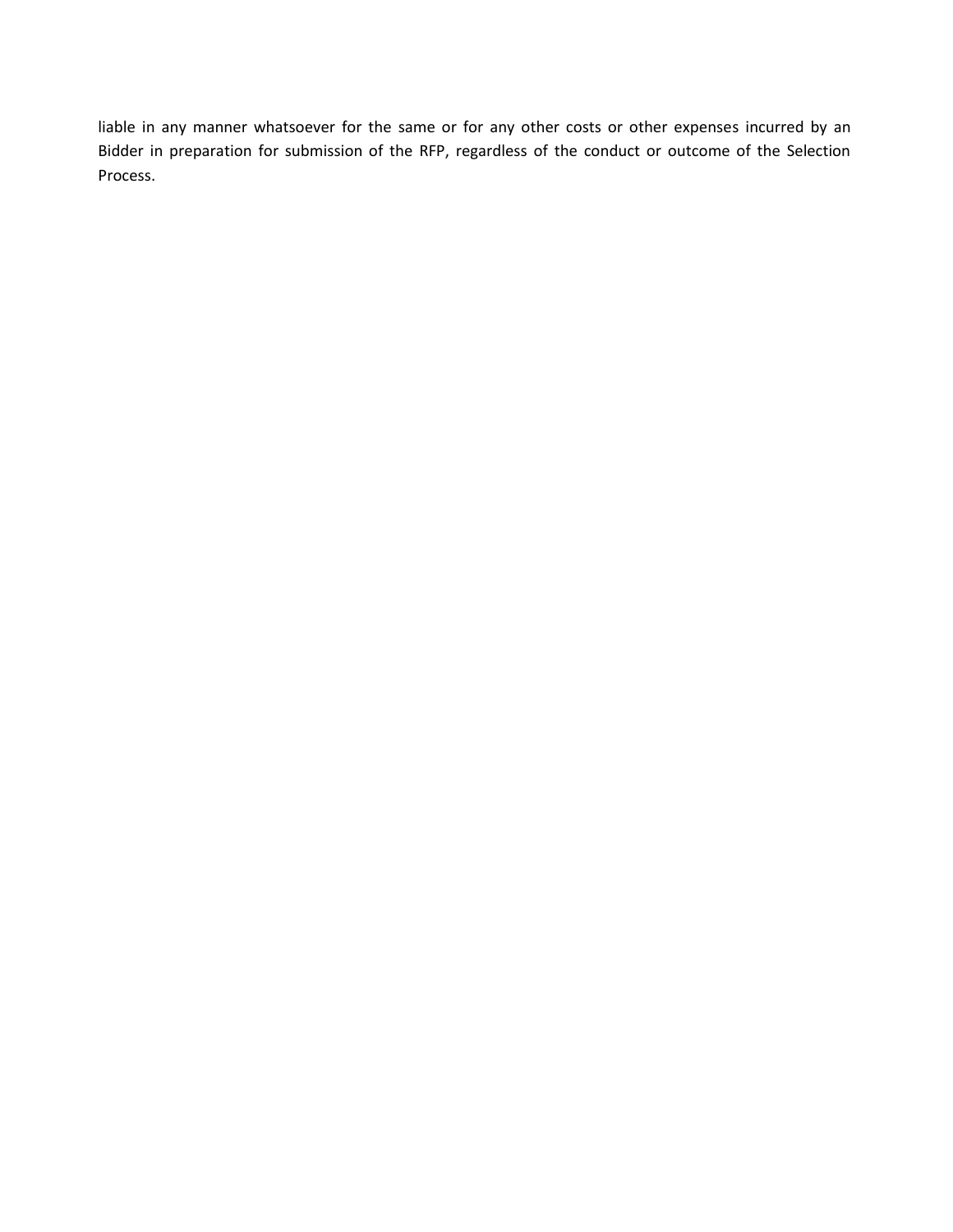#### **DATA SHEET**

<span id="page-8-0"></span>

| S.No. | <b>Particular</b>                                                                   | <b>Information</b>                                                                                                                                                                                                                                                                               |                                                                |            |  |  |
|-------|-------------------------------------------------------------------------------------|--------------------------------------------------------------------------------------------------------------------------------------------------------------------------------------------------------------------------------------------------------------------------------------------------|----------------------------------------------------------------|------------|--|--|
| 1.    | <b>Project Name</b>                                                                 | <b>Selection Of Consultant To Work As</b><br>"PROJECT CONSULTANT" Under The Scope Of<br>Consultancy And MONITORING OF PPP PROJECT<br><b>FOR</b><br>DOOR-TO-DOOR<br><b>COLLECTION</b><br>&<br>TRANSPORTATION OF<br>MSW<br>IN<br><b>EAST</b><br><b>DELHI</b><br><b>MUNICIPAL CORPORATION AREA.</b> |                                                                |            |  |  |
| 2.    | Name of the Client                                                                  |                                                                                                                                                                                                                                                                                                  | East Delhi Municipal Corporation                               |            |  |  |
| 3.    | Website                                                                             |                                                                                                                                                                                                                                                                                                  | http://www.mcdonline.gov.in/                                   |            |  |  |
| 4.    | <b>Bid</b><br>Document Fee<br>amount is                                             |                                                                                                                                                                                                                                                                                                  | Rs. 25000/- (Twenty Five Thousand)                             |            |  |  |
| 5.    | Proposal & Proposal<br>security must remain<br>valid for                            |                                                                                                                                                                                                                                                                                                  | 180 days calendar days after the proposal submission deadline. |            |  |  |
| 6.    | The<br>contact<br>information<br>for<br>requesting<br>clarifications/<br>Queries is | Mr. Gagan Khanna<br>Executive Engineer(CS/PIU),<br>419,1 <sup>ST</sup> Floor Patpargang Industrial Area<br>East Delhi Municipal Corporation,<br>New Delhi, India<br>Contact No9717787916                                                                                                         |                                                                |            |  |  |
| 7.    | Proposal<br>Security<br>amount                                                      | Rs. 10,00,000 (Rupees Ten Lac Only.)                                                                                                                                                                                                                                                             |                                                                |            |  |  |
| 8.    | Bank Guarantee<br>or<br>Draft<br>Demand<br>in.<br>favor of                          | Commissioner EDMC payable at Delhi                                                                                                                                                                                                                                                               |                                                                |            |  |  |
| 9.    | Schedule of Selection                                                               | S. No.<br><b>Event Description</b><br><b>Date</b>                                                                                                                                                                                                                                                |                                                                |            |  |  |
|       | Process                                                                             | 1.                                                                                                                                                                                                                                                                                               | Sale of RFP Document                                           | Zero date  |  |  |
|       |                                                                                     | 2.                                                                                                                                                                                                                                                                                               | Last date of receiving queries                                 | $+10$ days |  |  |
|       |                                                                                     | 3.                                                                                                                                                                                                                                                                                               | Time<br>and<br>of<br>Pre-Bid<br>Date<br>Meeting                | $+12$ days |  |  |
|       |                                                                                     | 4.                                                                                                                                                                                                                                                                                               | Authority response to queries                                  | $+17$ days |  |  |
|       |                                                                                     | 5.<br>Proposal Submission Due Date<br>+30 days (till 15:00<br>hours)                                                                                                                                                                                                                             |                                                                |            |  |  |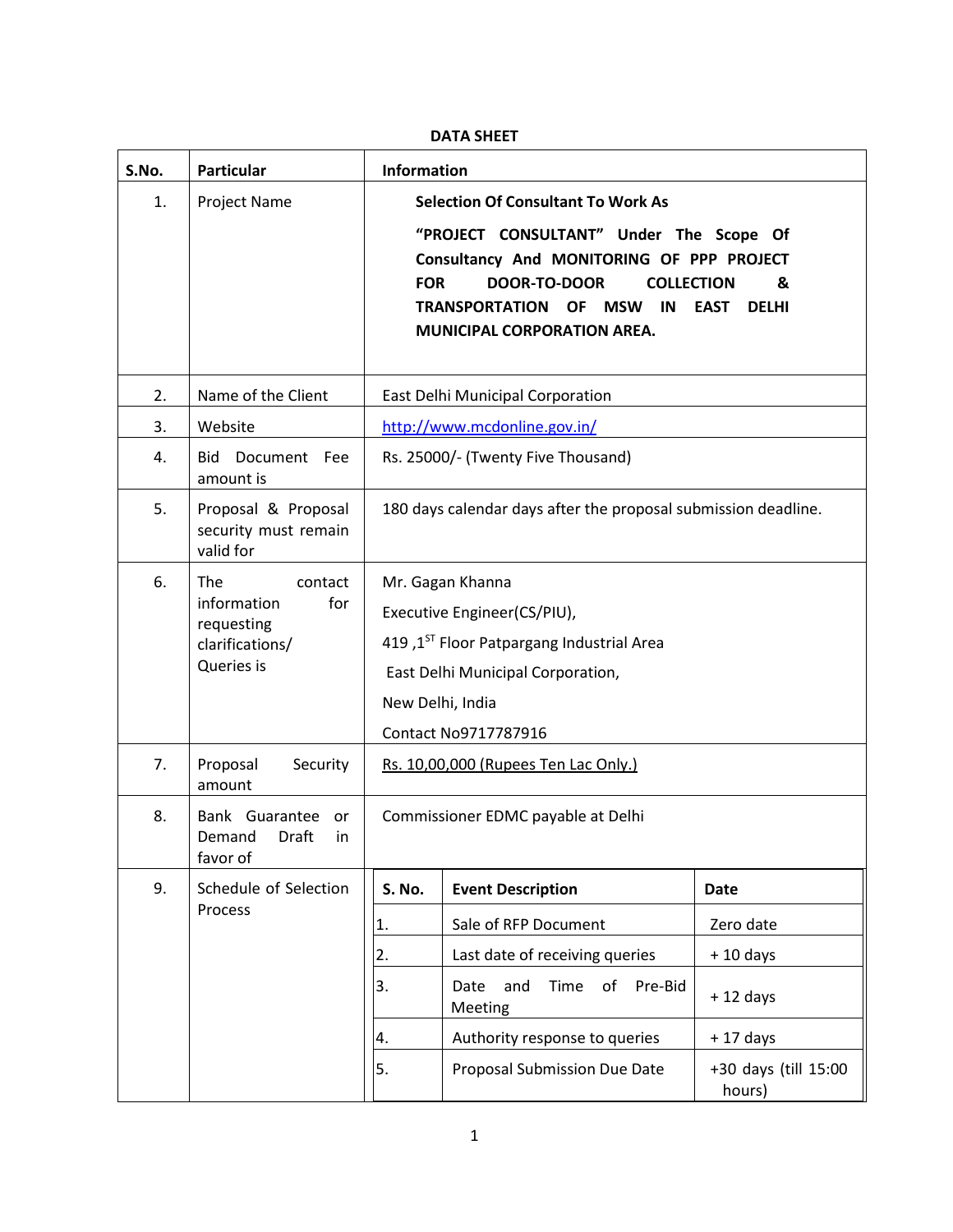|  | 6.                                                                                                                                                                                                | <b>Opening of Technical Bids</b> | $+35$ days                      |  |
|--|---------------------------------------------------------------------------------------------------------------------------------------------------------------------------------------------------|----------------------------------|---------------------------------|--|
|  | 7.                                                                                                                                                                                                | Presentation                     | $+45$ days                      |  |
|  | 8.                                                                                                                                                                                                | <b>Opening of Financial Bid</b>  | $+50$ days                      |  |
|  | 9.                                                                                                                                                                                                | Letter of Intent                 | To be decided by<br><b>EDMC</b> |  |
|  | 10.                                                                                                                                                                                               | Signing of Contract              | To be decided by<br><b>EDMC</b> |  |
|  | (+ X day's means time duration from the zero date i.e. the<br>publication date of RFP. In case of holiday or Sunday, next working<br>day shall be taken)<br>Bid submission time: 3 PM on due date |                                  |                                 |  |
|  |                                                                                                                                                                                                   |                                  |                                 |  |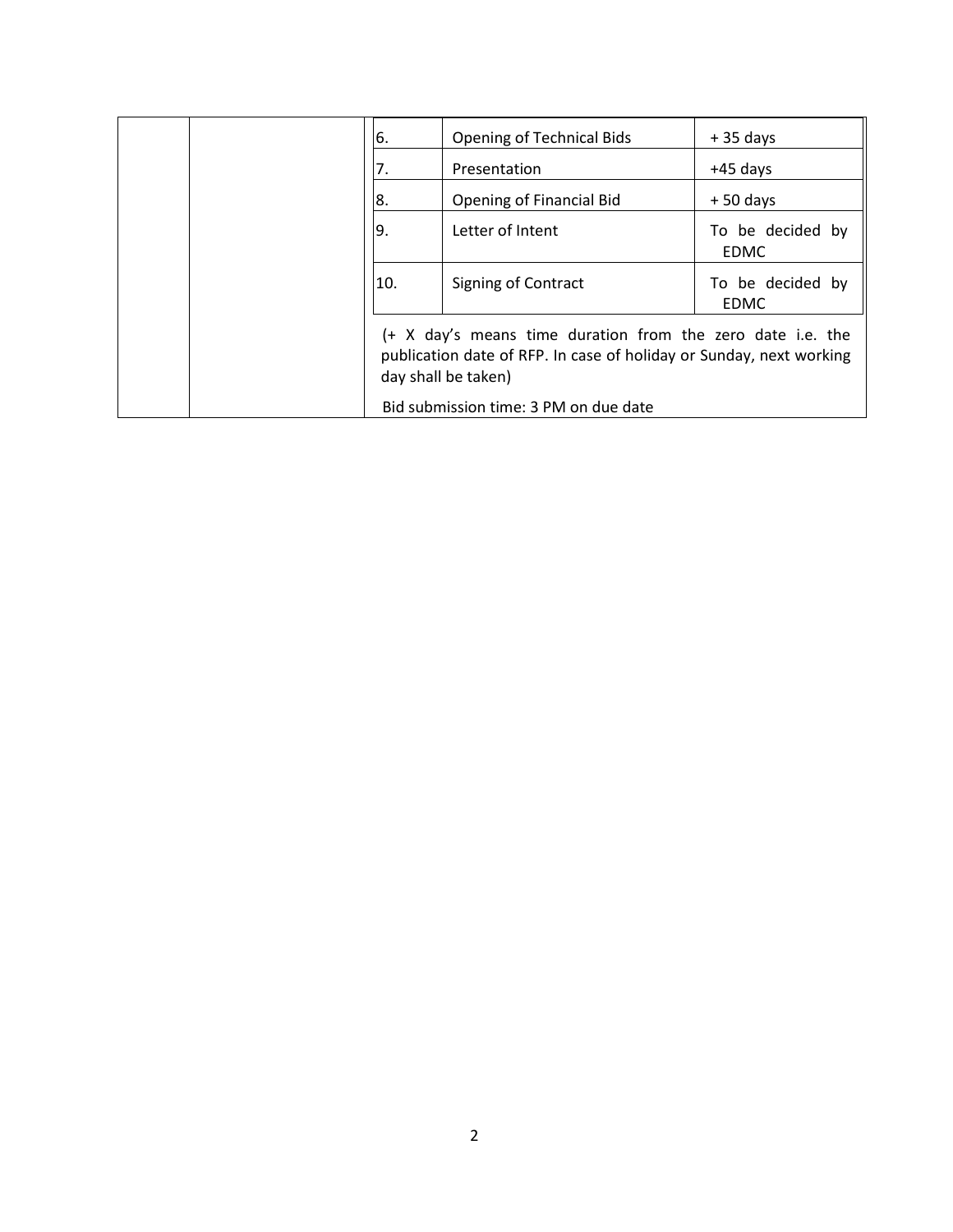#### <span id="page-10-0"></span>**1. INTRODUCTION**

#### <span id="page-10-1"></span>**1.1 Background**

- 1.1.1. The East Delhi Municipal Corporation (EDMC) is responsible for providing municipal and civic services within area falling under its jurisdiction divided into Two Zones, namely: Shahdara South Zone and Shahdara North Zone.
- 1.1.2. One major component of municipal services is collection, storage, segregation, transportation and disposal of solid waste comprising of municipal solid waste; drain silt; street sweeping waste; Green waste and other solid waste as may be prescribed ("Conforming Waste") generated within area falling under its jurisdiction.

EDMC has appointed Concessionaire on PPP basis to undertake the '**Project' DOOR-TO-**

#### **DOOR COLLECTION & TRANSPORTATION OF MSW**

**EAST DELHI MUNICIPAL CORPORATION AREA** for a period of nine years in Shahdara South Zone and Shahdara North Zone.

- 1.1.3. EDMC desires to select **Project Consultant** , who shall be responsible to monitor the Project as enshrined in the 'Tender documents for appointed Concessionaire in volume I,II and III' available on the website of EDMC
- 1.1.4. Detailed terms of Reference and Scope of Work for Consultant are defined in this RFP.

#### <span id="page-10-2"></span>**1.2 Sale of Invitation for RFP Document for appointment of Consultant.**

- 1.2.1 The Bid Documents shall be available online from dates and time mentioned in the Data Sheet. Bid Documents can be downloaded from the web site as per the Data Sheet. Bid Document fee is payable at the time submitting the Bid, failing which the Bid shall be treated null and void.
- 1.2.2 A Bidder is eligible to submit only one RFP for the Assignment.

#### <span id="page-10-3"></span>**1.3 Cost of Preparation /submission of RFP**

The Bidders s shall be responsible for all of the costs associated with the preparation of their Proposals and their participation in the Selection Process. EDMC will not be responsible or in any way liable for such costs, regardless of the conduct or outcome of the Selection Process.

#### <span id="page-10-4"></span>**1.4 Proposal Security**

Technical Proposal should be accompanied with Proposal Security as mentioned in 'Data Sheet', without which the Proposal shall be considered non-responsive. The proposal security shall be in the form of a Bank Guarantee or Demand Draft in favor of as mentioned in the Data sheet drawn on any scheduled bank or nationalized bank.

#### <span id="page-10-5"></span>**1.5 Due diligence by Bidders**

Bidders are encouraged to inform themselves fully about the Assignment and the local conditions before submitting the RFP. Bidders are expected to study 'Project Scope' of main concession agreement and how it is expected to be executed by the Concessionaires with reference to tender documents available on the website of EDMC which the Project Consultant has to monitor.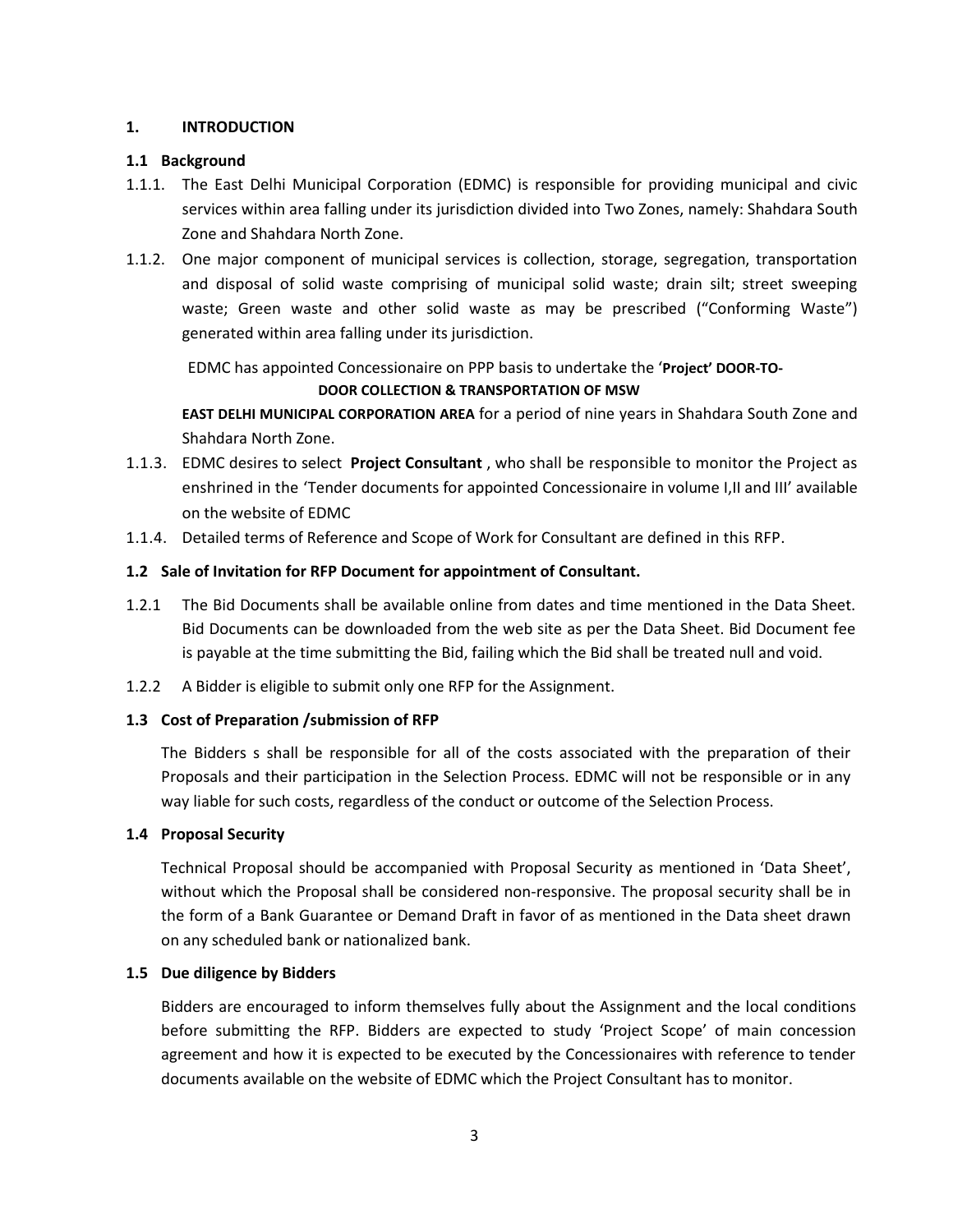#### <span id="page-11-0"></span>**1.6 Validity of the RFP**

The RFP shall be valid for a period of not less than period as mentioned in Data Sheet from the last date of submission of Proposal (the "Proposal Due Date").

#### <span id="page-11-1"></span>**1.7 Brief description of the Selection Process**

Interested Bidders shall submit technical and financial proposal as per terms of the RFP. Following Quality and Cost Based approach and terms of RFP, proposals shall be evaluated to select suitable Bidder as Consultant.

#### <span id="page-11-2"></span>**1.8 Schedule of Selection Process:**

Proposals received after the Proposal Submission due date as mentioned in Data Sheet will be rejected outright.

#### <span id="page-11-3"></span>**1.9 Communications**

All communications/ correspondence / enquiries should be in writing by Email addressed to person and on email ID mentioned in Data Sheet.

All communications, including the envelopes, should contain the following information, to be marked at the top in bold letters along with the name of the project as mentioned in Data Sheet.

#### <span id="page-11-4"></span>**2. Instructions to Bidders**

#### <span id="page-11-5"></span>**2.1 Scope of RFP**

- a. Description of the objectives, broad scope of services and selection process are specified in this RFP.
- b. Bidders shall be deemed to have understood and agreed to terms of RFP and that no explanation or justification for any aspect of the Selection Process will be given. EDMC's decisions are without any right of appeal whatsoever.
- c. The Selection Process shall be governed by, and construed in accordance with, the laws of India and the Courts at Delhi shall have exclusive jurisdiction over all disputes arising under, pursuant to and/or in connection with the Selection Process.
- d. The Bidder shall submit its proposals in the form and manner specified in this RFP.

#### <span id="page-11-6"></span>**2.2 Minimum Conditions of Eligibility of Bidders**

- a. Bidders must fulfill the minimum Conditions of Eligibility provided herein.
- b. The Bidder shall either be a single entity who shall be a Company incorporated under the Companies Act, or a Consortium of not more than three such entities.
- c. Any Bidder which has been barred by the Central/State Government in India, or any entity controlled by them, from participating in any project, and the bar subsists as on the Proposal Submission Due Date would not be eligible to submit its proposal.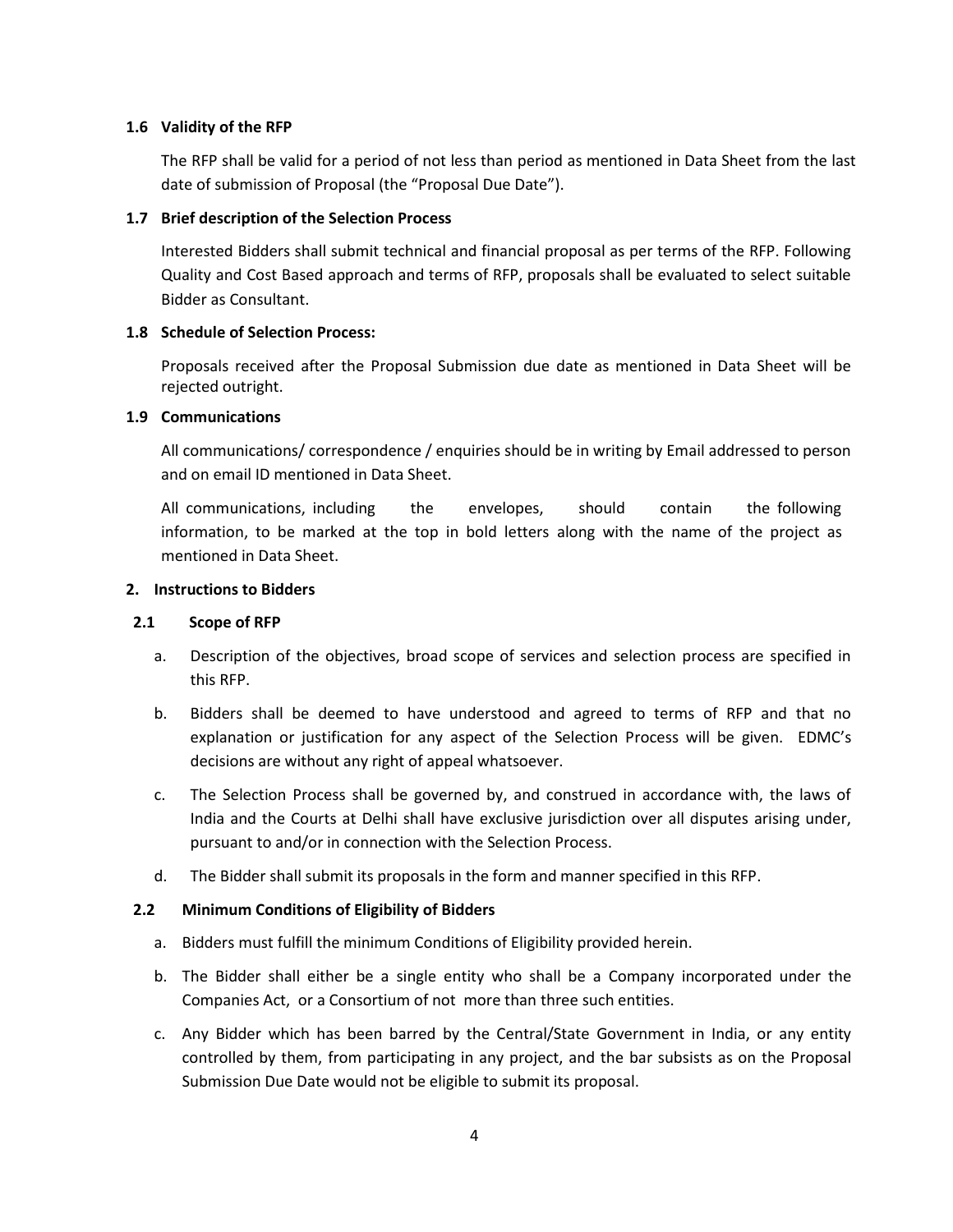- d. To be eligible for evaluation of its Credentials, the Bidder must fulfill minimum conditions of eligibility towards Eligible Experience, Financial Capability and Key Team Members as set out below. In case of Consortium, similar details of all the members of consortium are to be given.
- e. In case the Bidder is a Consortium, the Members thereof should furnish a Power of Attorney in favors of the Lead Member as per format given in **Schedule 8.**

#### <span id="page-12-0"></span>**2.3 Minimum Experience for Eligibility**

2.3.1 The Bidder should have experience as:

Project Monitoring / Management or Independent Engineer or Technical Advisor Cum CONSULTANT for a period of two years, having experience, in at least two projects of a Waste Management with minimum capacity of 200 TPD each involving Collection & Transportation during last 7 years.

- 2.3.2 Additional Requirement:
	- a. In case the Applicant has undertaken above named eligible projects as a member of a consortium, the experience of such consortium shall be considered for evaluation of the Applicant's experience only if the share of the Applicant is at least 25% of the total capital share of consortium.
	- b. Since monitoring activity will encompass large area and very intensive activity involving large number of vehicles and manpower, the Bidder shall have to demonstrate capability of deploying large monitoring team on round the year basis.
	- c. Bidder should have on its role key personnel having requisite qualification(s) as per clause 2.5.

#### <span id="page-12-1"></span>**2.4 Minimum Financial Capability for Eligibility**

- a. Should have average annual turnover (gross) during last three years of at least Rs. 100 lacs (Rupees One Hundred Lacs) from consultancy services named in Clause 2.3 above.
- b. Audited Balance Sheets of last three years shall be provided for verification along with certificate from Statutory Auditor certificate.

#### <span id="page-12-2"></span>**2.5 Key Team Members:**

Bidder shall have key members on its roles minimum as per the personal mentioned in evaluation criteria for discharging work described under 'Term of Reference' as mentioned in the Clause 3 of this RFP document.

#### <span id="page-12-3"></span>**2.6 Conflict of Interest**

a. A Bidder shall not have a conflict of interest that may affect the Selection Process or the Assignment (the "Conflict of Interest"). Any Bidder found to have a Conflict of Interest shall be disqualified.

EDMC requires that the Project Consultant provides professional, objective, and impartial advice and at all times hold EDMC's interests' paramount, avoid conflicts with other assignments or its own corporate interests, and act without any consideration for future work. Consultant shall not accept or engage in any assignment that would be in conflict with its prior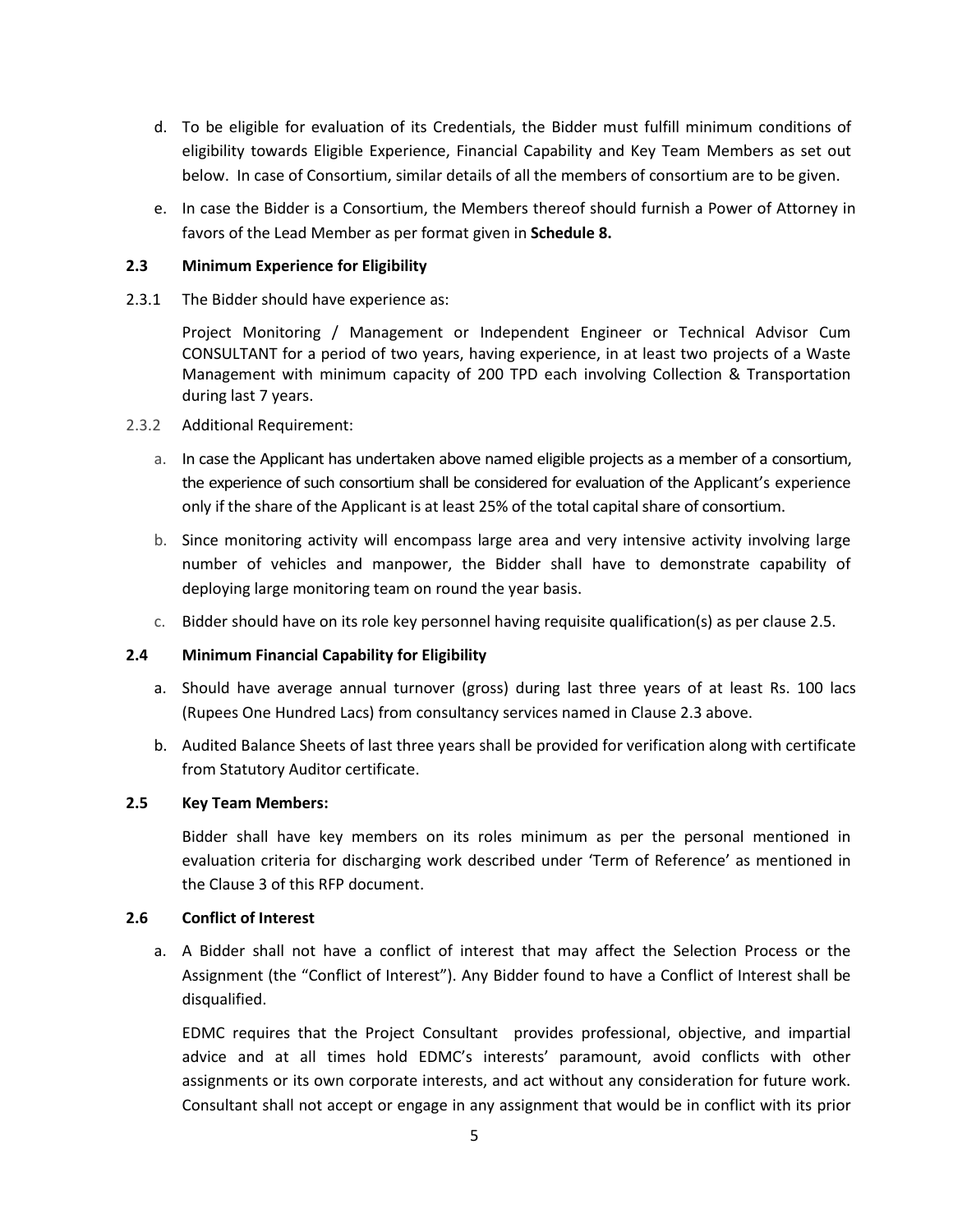or current obligations to other employers, or that may place it in a position of not being able to carry out the assignment in the best interests of EDMC.

An Bidder shall be deemed to have a Conflict of Interest that affects the Selection Process, if

- i. such Bidder receives or has received any direct or indirect subsidy from any other Bidder ; or
- ii. such Bidder has the same legal representative for purposes of this application as any other Bidder ; or
- iii. such Bidder has a relationship with another Bidder , directly or through common third parties, that puts them in a position to have access to each other's information about, or to influence the Application of either or each of the other Bidder ; or
- iv. If there is a conflict among this and other consulting assignments of the Bidder (including its personnel and sub-consultant) and any subsidiaries or entities controlled by such Bidder or having common controlling shareholders. The duties of the Bidder depend on the circumstances of each case. While providing consultancy services to EDMC for this Assignment.
- v. Bidder shall not take up any assignment that by its nature will result in conflict with the present assignment; or a firm and its Associates which has been engaged by EDMC to provide goods or works for a project, will be disqualified from providing consulting services for the same project; conversely, a firm hired to provide consulting services for the preparation of implementation of a project, and its Associates, will be disqualified from subsequently providing goods or works or services.
- b. For purposes of this RFP document, Associate means, in relation to the Bidder, a person who controls, is controlled by, or is under the common control with such Bidder (the "Associate"). As used in this definition, the expression "control" means, with respect to a person which is a company or corporation, the ownership, directly or indirectly, of more than 50% (fifty per cent) of the voting shares of such person, and with respect to a person which is not a company or corporation, the power to direct the management and policies of such person, whether by operation of law or by contract or otherwise.

#### <span id="page-13-0"></span>**2.7 Acknowledgement by Bidder**

It shall be deemed that by submitting the RFP, the Bidder has:

- a. Made a complete and careful examination of the RFP document and Project Tender Documents referred to in clause 3.1
- b. Received all relevant information requested from EDMC
- c. Acknowledged and accepted the risk of inadequacy, error or mistake in the information provided in the RFP document or furnished by or on behalf of EDMC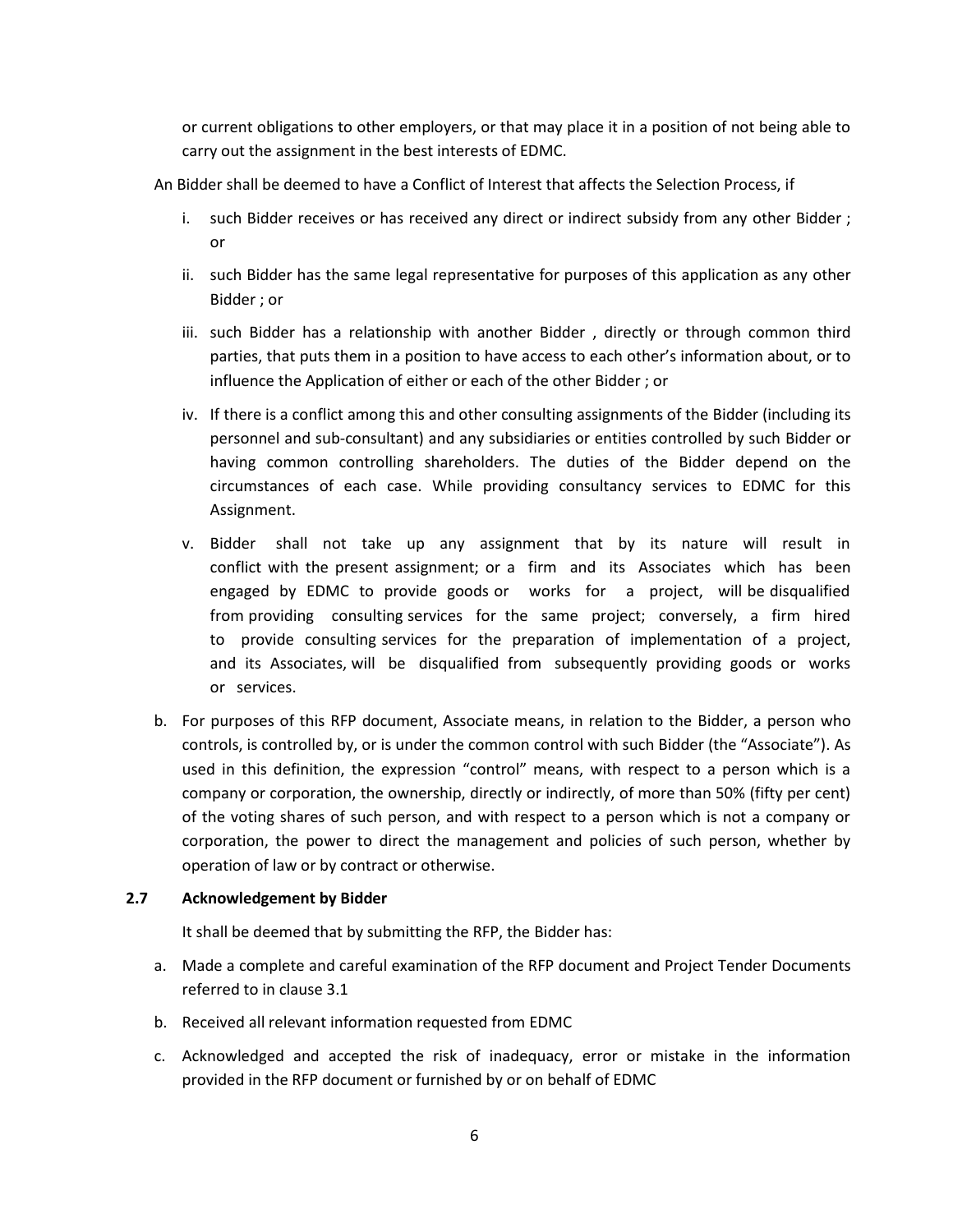- d. Satisfied itself about all matters, things and information, necessary and required for Submitting an informed RFP and performance of all of its obligations there under acknowledged that it does not have a Conflict of Interest and
- e. Agreed to be bound by the undertaking provided by it under and in terms hereof.

EDMC shall not be liable for any omission, mistake or error on the part of the Bidder in respect of any of the above or on account of any matter or thing arising out of or concerning or relating to this RFP document or the Selection Process, including any error or mistake therein or in any information or data given by EDMC.

#### <span id="page-14-0"></span>**2.8 Right to reject any or all Proposals**

- a. Notwithstanding anything contained in this RFP document, EDMC reserves the right to accept or reject any Proposal and to annul the Selection Process and reject all Proposals, at any time without any liability or any obligation for such acceptance, rejection or annulment, and without assigning any reasons thereof.
- b. EDMC reserves the right to reject any proposal if at any time, a material misrepresentation is made or uncovered, or the Bidder does not provide, within the time specified by EDMC, the supplemental information sought by EDMC for evaluation of the Proposal or
- c. If such disqualification/rejection occurs after the Proposal has been opened, such Bidder shall not be eligible for participating in the Selection Process.
- d. Such misrepresentation/improper response may lead to disqualification of the Bidder, even after selection or awarding of contract.

#### <span id="page-14-1"></span>**2.9 Amendment of RFP document, if any.**

- a. At any time prior to the deadline for submission of RFP, EDMC may, for any reason, modify this RFP document by the issuance of Addendum.
- b. Such Addendum to this RFP document shall be posted by EDMC on its official website and shall be binding on all Bidders s.
- c. In order to afford the Bidders s a reasonable time for taking an amendment into account, or for any other reason, EDMC may, in its sole discretion, extend the Proposal Submission Due Date.

#### <span id="page-14-2"></span>**2.10 Language**

a. The Proposal with all accompanying documents and all communications in relation to or concerning the Selection Process shall be in English language and strictly on the forms provided in this RFP document. No supporting document or printed literature shall be submitted with the Proposal unless specifically asked for and incase of any of these documents are in another language, it must be accompanied by an accurate translation of the relevant passages in English, in which case, for all purposes of interpretation of the Proposal , the translation in English shall prevail.

#### <span id="page-14-3"></span>**2.11 Currency**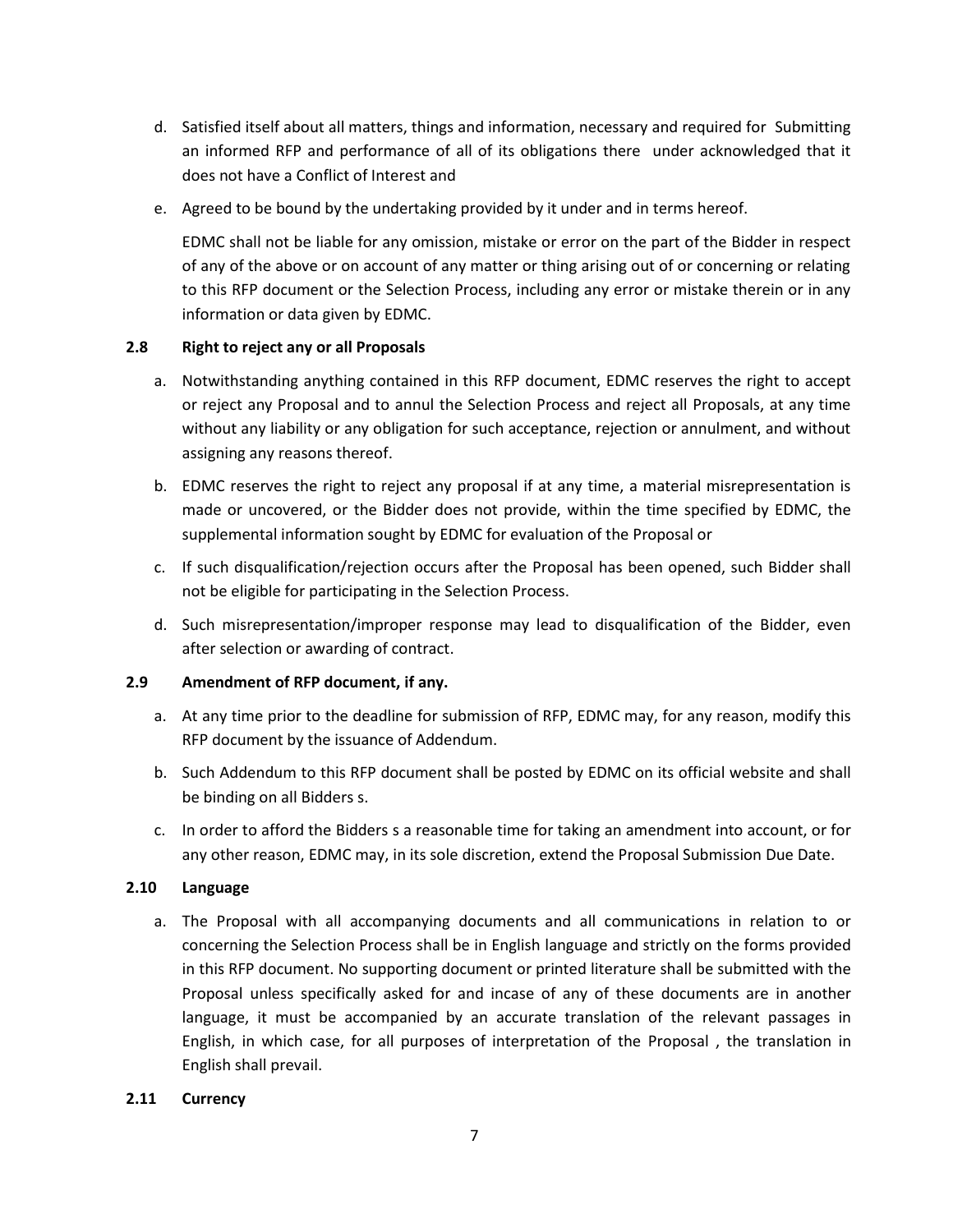The currency for the purpose of this RFP document shall be the Indian Rupee (INR).

#### <span id="page-15-0"></span>**2.12 Format and Signing of Proposal**

- a) The Bidder shall provide all the information sought under this RFP document. EDMC would evaluate only those Proposal that are received in the specified formats and complete in all respects.
- b) The bidders shall be required to submit the bids in three envelopes. Envelope 1 :- Documents related to eligibility criterion. Envelope - 2 :- Technical bid. Envelope - 3 :- financial bid. Envelope-1 of all tenderers shall be opened first. Technical bids of tenderers who satisfy the eligibility criteria shall then be opened at notified time, date and place in presence of tenderers or their representative. The validity of the tenders shall be reckoned from the date of opening of the technical bids.

#### **Envelope 1: Documents related to eligibility criterion (Two hardbound Sets marked ORIGINAL and COPY, One soft Copy on PD)**

#### **Envelope 2: "Technical Submissions" (Two hardbound Sets marked ORIGINAL and COPY, One soft Copy on PD):**

- i. Cover letter as per Schedule 1
- ii. Power of Attorney as per Schedule 2 (for consortium as per Schedule 8)
- iii. Bid Document Fee
- iv. Proposal Security in form of Demand Draft or Bank Guarantee valid for 180 days from the date of submission of project in favor of, Commissioner, East Delhi Municipal Corporation as per Schedule 3
- v. Consultant's Organization and Experience as per Schedule 4 along with copies supporting documents
- vi. Resume of Key Personnel as per Schedule 5A
- vii. Description of Approach and Methodology as per Schedule 5B
- viii. Financial Capability as per Schedule 6 with copies of supporting documents
- ix. The Proposal shall be made in the formats specified in this RFP document. Any attachment to such formats must be provided on separate sheets of paper and only information that is directly relevant should be provided. This may include photocopies of the relevant pages of printed documents.

#### **Envelope 3: "Financial Bid" as per Schedule 7.**

Financial bid should be submitted as per Schedule 7. It should not be conditional and should be inclusive of taxes, service tax and out of pocket expenses.

#### <span id="page-15-1"></span>**2.13 Sealing of Proposal**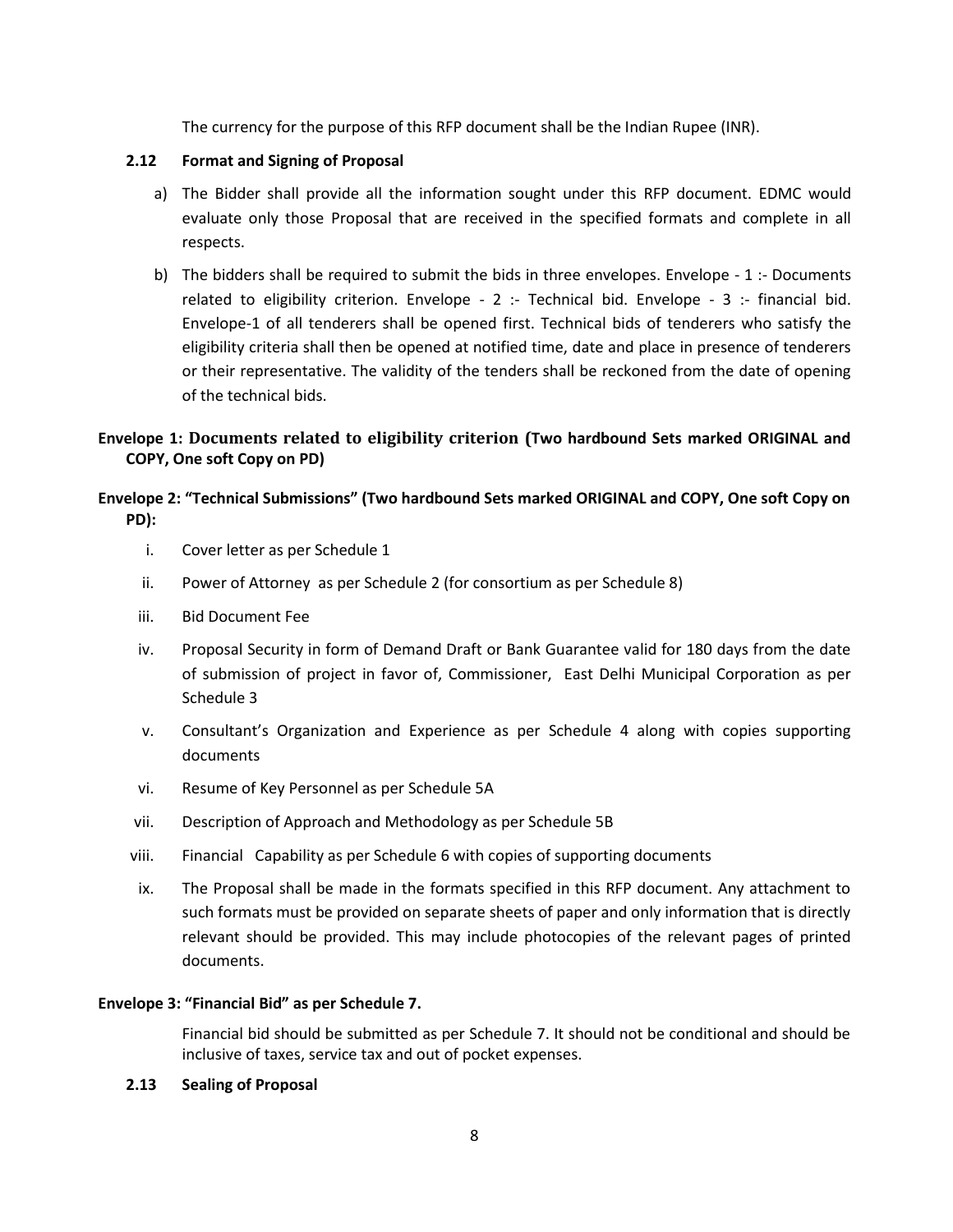- a) The 3 (Three) envelopes specified shall be placed in an outer envelope, which shall be sealed. All envelopes and Outer envelope shall clearly bear the name of the Project.
- b) Each of the 3 (Three) envelopes and outer envelope shall also clearly indicate the name and address of the Bidder.
- c) The Bidders shall submit the Proposal in spiral/hard bound form by giving an index of submissions.
- d) The Proposal shall be typed or written in indelible ink, signed and stamped on each page by the authorized signatory holding valid Power OF Attorney from the Bidder. Alterations, omissions, additions, or any other amendments, made to the Proposal shall be initialed by the person signing the Proposal.
- e) No supplementary material will be entertained by EDMC, and that evaluation will be carried out only on the basis of documents received by the closing time of Proposal Submission Due Date. Bidders may however be asked to provide additional information or documents for proper evaluation of information already provided.
- f) Incomplete proposals would be rejected.
- g) EDMC reserves the right to verify all statements, information and documents, submitted by the Bidder in response to the RFP document. Failure of EDMC to undertake such verification shall not relieve the Bidder of its obligations or liabilities hereunder nor will it affect any rights of EDMC there under.
- h) In case it is found during the evaluation or at any time before short-listing and during the period of subsistence thereof, that one or more of the eligibility conditions have not been met by the Bidder or the Bidder has made material misrepresentation or has given any materially incorrect or false information, the Bidder shall be disqualified forthwith, by a communication in writing by EDMC without EDMC being liable in any manner whatsoever to the Bidder.
- i) The completed Proposal must be delivered on or before the specified time on Proposal Submission Due Date. Proposal submitted by fax, telex, telegram or e-mail shall not be entertained.

#### <span id="page-16-0"></span>**2.14 Proposal Submission Due Date**

- a) Proposal should be submitted before 1500 Hours on the Proposal Submission Due Date at the address provided in RFP in the manner and form as detailed in this RFP document. A receipt thereof should be obtained from the person specified therein.
- b) EDMC may, in its sole discretion, extend the Proposal Submission Due Date by issuing an Addendum

#### <span id="page-16-1"></span>**2.15 Late Proposals**

Proposals received by EDMC after the specified time on Proposal Submission Due Date shall not be eligible for consideration and shall be summarily rejected.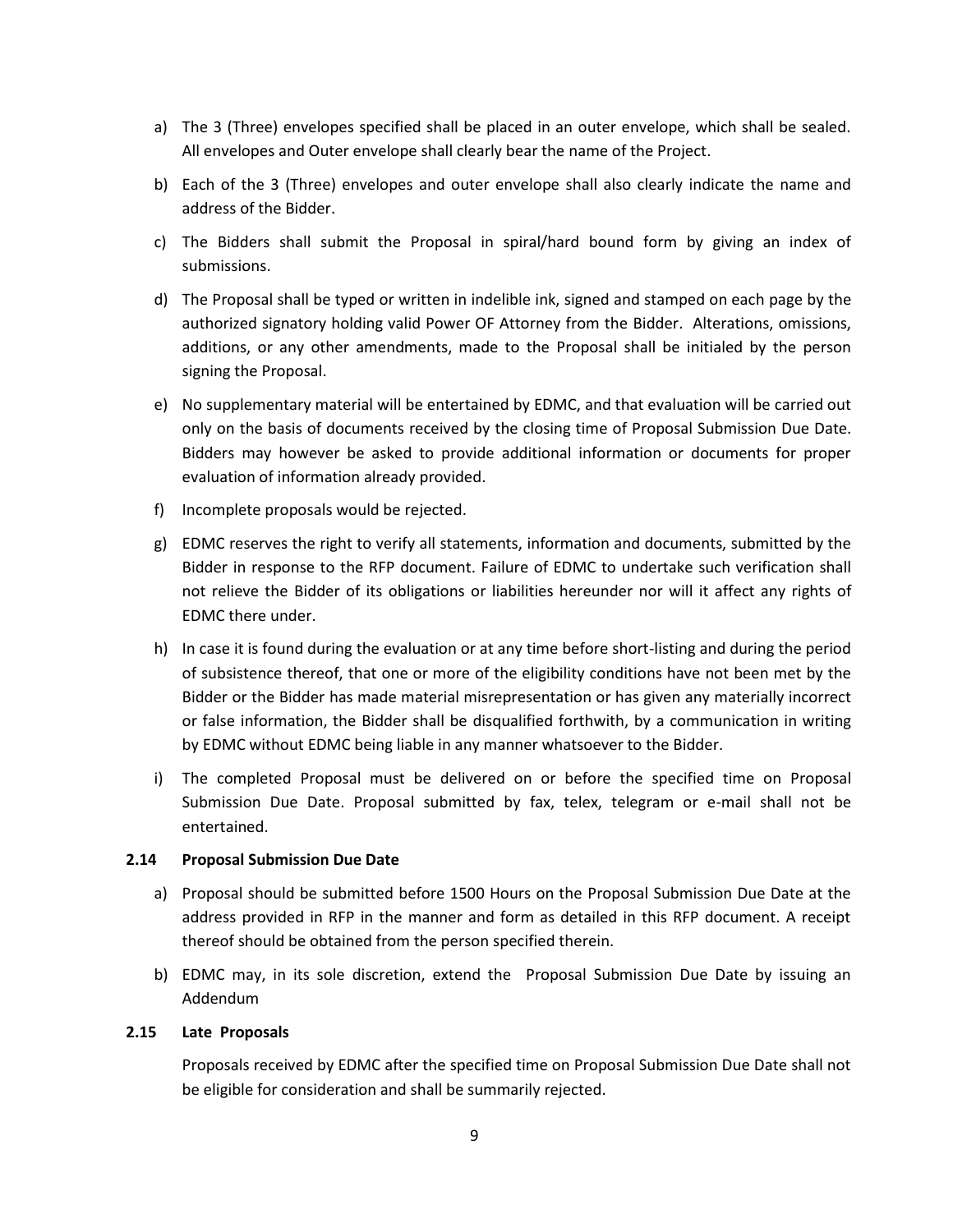#### <span id="page-17-0"></span>**2.16 Modification/ substitution/ withdrawal of Proposals**

- a) No Proposal shall be modified, substituted, or withdrawn by the Bidder once submitted.
- b) Any alteration/modification in the Proposal or additional information or material supplied subsequent to the Proposal Submission Due Date, unless the same has been expressly sought for by EDMC, shall be disregarded.

#### <span id="page-17-1"></span>**2.17 Confidentiality**

Information relating to the examination, clarification, evaluation, and recommendation for the selection of Bidders shall not be disclosed to any person who is not officially concerned with the process or is not a retained professional adviser advising EDMC in relation to or matters arising out of, or concerning the Selection Process. EDMC will treat all information submitted as part of the Proposal, in confidence and will require all those who have access to such material to treat the same in confidence. EDMC may not divulge any such information unless it is directed to do so by any statutory entity that has the power under law to require its disclosure or is to enforce or assert any right or privilege of the statutory entity and/or EDMC. The Consultant / Monitor is under contractual obligation to treat the information and documents of concessionaire with confidentiality.

#### <span id="page-17-2"></span>**2.18 Clarification**

- a) To facilitate evaluation of Proposals, EDMC may, at its sole discretion, seek clarifications from any Bidder regarding its Proposal. Such clarification(s) shall be provided within the time specified by EDMC for this purpose. Any request for clarification(s) and all clarification(s) in response thereto shall be in writing.
- b) If a Bidder does not provide clarifications sought within the specified time, its Proposal shall be liable to be rejected. In case the Proposal is not rejected, EDMC may proceed to evaluate the Proposal by construing the particulars requiring clarification to the best of its understanding, and the Bidder shall be barred from subsequently questioning such interpretation of EDMC.
- c) Pre-bid conference There shall be a pre-bid conference in which the doubts of the intending tenderers shall be clarified, besides discussions on any additional suggestion proposed by the tenderers. If found necessary, a corrigendum to the tender documents would be issued to all the intending tenderers, and thereafter no further query/condition shall be entertained.

#### <span id="page-17-3"></span>**2.19 Term of the Consultant**

The term of the Consultant shall be for nine years to be reviewed on year to year basis. Based on performance evaluation, EDMC on its discretion, can terminate the contract by giving three months notice.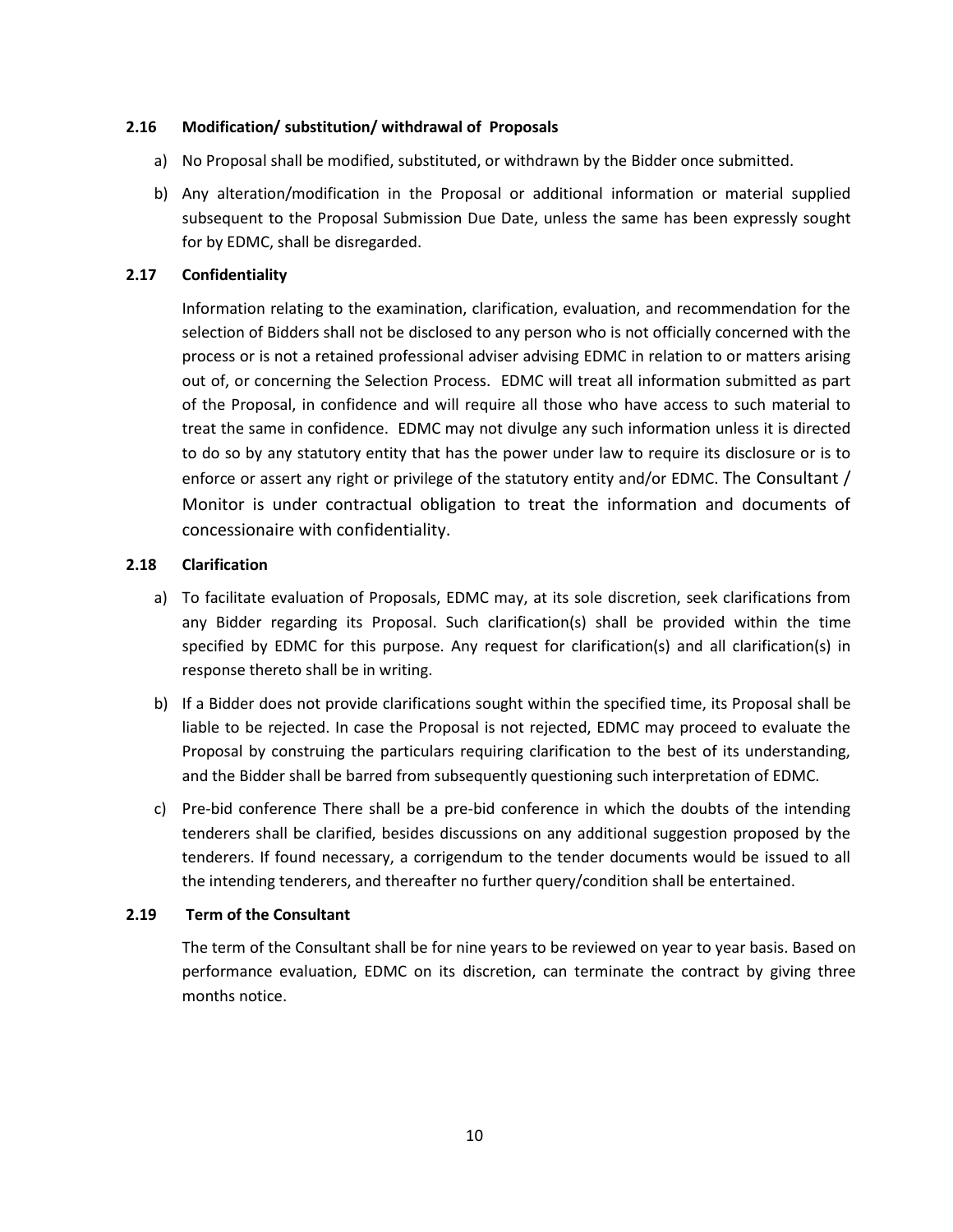#### <span id="page-18-0"></span>**3. Terms of Reference**

#### <span id="page-18-1"></span>**3.1. Brief of the Project**

One of the major goals of the Delhi Government is to make Delhi a center of urban excellence, a well-managed, clean and hygienic city. Cleanliness is the most vital indicator of good urban management process. Solid Waste generated by the City contributes the major share towards the environmental problems and challenges for better urban management and on account of tremendous increase in population and increase in per capita income; generation of domestic waste has increased considerably. It is estimated that the quantity of Municipal Solid Waste (MSW) within in the National Capital Territory (NCT) of Delhi would reach 17,000 – 25,000 MT per day (as per MCD) by 2021.

After the trifurcation of MCD in year 2012, there are five agencies responsible for Municipal Solid Waste (MSW) management in Delhi namely the East Delhi Municipal Corporation (EDMC), North Delhi Municipal Corporation (NDMC), South Delhi Municipal Corporation (SDMC), the New Delhi Municipal Council (NDMC) and the Delhi Cantonment Board (DCB). The area covered by all Corporations is approximately 1399.26 sq. km.

#### **Project Coverage Area**

East Delhi Municipal Corporation (EDMC) comprises of two Zones specifically Shahdara South Zone ans Shahdara North Zone for management of the sanitation system in a systematic manner. One consultant shall be appointed for both Zones. Further these Zones are divided into Wards as per table below:

#### **Zone-Wise Number of Wards**

| Zone           | <b>Number of Wards</b> |
|----------------|------------------------|
| Shahdara South | 30                     |
| Shahdara North | 34                     |

As per 2011 census, EDMC has a population of around 4 million with decadal growth rate of 21% in the decade 2001-2011. EDMC encompasses an area approximately 105.98 Sq. Km.with density of population as 37743 per sq Km. EDMC has conducted detailed survey of solid waste generated and peculiarities associated with types of solid waste in both the Zones. Based on its findings EDMC has proposed a plan of action to appoint concessionaire and an independent Project consultant as documented in the **Project Tender Documents.** Bidders are advised to refer main concession agreement to better understanding of the work and scope involved.

#### <span id="page-18-2"></span>**3.2. Scope of main work**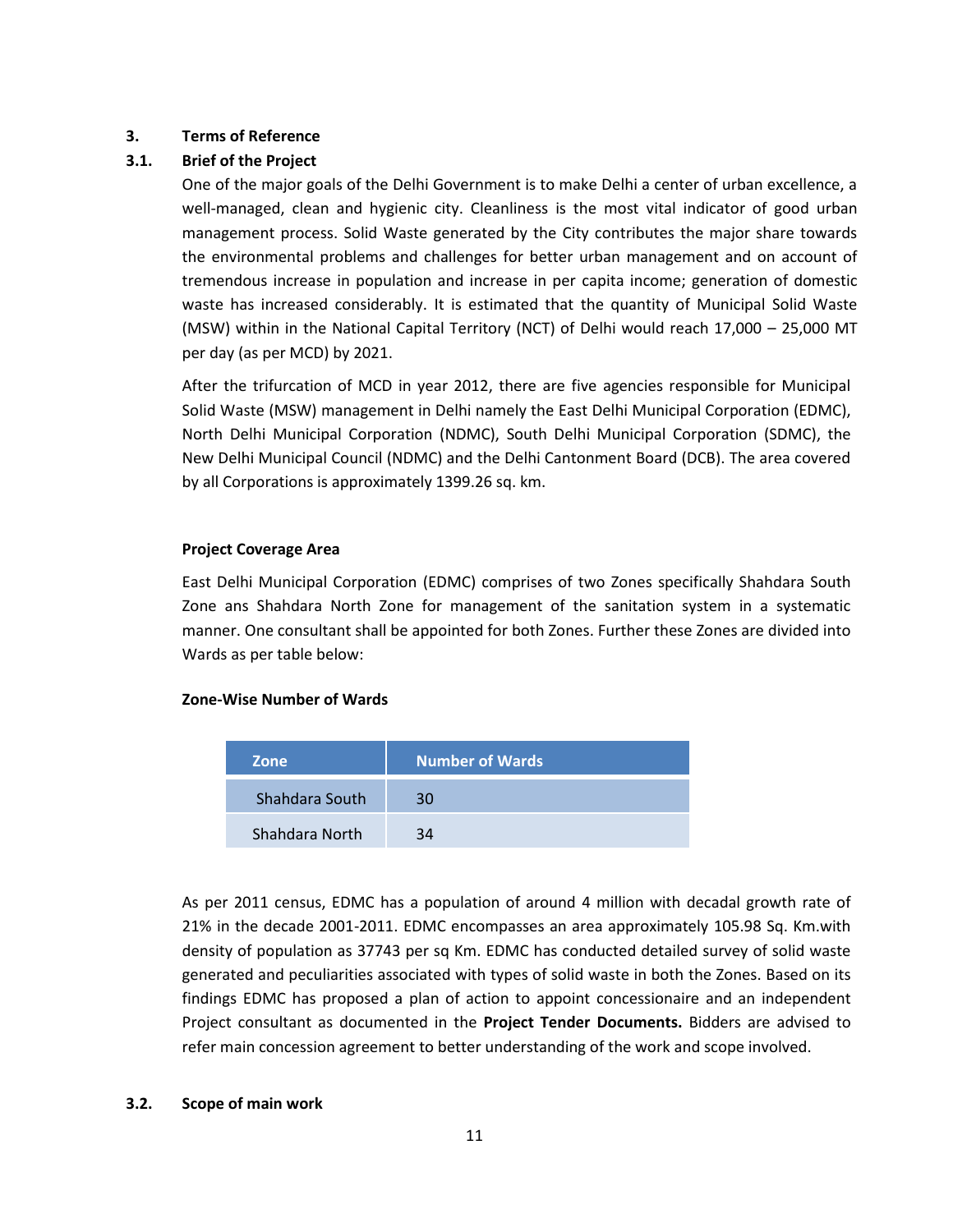**Project Scope** as per **Project Tender Documents** for the Concessionaire Scope of Work and how it is expected to be executed has been defined and elaborated in the Project Information Memorandum **(PIM)** of main concession document. Concessionaire shall adhere to PIM for accomplishing Scope of Work, methodology prescribed for carrying out the work, procurement and deployment of equipment and vehicles prescribed, quality and quantum of manpower to be deployed while executing the work assigned, establish monitoring system, fulfill reporting requirements and implement awareness campaign to achieve desired outcome of the Project.

There are 2 (Two) major identifiable components from the concessionaire as under:

- **1.** Primary collection and transportation of Municipal Solid Waste (MSW) and Street Sweeping Waste in segregated manner from households, slums, informal settlements, commercial, institutional and other non-residential premises, multi storage buildings, large commercial complexes, mall, housing complexes.
- **2.** Implementing IEC for better sanitation and waste management

The Concessionaire shall execute project based on the guidelines established in the PIM for effective implementation of the system in close coordination with EAST DMC and Project Consultant appointed by East DMC under this RFP for monitoring, reporting and advising East DMC and Concessionaire.

## Scope of the consultant

Advisory firm will be appointed to jointly work with EDMC and Concessionaire in achieving desired results in all following areas.

- **i. Project Monitoring ;**
- **ii. IT based monitoring;**
- **iii. IEC strategy;**

As mentioned above to achieve goals targeted in main concession document

To Review matters related to safety and environment management measures adopted by the Concessionaire for the Project

The task of the Consultant / Monitor is to review independently and objectively, whether and to what extent the concessionaire comply with the obligations under his concession agreement.

The Consultant will attend all the meetings convened by EDMC and can also raise need of a meeting to EDMC as the occasion arises. Consultant will work as member secretary for such meetings.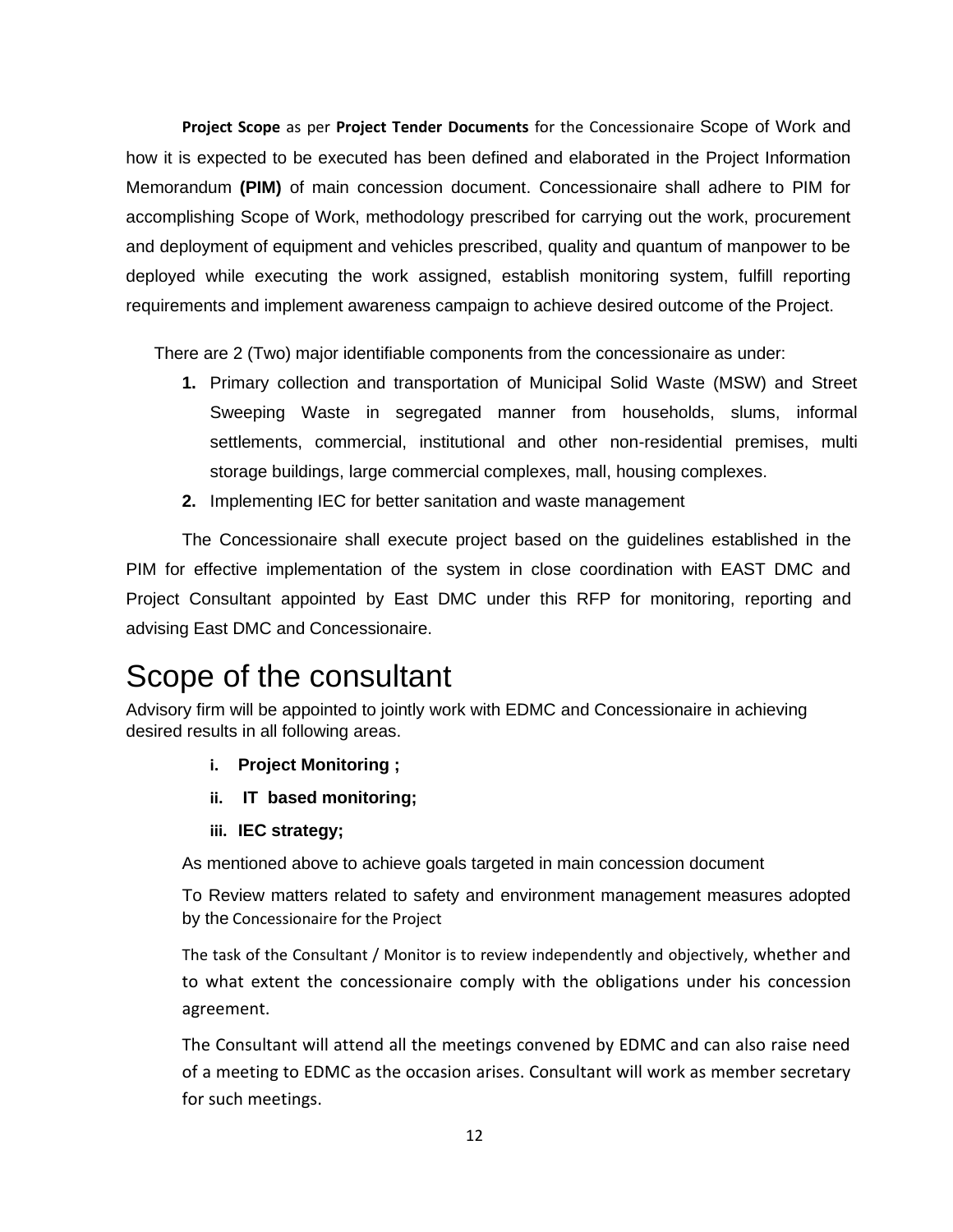Concessionaire while executing day to day work shall through GPS/ RFID and other automation tools create management information reports. Consultant's prime role shall be to cross verify MIS generated on daily basis.

Consultant shall to the extent possible, validate the data using automated methods (e.g. – Mobile applications, RFID readers etc.) and minimal manual intervention and shall generate reports using Centralized Software.

Consultant shall during site visits, using smart phones enter Waste Collector ID / Vehicle's ID / Secondary Collection Point ID/ Assets ID / and location and transmit the data to Central Server for cross verification of reports generated by Concessionaire through CENTRALLY CONTROLLED SERVER SYSTEM. The SMS shall get reflected in the MIS as inputs from CONSULTANT. CONSULTANT shall also using internet and mail system submit softcopies of daily and monthly reports to CENTRALLY CONTROLLED SERVER SYSTEM

CENTRALLY CONTROLLED SERVER SYSTEM will allow CONSULTANT to draw out the MIS reports / and variation reports for analysis and reporting

As soon as the Consultant / Monitor notices, or believes to notice, a violation of Concession agreement, he will so notify to the concessionaire under information to the EDMC. In case of no corrective action by concessionaire, consultant will request the EDMC to take /initiate recommended actions or as deemed fit by EDMC**.** 

#### <span id="page-20-0"></span>**3.3. Scope of Work During Implementation Period**

CONSULTANT shall ensure that Concessionaire has undertaken project implementation as per PIM and directions of EDMC. CONSULTANT shall submit weekly progress reports during the implementation period specifically covering following activities/items:

- i. Review, advice on the following documentation submitted by the Concessionaire and execution steps taken:
	- 1. Micro Implementation & Operational Plan is submitted in accordance with the IIOP and PIM.
	- 2. R & M Plan is submitted in accordance with the IIOP and PIM. Certify and approve R&M plan.
	- **3. The Project Consultant shall study and validate all the plans submitted by the concessionaire and may ask for improvements if any to meet the requirements to match main concession agreement before submitting to EDMC for its final acceptance.**
	- 4. The Project Consultant shall certify that all procurements & deployment of resources is being done in accordance with the Resource Deployment Schedule (given by the Concessionaire), IIOP, MIOP and PIM. Variation if any noticed in the technical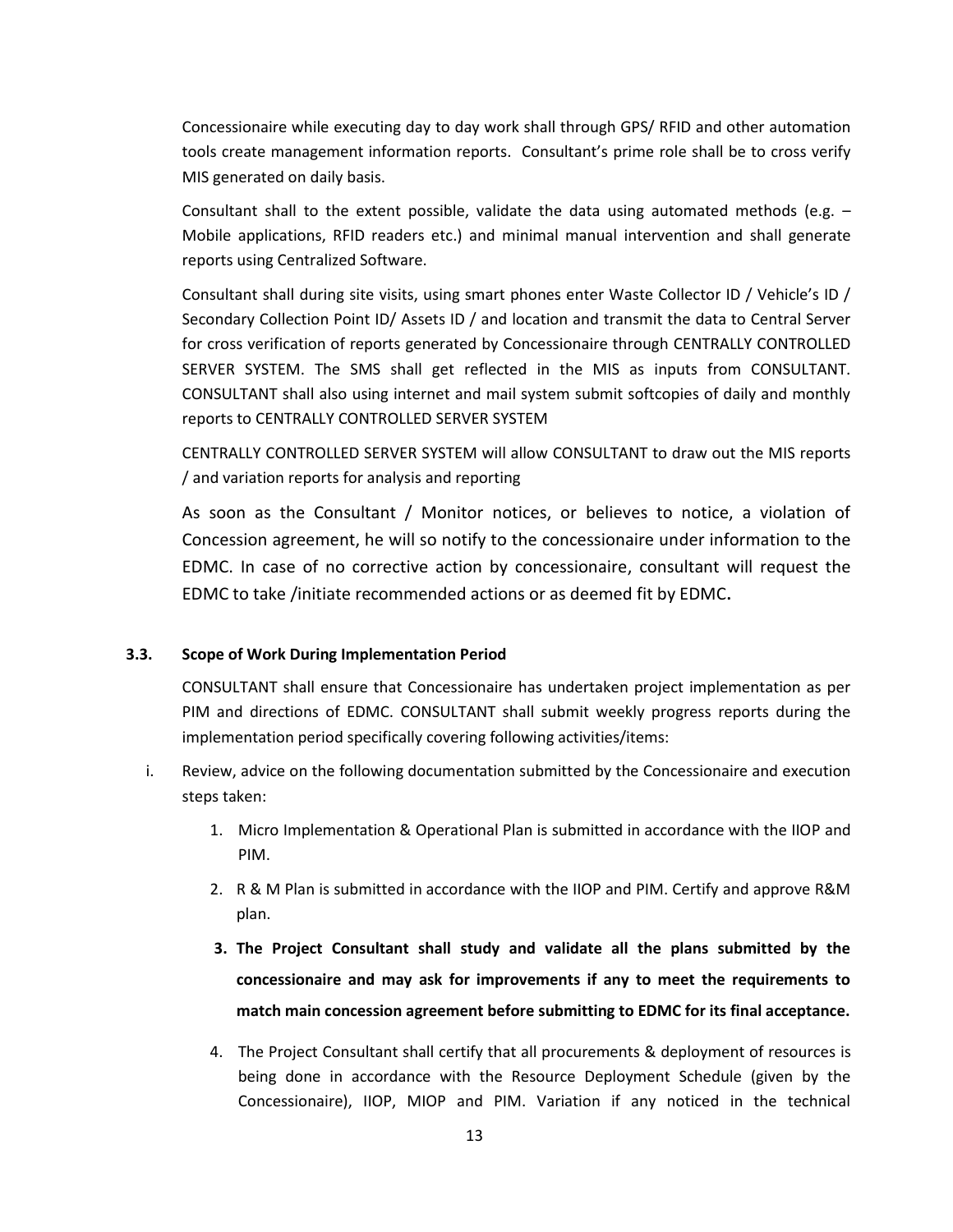specifications and/or quantity shall be reported within 7 days of verification. CONSULTANT to carryout physical verification of all procurements with regards to numbers and quality and include the comments. Submit report in the following format:

**Table 1. P&D Verification**

| S. No. | Verification | P&D Plan (Yes/<br>No) | Date & Time of   Deviation/s from   Details of Deviation/s | ∣ Comment/s |
|--------|--------------|-----------------------|------------------------------------------------------------|-------------|
|        |              |                       |                                                            |             |

- 5. To ensure that employees/ manpower deployment is as per MIOP. Submit variance report at least 10 days before COD. The record of employee/manpower has to be validated from the bio-metric attendance.
- 6. To prepare minutes of handing over/taking over of Project sites and facilities from EDMC to concessionaire. The report shall indicate type/size/measurement/ place/ current status of each and every dhalaos
- 7. To certify documents to ensure Concessionaire is duly incorporated as per conditions laid down in RFP and CA.
- 8. To facilitate all the required approvals to be procured by the Concessionaire.
- ii. Review compliance with Conditions Precedent as per Concession Agreement.
- iii. Monitor the progress in implementation of the Project based on the Initial and Micro Level Implementation Plan (IIOP and MIOP) submitted by the Concessionaire.
- iv. Independently review, monitor and where required by the Agreement, to approve activities associated with the design, drawings and certification. Verify the 'As-Built' drawings for each component of the works prepared by the Concessionaire and require removal of deficiencies found therein. Include in weekly report work undertaken.
- v. Review and monitor the quality assurance and quality control procedures followed by the Concessionaire in accordance with good industry practice.
- vi. Review and approve the material testing and mix designs results and recommend special tests, where required, for material and/or completed works, require removal/substitution of unsuitable materials and /or works and report deficiencies in respect of the same to EDMC in the weekly progress report.
- vii. Review safety, environment and traffic management measures undertaken.
- viii. Review and ascertain the cost variation arising as a result of Change in Law and determine the Additional Cost.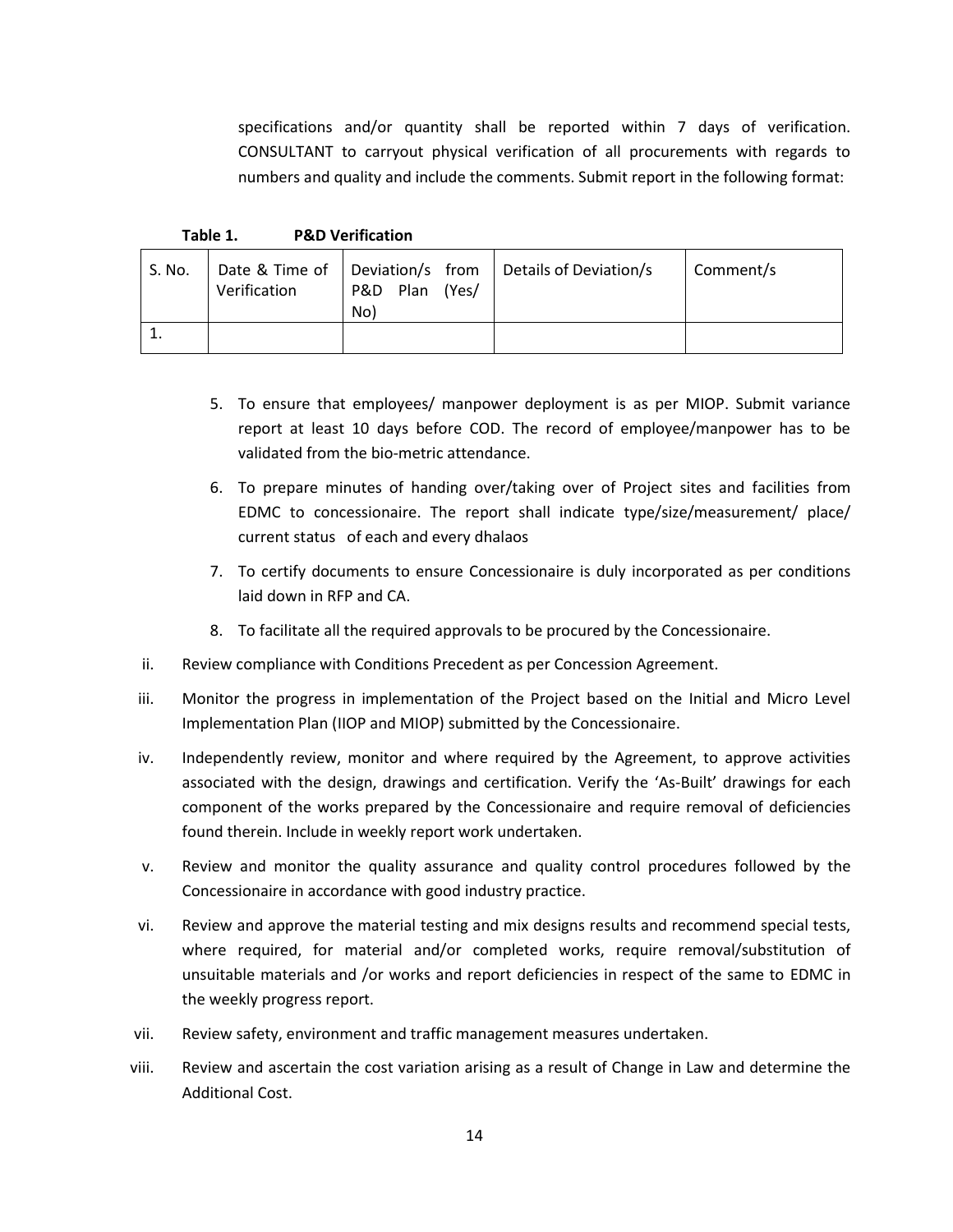- ix. Review approvals and permits expected to be obtained by the Concessionaire
- x. Review and assist in finalization of the R&M Manual and first annual R&M Plan prepared by the Concessionaire.
- xi. Issue Provisional Certificate and/or Completion Certificate in accordance with the applicable provisions of the Agreement.

#### <span id="page-22-0"></span>**3.4. Scope of Work During Operations Period**

- I. During operation period the Consultant would monitor the operations and maintenance activities undertaken by the Concessionaire so as to ensure compliance with the requirements as per the Project Tender Documents comprising of RFP, Project Information Memorandum (PIM), Concession Agreement, IIOP, MIOP & R&M plans.
- II. PIM of the Project Tender Documents carries MIS formats as Annexure. Bidders are advised to carefully examine these MIS formats. These MIS Reports would be generated by the Centralized Server System using software prepared under scope of IT.
- III. CONSULTANT is expected to cross verify reports generated by the system by undertaking field survey on daily basis. Variations reports are to be analyzed by senior CONSULTANT staff and presented to EDMC on monthly reports by  $7<sup>th</sup>$  of each month.
- IV. The Consultant shall countersign the records of the quantum (measured in Metric Tons) of MSW and other wastes collected by the Concessionaire on daily basis and submit monthly, quarterly and annual reports of the same to EAST DMC

#### **3.6.1 Manpower Deployment:**

- 1. Approve monthly deployment plan
- 2. Conduct regular /surprise checks and cross verify with attendance records/ salary and wages records.
- 3. Cross verify attendance with approved monthly deployment plan.
- 4. Vetting of MIS reporting by the Concessionaire and those generated by the Central Server System on daily basis using the IT systems developed under IT scope.
- 5. Report on personal protection gear used by employees or not. Photographs using the application developed by IT has to be taken and used as a base for creating this report.
- 6. Yearly report on compliance of labor related laws by 30<sup>th</sup> April every year.

#### **3.6.2 Vehicle Deployment:**

a) Review monthly deployment plan submitted by concessionaire and approve after due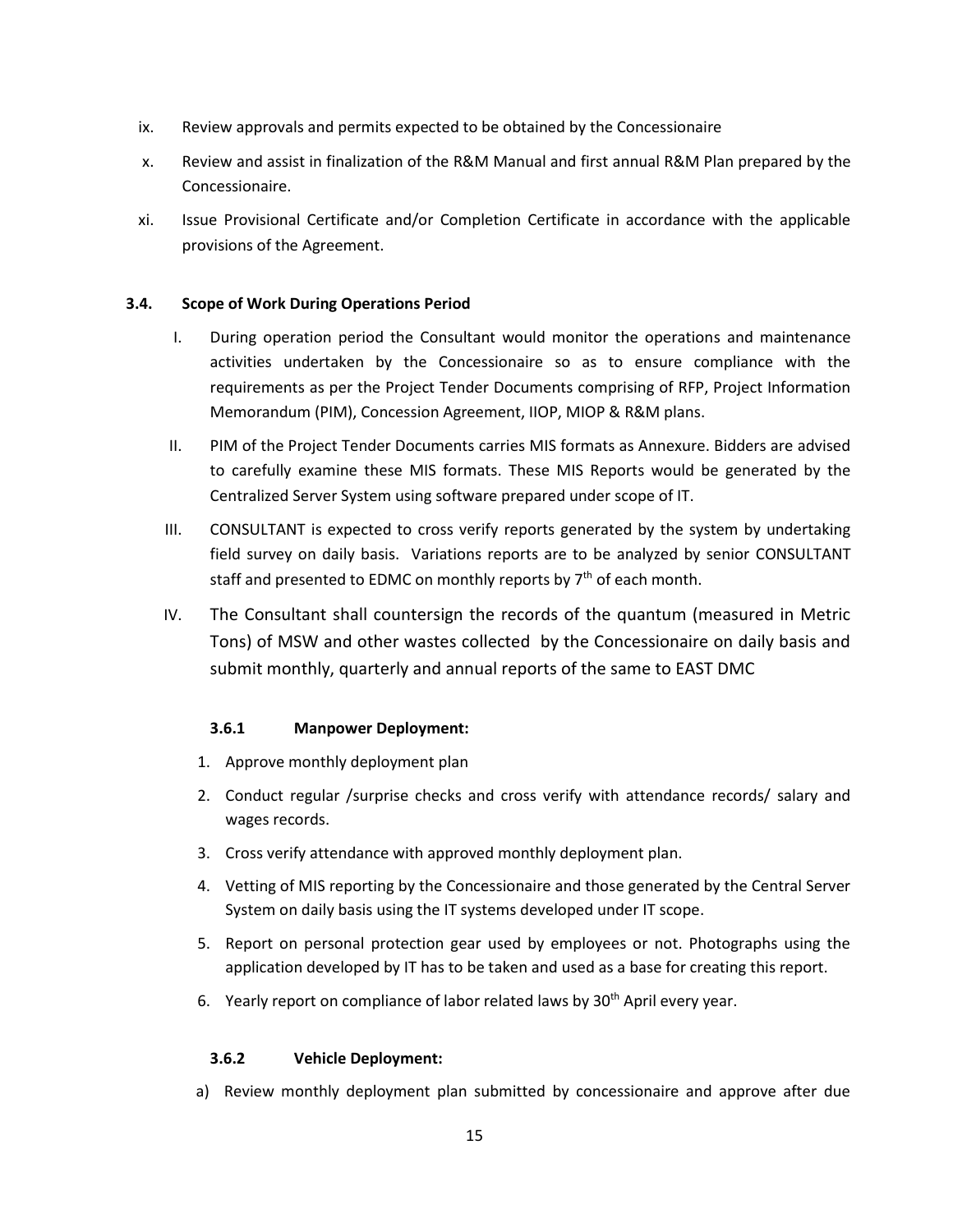consultation with EDMC.

- b) Conduct regular /surprise checks and cross verify with approved monthly deployment plan.
- c) Vetting of MIS reporting by the Concessionaire and those generated by the Centralized Server System on daily basis.
- d) Ensure Concessionaire is maintaining Project facilities as described in Concession Agreement following best industry practices.

#### **3.6.3 Weigh Bridge :**

- a) Project Monitoring Consultant shall cross verify from MIS reports and weighment reports from weigh bridges to certify quantity of waste collected and transported to the prescribed destinations on daily basis.
- b) Verification and random checks of weighment and Testing of the MSW and other specified waste at the W2E Plant, SLF or any other site designated by EDMC.
- c) The Project Monitoring Consultant will conduct or arrange an audit of the weighbridge data and records for the purpose of verifying weighbridge data provided by the Concessionaire

| S. No.        | <b>Items</b>                                                                                                  | Frequency<br>οf<br>inspection | Sample selection requirement                                                                                                                                                                |
|---------------|---------------------------------------------------------------------------------------------------------------|-------------------------------|---------------------------------------------------------------------------------------------------------------------------------------------------------------------------------------------|
| $\mathbf{1}$  | Dhalaos, Open Sites,<br>Street Corner Bins,<br>and<br>Mobile<br>Static<br>Compactor Transfer<br>Stations etc. | Once<br>a<br>Week             | A minimum sample of 10 % of each<br>category of sites.<br>There should not be repetition of the<br>same set of sites in the next round of<br>inspection                                     |
| $\mathcal{P}$ | Transport<br>and<br>Loading Vehicles                                                                          | Once<br>a<br>week             | A minimum sample of 10 % of each<br>category of vehicles deployed in the<br>each zone.<br>There should not be repetition of the<br>same set of vehicles in the next round<br>of inspection. |
| 3             | Costumer<br>care<br>center/<br>control                                                                        | Once<br>a<br>week             | All components                                                                                                                                                                              |

#### **3.6.4 Carryout physical Inspection of Project Facilities**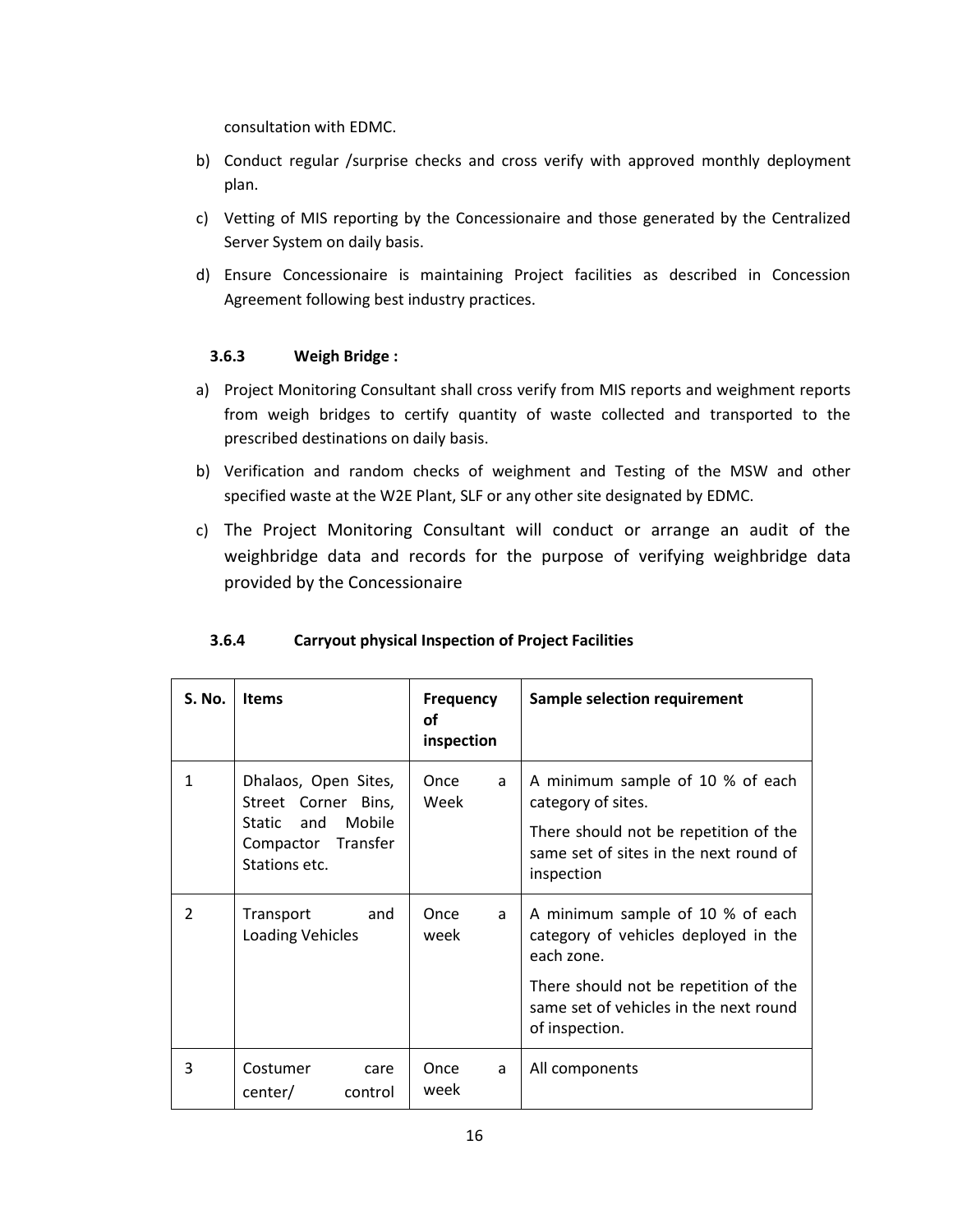|   | complaint<br>room/<br>address system.                                       |                   |                                                                                                                                                                                                       |
|---|-----------------------------------------------------------------------------|-------------------|-------------------------------------------------------------------------------------------------------------------------------------------------------------------------------------------------------|
| 4 | <b>Workshop Site</b>                                                        | Once<br>a<br>week | All Components                                                                                                                                                                                        |
| 5 | Manpower<br>Deployment                                                      | Daily             | A minimum sample of 10 % of work<br>force deployed for each activity such<br>door to<br>door/<br>street<br>level/<br><b>as</b><br>commercial/ hotels/ green waste/silt/<br>mechanised street sweeping |
| 6 | Facility<br>Weighbridge<br>at SLF/W2E                                       | Daily             | 10%<br>reports<br>generated<br>by<br>weighbridge are to be cross verified<br>by the CONSULTANT on daily basis.                                                                                        |
| 7 | Action Plan of the<br>work for next month                                   | Monthly           |                                                                                                                                                                                                       |
| 8 | Verification of<br><b>MIS</b><br>for<br>all<br>reports<br>components of C&T | Daily             |                                                                                                                                                                                                       |
| 9 | GPS/RFID<br>all<br>on<br>project Assets                                     | Once<br>a<br>week | A minimum sample of 10 % of each<br>category of vehicles deployed in the<br>each zone.                                                                                                                |
|   |                                                                             |                   | There should not be repetition of the<br>same set of vehicles in the next round<br>of inspection                                                                                                      |

- a) Carry out physically audit of all movable and fixed assets of SPV every three months to ensure compliance and report on status including physical conditions of all vehicles deployed.
- b) Ensure assets are adequately insured and premium is paid on timely basis.

| S. No. | Time<br>Date,<br>and Place of<br>Physical<br>Verification | <b>RC Number</b> | Insurance<br><b>Status</b> | <b>Physical Status</b> | History<br>оf<br>Major Repair/<br>Repair Docket<br>number<br>date/ fault |
|--------|-----------------------------------------------------------|------------------|----------------------------|------------------------|--------------------------------------------------------------------------|
|        |                                                           |                  |                            |                        |                                                                          |

#### **3.6.5 Physical Verification Report of All Movable Assets**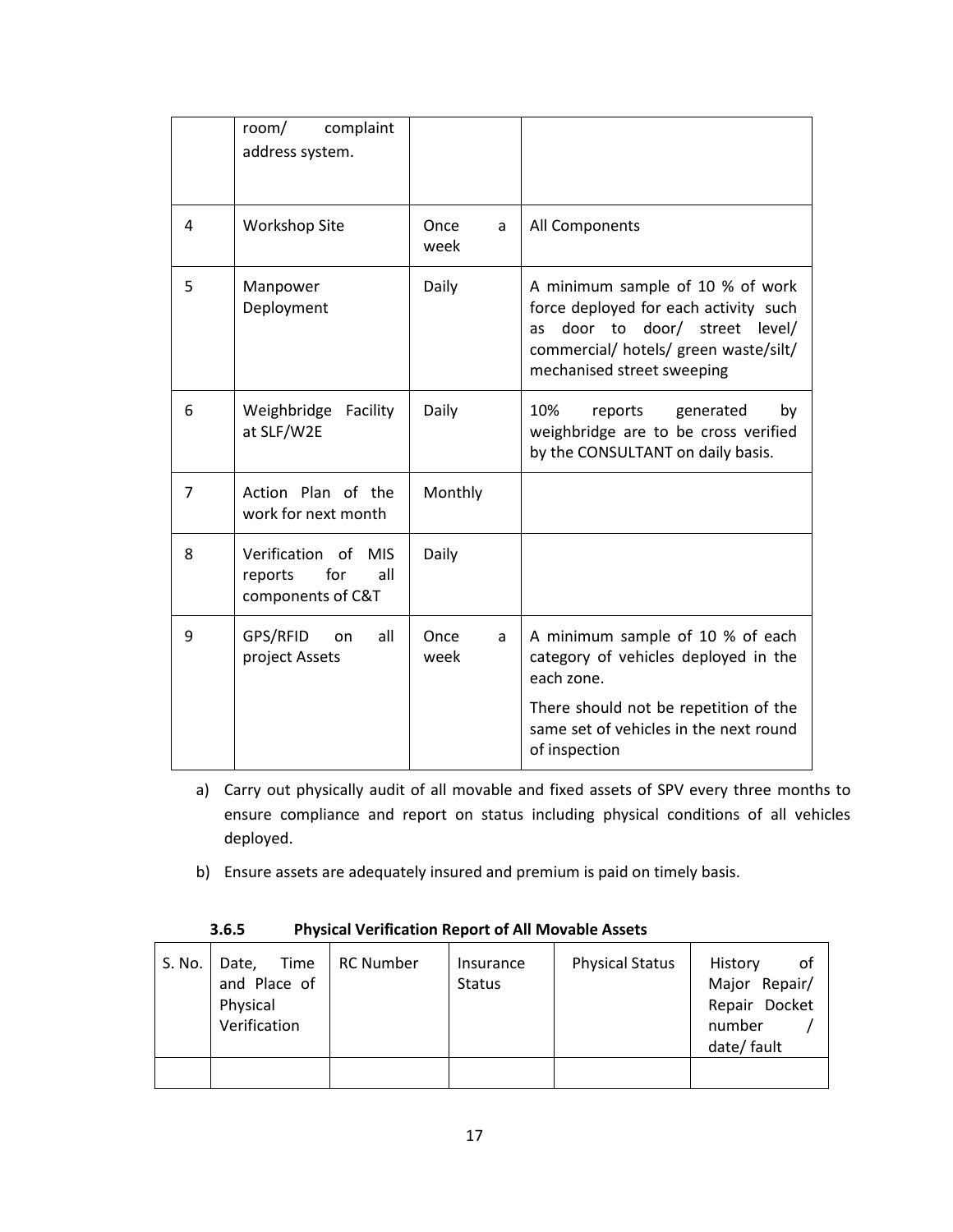c) Inspect the Project Facilities and as and when exigencies require to ascertain conformity with Project Requirements

#### **3.6.6 Penalties**

a) CONSULTANT shall also be responsible to levy the penalties on the Concessionaire for non-compliance of service levels as indicated in the PIM document.

#### **3.6.7 Records**

- a) Undertake a quarterly review of the various records and registers to be maintained by the Concessionaire (including the records relating to complaints and accidents) and suggest suitable remedial measures/ procedures, where necessary.
- b) Undertake Accounting Audit of SPV once a year to ensure compliance with applicable laws.
	- i. Assist the Parties in arriving at an amicable settlement of disputes, should be need arise, and
	- **3.6.8 Hand back:** At the time of handing back the Project Facilities to EDMC at the end of Contract period, the Project Monitoring Consultant shall:
- a. Monitor and certify compliance with Project Facility Hand back Requirements and
- b. Issue a Certificate of Compliance with Project Facility Hand back Requirements

#### **Meetings and Records**

- a. The Consultant would be required to participate in the Project review meetings held from time to time by the Parties, which are ordinarily expected to be held once a month during the implementation period and once every two months during the Operations Period and also to participate in emergency or extra-ordinary meetings of the Parties held to deal with any Emergency, Force Majeure Event or other exigencies.
- b. Consultant shall, in the ordinary course, maintain record of the activities undertaken by it in discharge of its functions and responsibilities.

#### **3.6.9 Reports**

- Following reports shall be generated by CENTRALLY CONTROLLED SERVER SYSTEM incorporating inputs from CONSULTANT. CONSULTANT shall have to give justification or defend its reports in writing:
- **a. Daily Reports**: Prepare, certify and submit on a daily basis, the following reports: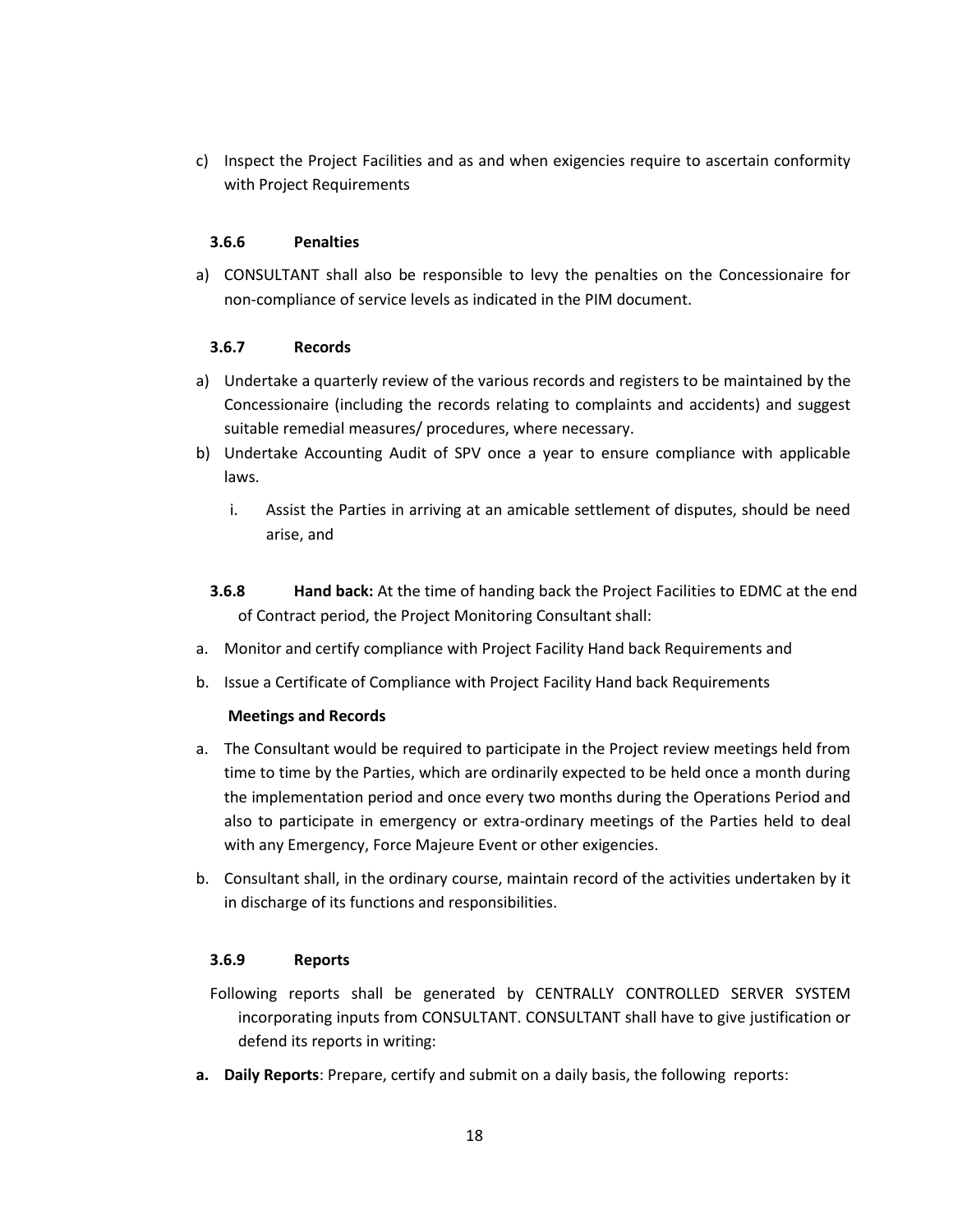- i. Analyze real time and daily reports submitted by concessioner (as detailed in PIM) and highlight all the variance and non-compliance by the concessionaire.
- ii. Daily progress of works
- iii. Daily report on the Gaps of O&M requirements. This report has to be generated from the IT system that will compare data collected by CONSULTANT field team with data supplied by EDMC.
- iv. Review daily penalty deductions of concessionaire and create a plan to monitor and rectify the default areas by concessionaire.
- v. Slippages, if any, in the construction during modification of Dhalaos vis-à-vis concession agreement and planned construction schedule and the reasons thereof

#### **b. Monthly Reports**

- i. All monthly reports submitted by the concessionaire are to be validated by CONSULTANT.
- ii. Progress Report (including details of slippages and remedial measures)
- iii. Report on Tests and report on notices Issued
- iv. Report on project equipment and vehicles purchased by the Concessionaire
- v. Reviews of documents submitted to it by the Concessionaire to meet Project Requirements, such as manuals, Drawings, As-Built drawings, schedules, plans and reports
- vi. Inspections undertaken and notices/instructions issued to the Concessionaire
- vii. Tests carried out
- viii. Impact of IEC campaign
- ix. Increase/decrease in door to door collections
- x. Number and nature of complaints and their redressal status
- xi. Reports on Change in Law
- xii. Emergency situations witnessed and advised (including accidents)
- xiii. Force Majeure Events
- xiv. Breaches and defaults by the Parties
- **c.** Manpower deployed and other organizational arrangements of the Project Monitoring Consultant with names /designation / attendance record (biometric)/ daily work done. Attendance record of Field Staff and Key Staff to accompany monthly invoice.
- **d.** Any supplemental or special report that may be considered necessary by the Project Monitoring Consultant (including Emergency, Force Majeure, and breach of obligations).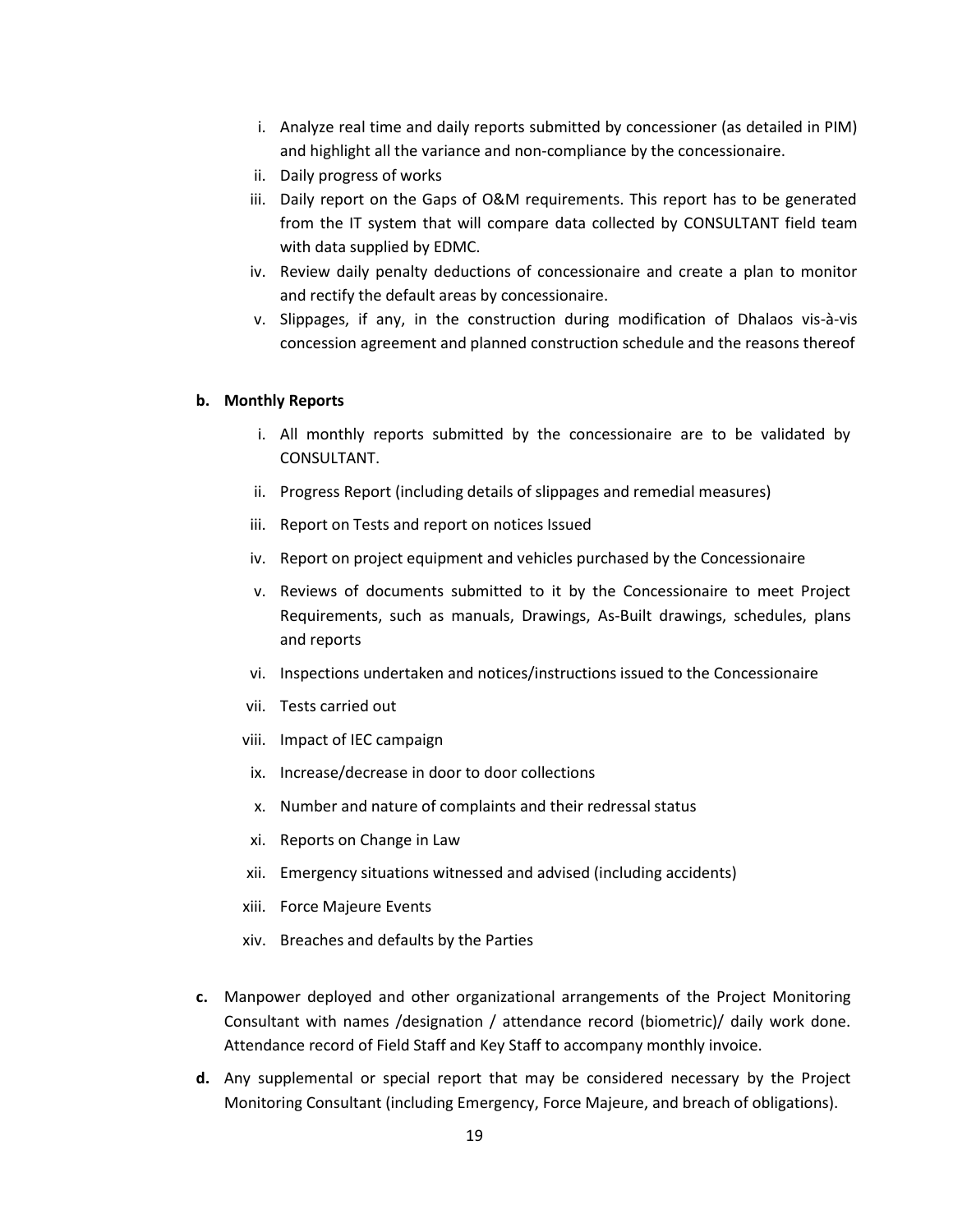- **e.** Any other report as may be reasonably required by EDMC or as may be necessary to give effect to the provisions of the Agreement.
- **f.** Annual Review and Reporting
	- i. Any other report as may be reasonably required by EDMC or as may be necessary to give effect to the provisions of the Agreement.
	- ii. Report on Project Facility Hand back Requirements.
	- iii. Any other report as may be reasonably required by EDMC or as may be necessary to give effect to the provisions of the Agreement.

#### **Management Information System (MIS)**

Consultant appointed by East DMC shall set-up a "secure online MIS" and "application for customer care center/control room" that facilitate effective monitoring of the project. This system shall be "automated" as per below mentioned methods or with further improvements to the methods suggested. There shall be provision to feed the information "manually", in case information is not obtained automatically. There are three major components of this system:

- a. MIS Reports that shall be delivered by the System
- b. Customer Care Center/Control Room Application to receive customer, East DMC staff complaints, requests on phone calls, SMSs or emails.
- c. Automation using GPS, RFID/RFID Reader, Photo & Request Update using "Mobile Applications", SMS, Bio-Metric Machines etc.

Please note that the recommended requirements are:

- i. Minimum that the East DMC requires at this stage. There can be more reports/automation that can be suggested by East DMC from time to time to enhance effective monitoring of the project.
- ii. Derived from East DMC perspective. Concessionaire is free to use data from system for monitoring projects and resources at their end and can increase any reports/database that they deem fit for their purpose (at their own cost).
- iii. The information that is required for generating reports and project monitoring shall be provided by the concessionaire. Following sections describes the minimum system and reporting requirements.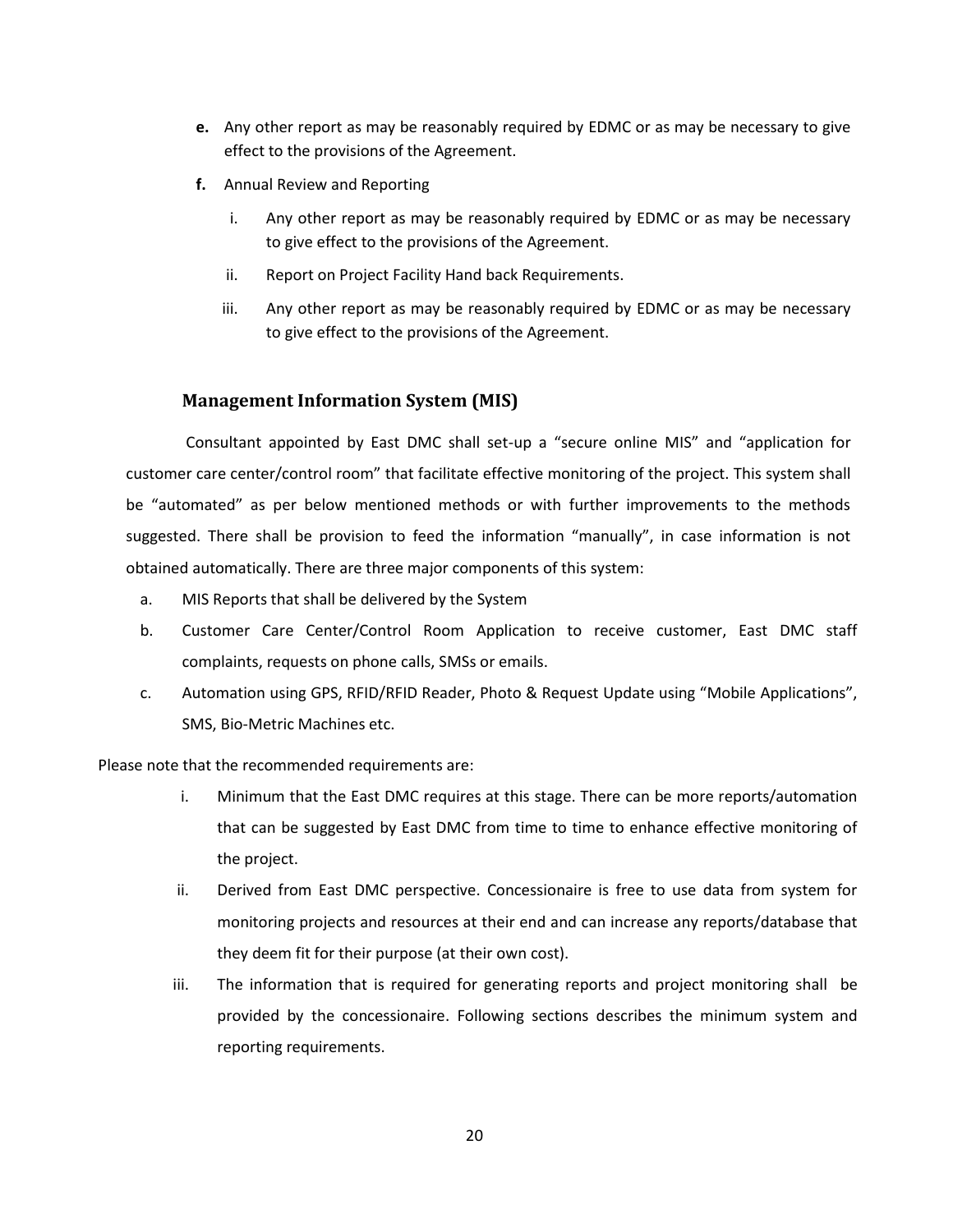#### **MIS Reporting System**

The MIS reports proposed in this 1section are classified into following categories:

- a. Street level/door to door Collection & Transportation from each Colony/ Locality
- b. Collection and Transportation from Hotels, Dhabas, Restaurants, Banquet Halls, Institutions, Farm House &All Other Commercial Establishments.
- c. Collection and Transportation of Drain silt and Clearing of Bins.
- d. Collection and Transportation of Street Sweeping Waste and Clearing of Bins.
- e. Clearing of Fixed Compactor Transfer Stations and Mobile Transfer Stations
- f. Cleaning of Secondary Collection Points

To the extent possible, aggregating the data using automated method and minimal manual intervention shall generate reports e.g. GPS feed, SMS from field, Real Time Bio-Metric Attendance etc. (However, on the real time basis, reports shall be viewable on the server, so that East DMC has a clear view about the status of ongoing work

Following are the system requirements:

#### **Procedure for Generating MIS Reports**

- a. Before the Start of the month the Concessionaire shall upload the File containing information about Action Plan for the Month. This will form base for Master information for automatically generating MIS reports.
- b. Daily, Biometric Attendance shall be taken of staff deployed and data pushed into the System.
- c. At the Start of an Activity (such as primary collection vehicle starting a route; or door to door waste collector starting a beat etc.) the concerned person will send a START SMS to the system. System will acknowledge the receipt of such message to confirm logging.
- d. Thereafter GPS system will take-over to see the progress of the activity and shall automatically prepare the process reports.
- e. At the end of the Primary Collection Route (routes end at recycling center/ compactor); the vehicle operator, at when reaching the Recycling Center shall weigh and deliver the 'recyclable waste' to the Center; and send SMS to the system about the quantity of recyclable waste delivered and the overall assessment of quantum of waste collected (short/normal/excess). GPS will automatically detect stoppage at the Compacting Station to close the route. System will acknowledge close of route by sending SMS.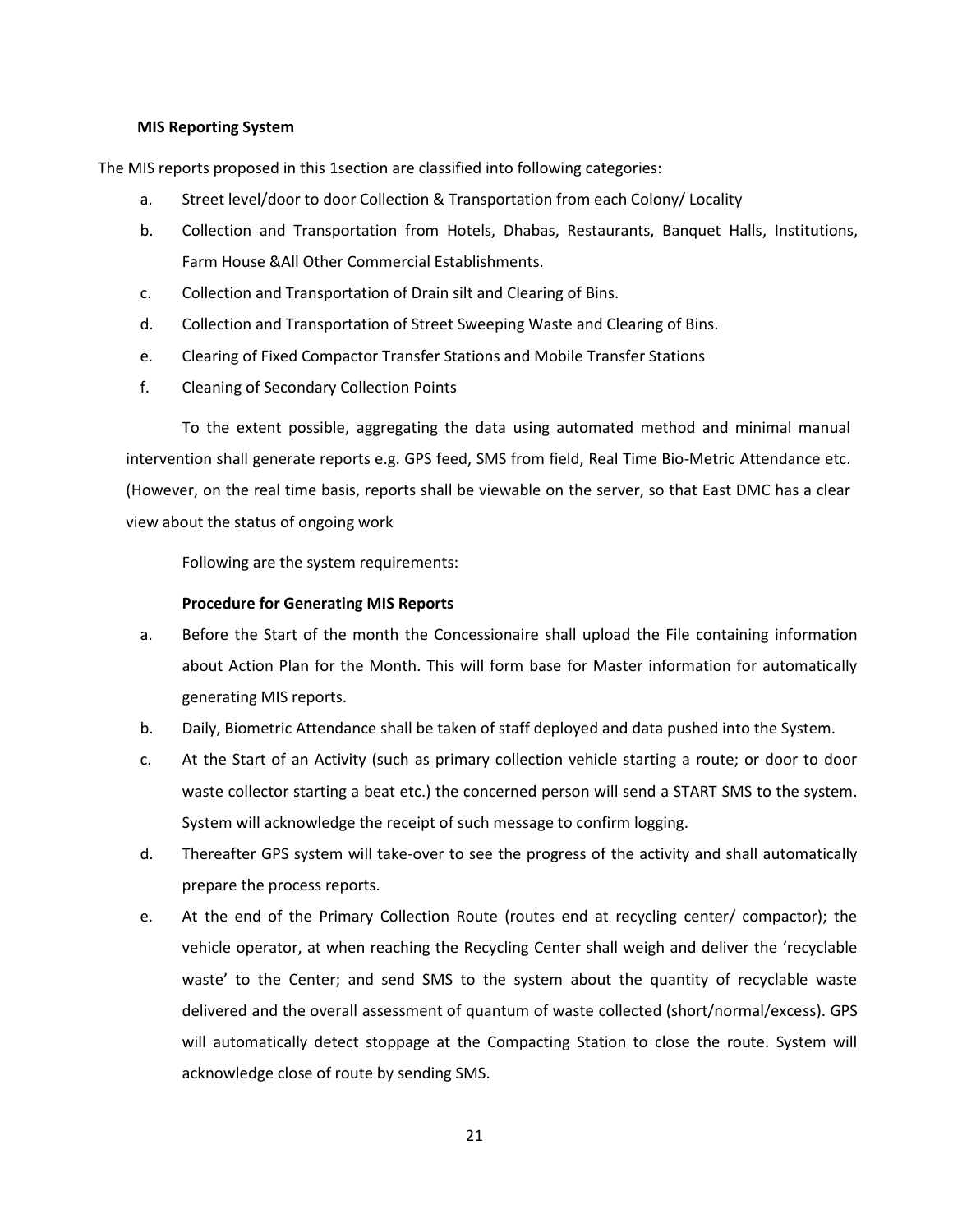- f. For rickshaw/E Rickshaws deployment, each supervisor of a service area shall, check the number of rickshaws sent out and send SMS of no of rickshaws deployed on a particular day. System shall acknowledge. When a rickshaw carried and delivers recyclable waste at the Recycling Center, The Operator at the Recycling Center shall send SMS to system regarding the weight of recyclable waste received through a rickshaw.
- g. When a secondary collection vehicle clears waste from a Dhalao or a bin or a recycling center, the operator shall, through a mobile application, click a photo of the cleared item. The application shall automatically upload the clearing information & photo through GPS system. In addition, the mobile application shall allow the operator to record the type of waste cleared and also if any non-confirming waste (along with type) was found in the said Dhalao/bin. In case of recycling Center, the waste shall be weighed before transferring it to the vehicle. The weight of recycled waste, thus cleared shall also be recorded through the mobile application.
- h. When the secondary collection vehicle reaches the disposal site (SLF/ W2E waste site etc.), the vehicle shall be weighed at the weighbridge. The weighbridge operator shall on-line report the receipts at the disposal site into the system.
- i. For Compactors and Mobile Transfer stations, since the vehicles/ containers are connected to GPS, the system shall automatically note clearance / arrival at disposal site.
- j. For Bin-washers, same method as (c), (d) and (e) above; except the fact that the bin washing vehicle will not be required to end at disposal point.
- k. For complaint redressal, same method as (h) above.
- l. For Inspection Reports, the concerned inspectors shall be provided with a mobile application through which he can feed and upload his inspection report in the system. The application will be GPS based, so that inspector only needs to record his observations, and/or upload photo.
- m. Concessionaire shall also be provided view (and down load) access to the data and reports generated through this system for his use. Concessionaire shall get access to data/information only in respect of his area of operation.
- n. Since East DMC will be generating the MIS reports, Concessionaire shall be allowed to download such reports from the system and submit to East DMC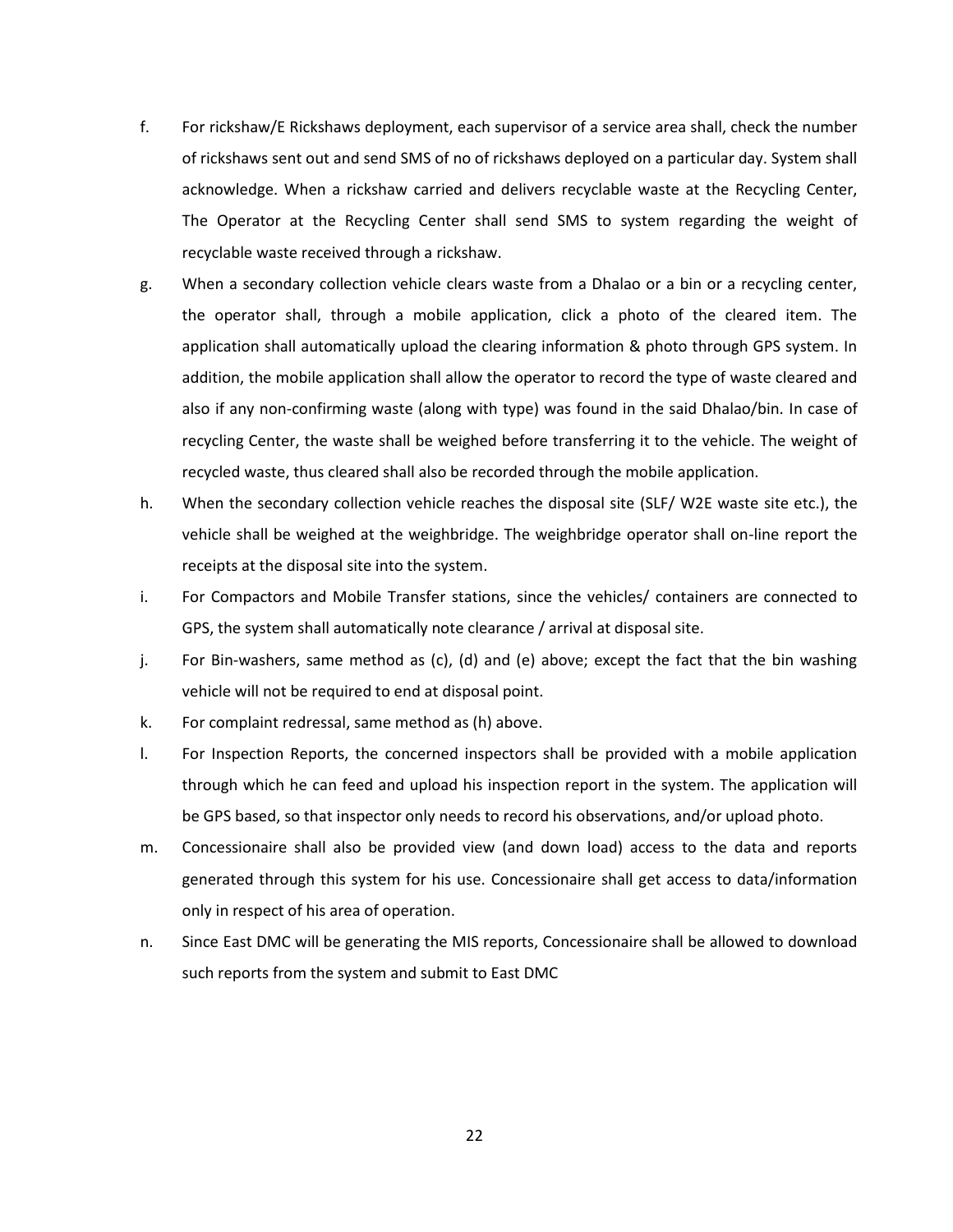#### **Customer Care Center/Control Room**

Customer Care Center/Control Room/Complain address system shall have following key components:

- a. Dedicated phone lines and staff to receive complain or request from public and East DMC staff.
- b. Mobile phone's short code number to receive complaint's SMS and Web-Interface for customer to directly feed complaints.
- c. Workflow to track the work that is reported and report back to person originating the complaint.
- d. This Customer Care center/Control Room shall be manned by concessionaire staff.

#### **Dedicated Phone Lines System to be suggested by the consultant:**

- a. A dedicated phone number with minimum 10 lines (and extendable based on actual requirement). Maximum call waiting time shall be 2 minutes for any received complaints. While the customer is waiting, a recorded voice message indicating that complains can be logged by SMS or on web shall be played, in addition to general greetings.
- b. All calls shall be recorded and shall be reviewed for the quality of interaction of their staff with the customers/ East DMC staff. This recording shall be made available to East DMC, any or all the agency/ies designated by East DMC for auditing purpose.
- c. Report received from customer shall be stored online directly. Unique ticket number shall be generated and communicated to caller along with expected time for correcting the issue.
- d. Control Room shall be staffed adequately to receive and process the complaints. Control room shall be operational from 7 am till 10 pm on all days.

#### **SMS to Receive Complain**

- a. Short code based SMS service shall be deployed by Concessionaire to receive complains/requests in structured SMS form.
- b. Similar Short code based SMS service shall be deployed by Concessionaire to receive requests from East DMC staff for on demand service.
- c. User friendly web shall be created to receive complains from EAST DMC/customers online.

#### **Workflow to Track Status**

- a. Each complaint request shall be assigned a unique ticket number.
- b. Each complaint shall be forwarded via-SMS and system to the concerned executing person with a copy to reporting supervisor.
- c. Once ticket is closed, it shall be updated in the database. In case complaint is not addressed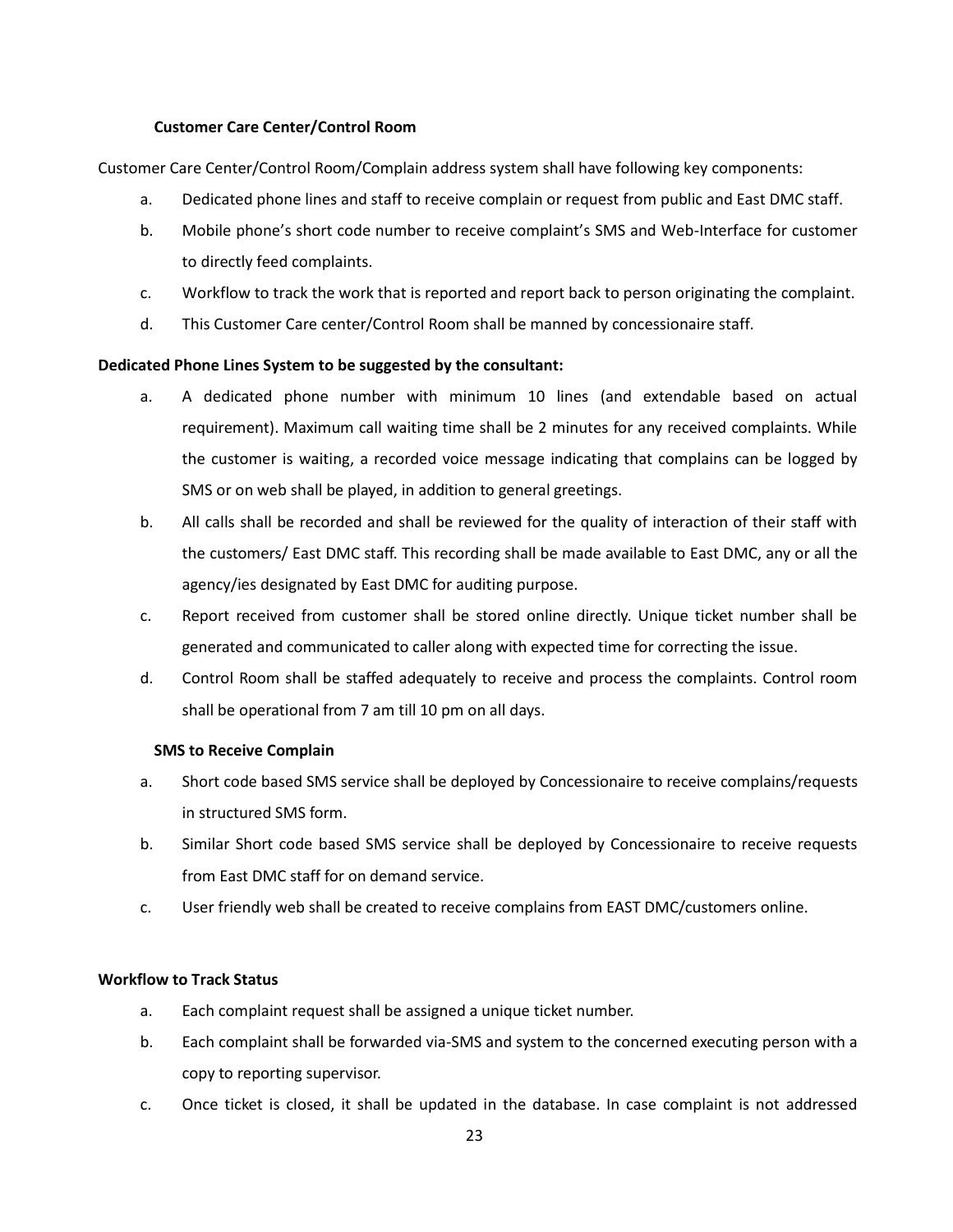within specified time, reason for delay along with likely resolution time shall be supplied in database.

- d. Status of complain if completed or not completed (along with reason and likely date of addressing) shall be supplied to the customer on or before the specified date.
- e. Customer feedback shall be taken on completion of task and shall be stored in the database.
- f. Similar system shall be in place for East DMC staff raised request/complaint ticket.
- g. Status shall also be searchable online using ticket number and customer phone number.
- g. Current status of all open and closed complaints shall be visible online and user shall be able to view their status by date or/ and complain number etc.
- h. On completion of work SMS shall be sent back to the customer indicating completion of work. Systems shall have provision to take feedback of customer on the level of satisfaction based on service provided.
- i. Daily summary report, sub-zone, ward wise shall be sent to the relevant designated East DMC staff. These repots shall be auto-generated from the customer complaint database

## **MIS SOFTWARE, HARDWARE & OTHER COMPONENTS NEED TO BE PLACED BY CONCESSIONAIRE TO MEET THE MIS/IT REQUIREMENTS WILL BE PROPOSED BY THE CONSULTANT**

**EAST DMC IT CONSULTANT SHALL BE PRESCRIBING THE SYSTEM AND TYPE OF THE HARDWARES TO BE INSTALLED. THE CONCESSIONAIRE SHALL BE RESPONSIBLE FOR INSTALLING MIS SOFTWARE AND COMPATIBLE HARDWARES. IT IS EXPECTED FOLLOWING TYPES OF AUTOMATION AND MONITORING HARDWARES SHALL BE INSTALLED.**

#### **Unique numbering System for Project Assets**

As a precursor for automation, a unique numbering system should be followed for marking all Secondary Collection Points/Assets in such a manner so that all such points are uniquely identified across the East DMC area. This numbering shall be referred in all time-table/customer complainant redressal systems and other communications.

Following are some examples for unique numbering: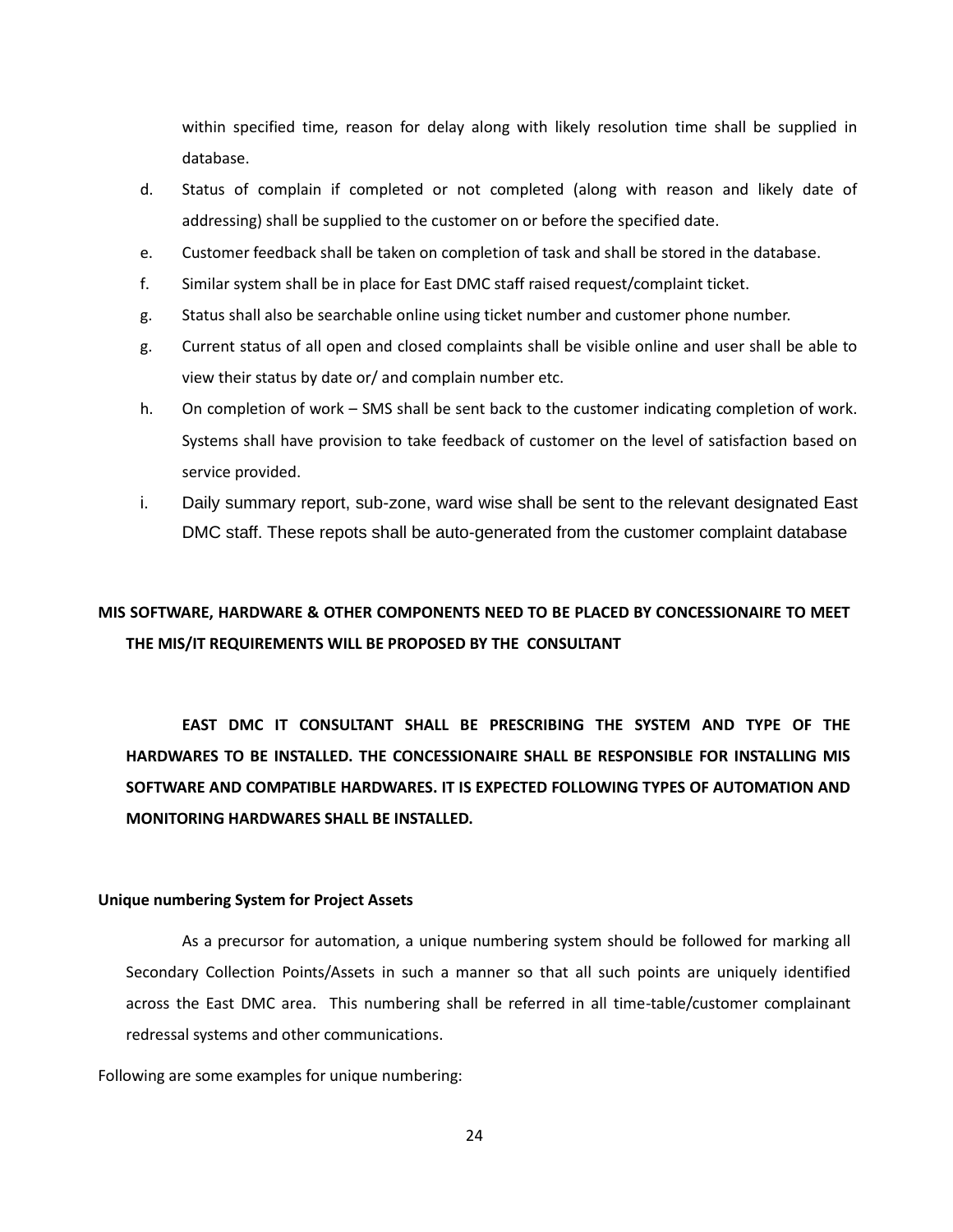- a. For uniquely identify the bin number 120 in Shahdara North Zone, Ward 38: EAST DMC/SSZ/W38/B120
- b. For uniquely identify the Dhalao (collection point)120 in Shahdara North Zone, Ward 38:EAST DMC/SSZ/W38/D120
- c. For uniquely identify the 2nd container at the Fixed Transfer point 101-1 in Shahdara North Zone, Ward 38/EAST DMC/SSZ/W38/F101-1

The final numbering mechanism shall be approved by the East DMC

#### **GPS in All Vehicles**

Concessionaire shall install GPS system in all the vehicles with following device specification or better:

#### **a. General Specifications:**

- i. Dual band GPRS (900/1800 Mhz).
- ii. On-board Storage of at least 2 days of data.
- iii. Internal battery to sustain operation for at least 10 hours with a minimum recording at interval of 30s and reporting at intervals of minimum of 120s.
- iv. A minimum reporting interval of 30s.
- v. Alerts on external power disconnection.
- vi. Internal antenna or antenna wire enclosed in metal sheath.
- vii. IP 65 enclosure (i.e. water proof for occasional sprays of water and dust proof).
- viii. Device should be hidden minimum of -161db gain for GPS antenna.
- ix. Ability to work against sustained external voltage of upto 33v and handle transient of as high as non-spike 55v/6000 Joules spikes (To work in presence of hydraulics, falling battery).
- x. Digital Input: 2 minimum. Changes to digital input must be communicated immediately i.e. changes should not be missed because it falls in between recording interval. On the other hand transients (< 1-2s) must be discarded.
- xi. Analog Input: 1 minimum

#### **b. Accessories:**

- i. Must be able to detect engagement of bin's raising/lowering.
- ii. Must be able to detect raising/lowering of tipper's body
	- **c. Protocol:**
- i. Commands for controlling devices via SMS and protocol/data format must be shared with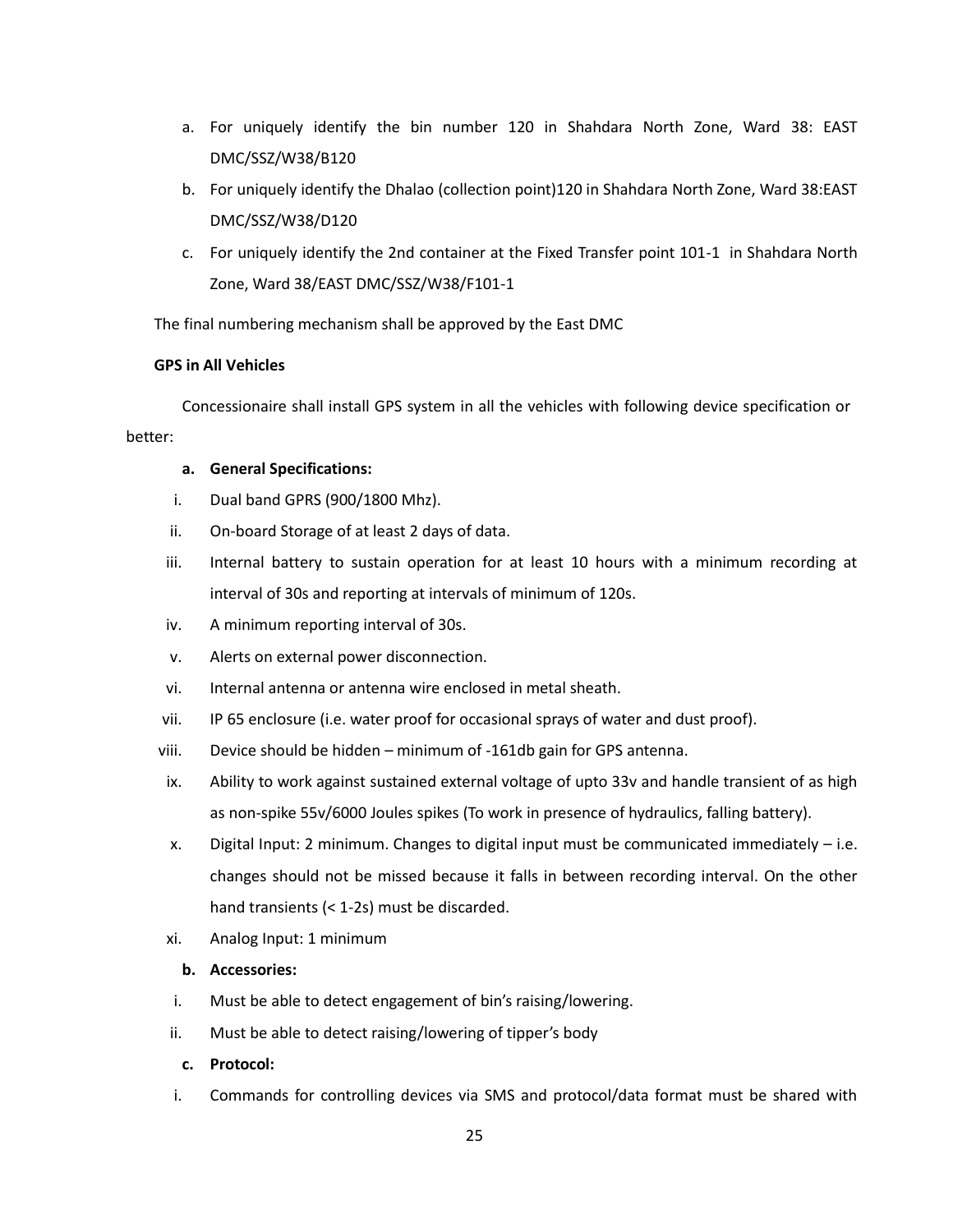East DMC and vendor must warrant that the users can choose to use their software to work with devices without paying anything extra

**d. Over the air control of device – including server to which devices communicate with**

#### **e. GPS Running Requirement**

- i. 98% of installed GPS shall be operational all the time.
- ii. Any non-operational GPS shall be replaced within 24 hours of time of non-functioning.
- iii. If any GPS is not operational (within the above limits), driver shall be provided with android/Mobile Application enabled phone with location tracking capability and same shall be monitored separately by concessionaire.

#### **1.1.1.1. RFID (Radio Frequency Identification Reader)**

- a) RFID tag in non-breakable, non-temper & non-removable enclosure shall be fixed on all key project assets by the Concessionaire. Key assets shall include (but not limited to):
	- (i) 1.1 cum RC bin
	- (ii) Container of 10 cum
	- (iii) All vehicles
- b) RFID tag should contain following information

#### **Table 8: Asset Information Sheet**

| Asset type | Asset no. | Ward no. | <b>Asset Implementation Date</b> |
|------------|-----------|----------|----------------------------------|
|            |           |          |                                  |

Vehicle RFID Tags shall store Information in RC and Insurance details, in structured format.

c) Consultant shall provide a system that Concessionaire shall provide (2 RFID Readers per ward) including inbuilt display to read RFID tag information. These readers shall be fitted with GPRS module and information shall be relayed to the asset records on server – indicating asset validation date (and comments if any)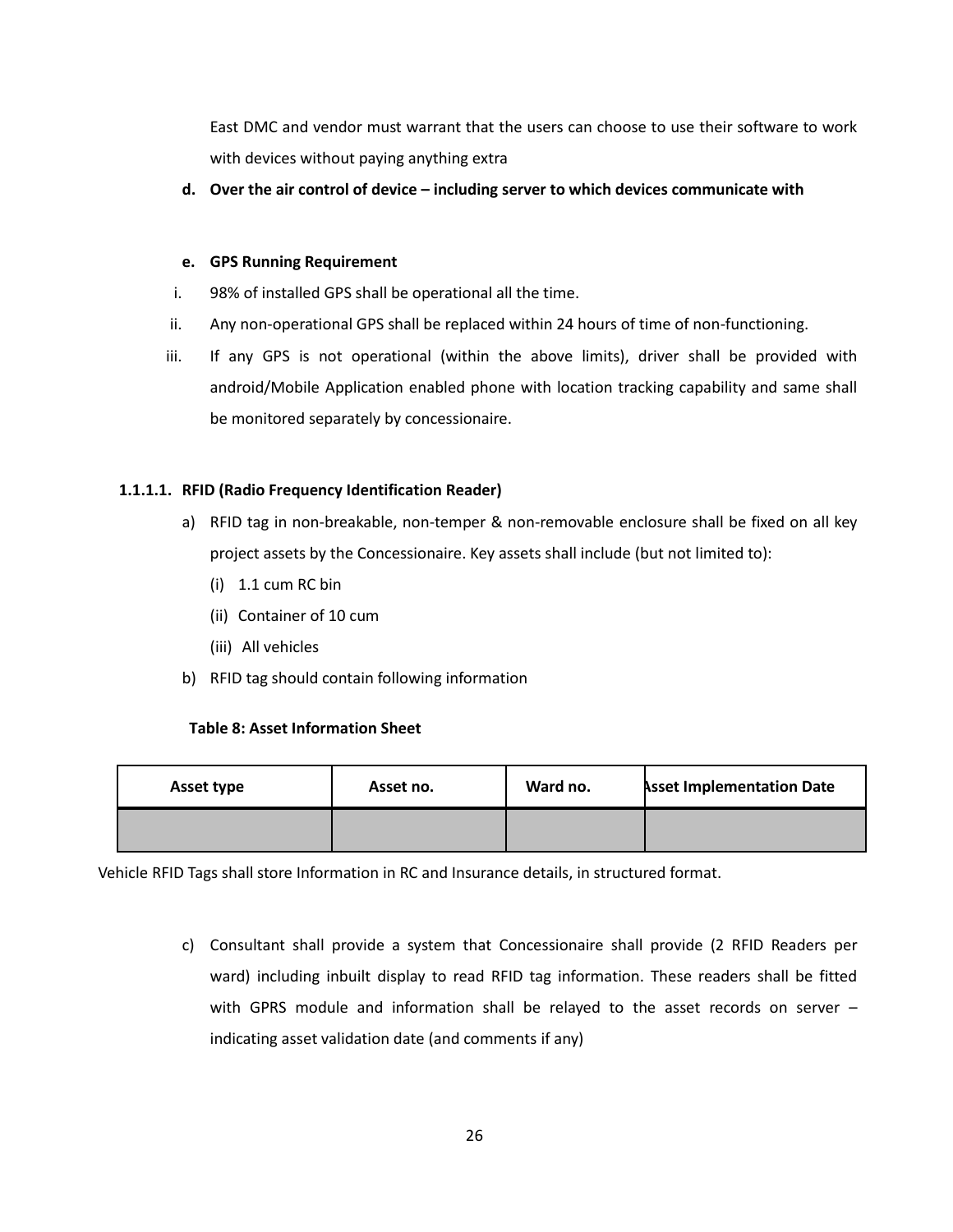#### **Mobile Application for Reporting from site**

Consultant appointed by East DMC shall provide robust mobile applications to report the site conditions. Following are minimum requirements:

- a) Mobile application shall be able to send information to control room about the ground situation along with "Photo", "Geo-Tag (latitude-longitude) and Status update.
- b) This mobile application shall work even when GPRS connectivity is not there and the moment GPRS connectivity is available, data shall be uploaded to the servers.
- c) Data collected from this application shall not be alterable by the originator. Adequate encryption shall be supplied for the same.
- d) This application shall be used for (but not limited to):
	- i. Report Arrival of Street to Street/Door to Door Collection vehicle by sending photograph of street (along with marked timetable on ground) about the arrival.
	- ii. Report Arrival of Auto-Tipper to Dump in the Fixed/mobile compactor
	- iii. Report Lifting of Bins from Secondary Collection Points (SCPs)
	- iv. Reporting after clearing road sweeping waste bins
	- v. Reporting of any site condition that is required to be reported by East DMC from time to time.

## **Information Education Communication (IEC) Programme For Municipal Solid Waste Management**

#### **Objectives of the IEC Campaign**

The objective of the Solid Waste Management project designed is to modernize the waste management process, and thus reduce the waste collected in Dhalao, Street Corner Bins and Open Sites. For this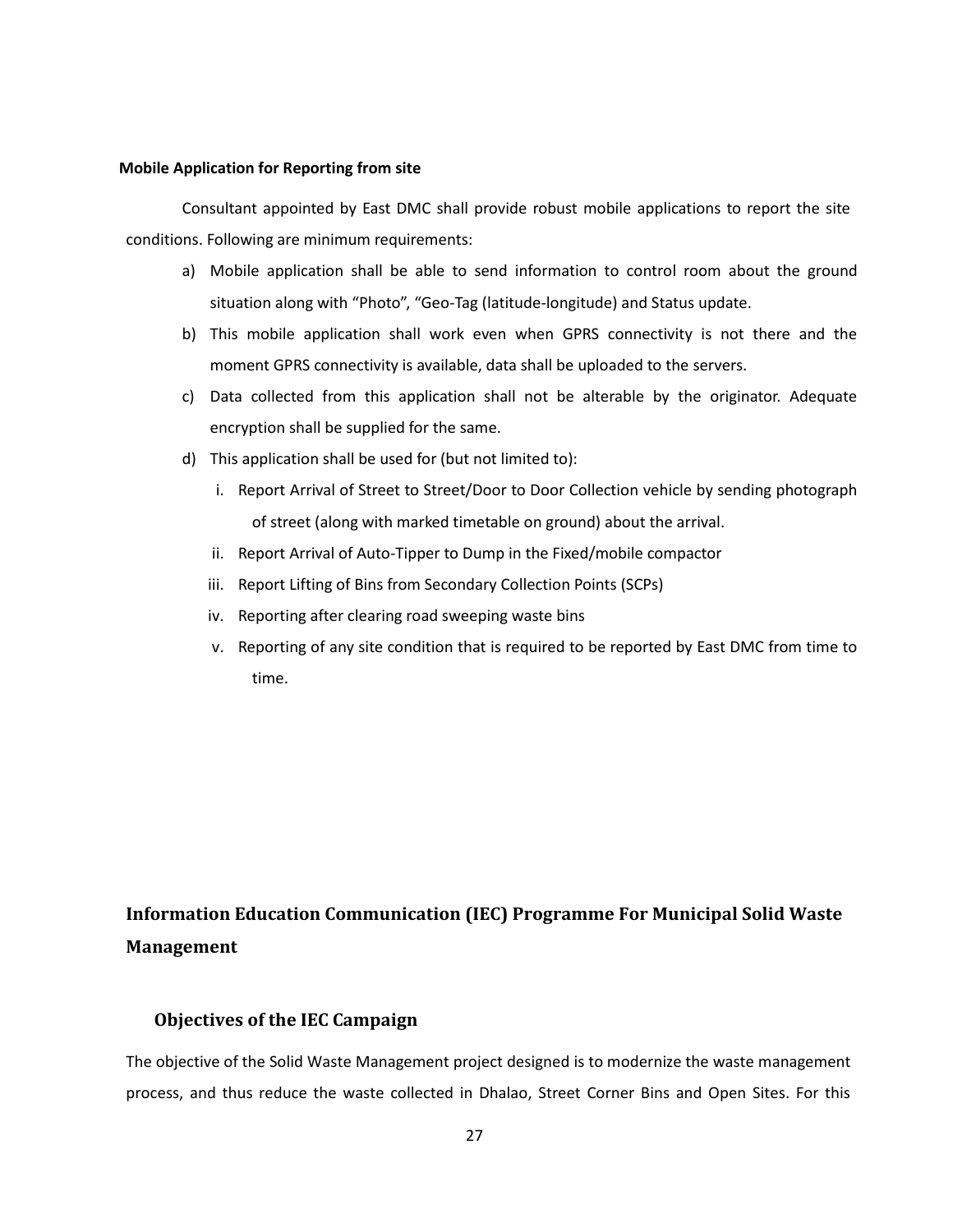purpose, emphasis has been laid in the project for door-to-door collection of waste/street level collection of waste and vehicle-to-vehicle transfer of waste for transportation.

Another important objective of the project is to introduce 3 Rs (Reduce, Re-use and Recycle) so as to reduce the load of disposal of solid waste. For this purpose, the concept of segregation of waste (dry and wet) at household level, separate waste handling chain for different kind of waste and recycling centers at ward level have been envisaged.

The success of the project is dependent upon participation of the stakeholders. The Citizen being one of the most important stakeholder in the project, due emphasis is required to have an IEC strategy for increased participation of citizens and residents.

The IEC strategy shall be prepared with an objective to create awareness among target audience and ensure public participation in the municipal solid waste management program envisaged in this project.

This IEC strategy would provide the framework and facilitate EAST DMC to address the communication needs related to implementation of sanitation and waste management project in the city.

The main objectives of developing and implementing the IEC campaign are to change the attitude and behavior of the target audience through:

- Increasing level of awareness on the concept of waste accumulation and the way it affects their lives.
- Inducing the waste generators to adopt modern waste management system introduced by EAST DMC such as segregation of waste as 'Dry & Wet Waste' at source, usage of 'door-todoor' and 'street level' collection systems, storage of segregated waste in separate bins, separation of hazardous waste from the regular wastes and safe disposal of all the segregated waste as per the designed waste management system.
- Sharing information about the waste management system placed by the municipal corporation like schedule of collection of different kinds wastes, free and chargeable facilities, change or update in any fixed schedule/s or route/s, emergency or on-demand facilities, complaint redressal numbers, customer care centers etc.
- Promoting public participation in the successful operation and maintenance of waste management system through sensitization of citizens, RWAs, Traders Associations, etc.
- Propagating the message that the "Clean City" is a pride of every citizen.
- Approaching Zero Waste situation in due course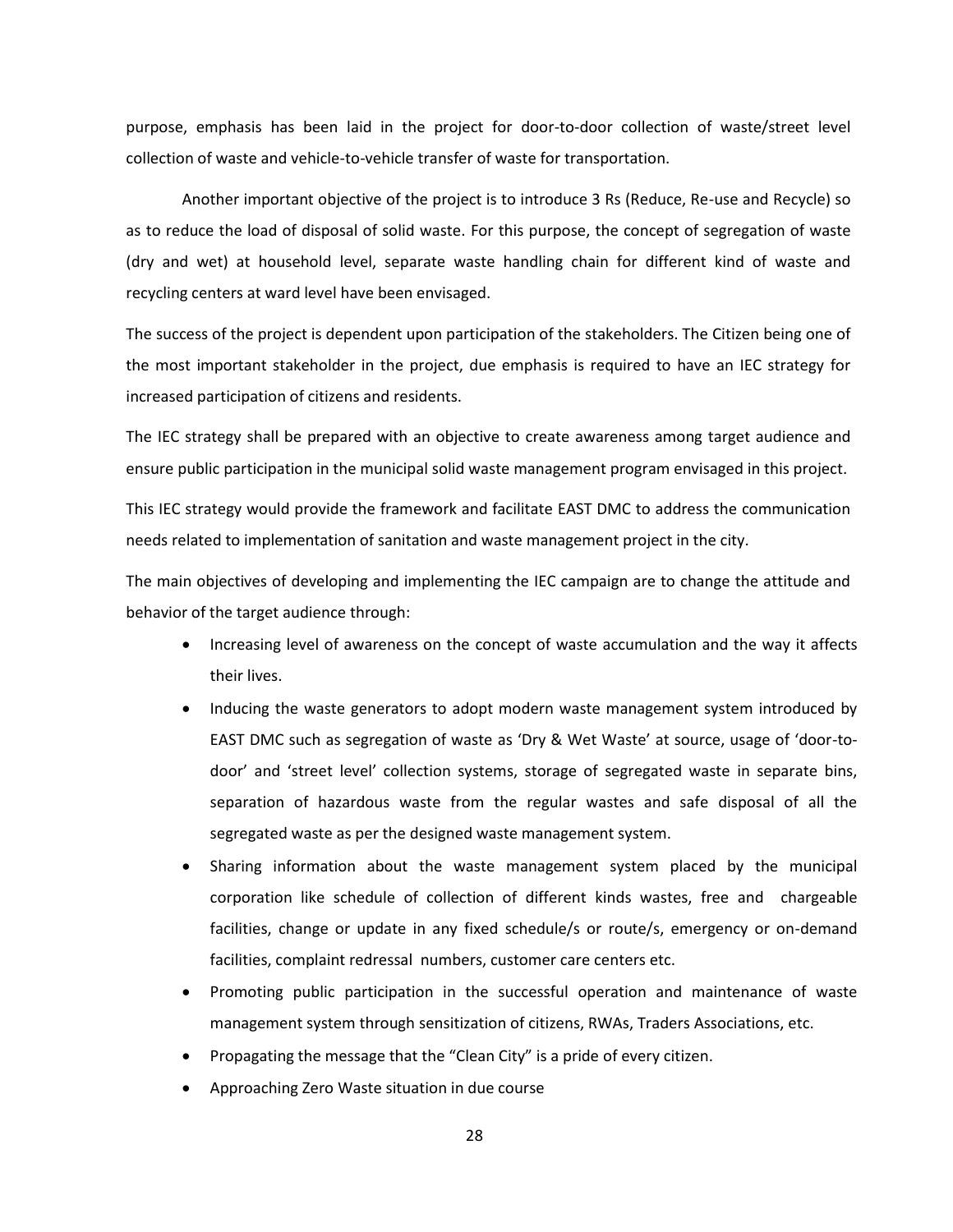Strategy will be formulated by the Consultant keeping in view the following objectives:

| <b>Target Audience</b>         | <b>Communication Objective</b>                                                |  |  |  |
|--------------------------------|-------------------------------------------------------------------------------|--|--|--|
| <b>HIG/MIG Households</b>      | To create awareness on importance of separate storage of wet and<br>$\bullet$ |  |  |  |
|                                | dry waste at source<br>To encourage use of two dustbins                       |  |  |  |
|                                |                                                                               |  |  |  |
|                                | To encourage for payment of collection charges for door-to-door<br>$\bullet$  |  |  |  |
|                                | collection/street level collection                                            |  |  |  |
|                                | To disseminate information on services and infrastructure provided            |  |  |  |
|                                | by EAST DMC for waste management                                              |  |  |  |
|                                | participation in door-to-door/street level<br>Encourage<br>waste              |  |  |  |
|                                | management in their area                                                      |  |  |  |
|                                | Promote 3Rs and usage of Recycling Centre in the area<br>$\bullet$            |  |  |  |
|                                | Share information on municipal rules and laws regarding waste                 |  |  |  |
|                                | management                                                                    |  |  |  |
| LIG/EWS/JJ/                    | Motivation for use of dustbins for storage and disposal of<br>$\bullet$       |  |  |  |
| <b>Resettlement Households</b> | household waste                                                               |  |  |  |
|                                | To create awareness on importance of separate storage of wet, and<br>٠        |  |  |  |
|                                | dry waste at source                                                           |  |  |  |
|                                | Encourage use of dustbins or designated places for disposal                   |  |  |  |
|                                | household waste                                                               |  |  |  |
|                                | To encourage use of dustbins whenever out of house                            |  |  |  |
|                                | To encourage for payment of collection charges for door-to-door               |  |  |  |
|                                | collection                                                                    |  |  |  |
|                                | To disseminate information on services and infrastructure provided            |  |  |  |
|                                | for waste management                                                          |  |  |  |
|                                | participation in door-to-door/street level<br>Encourage<br>waste              |  |  |  |
|                                | management in their area                                                      |  |  |  |
|                                | Promote 3Rs and usage of Recycling Centre in the area                         |  |  |  |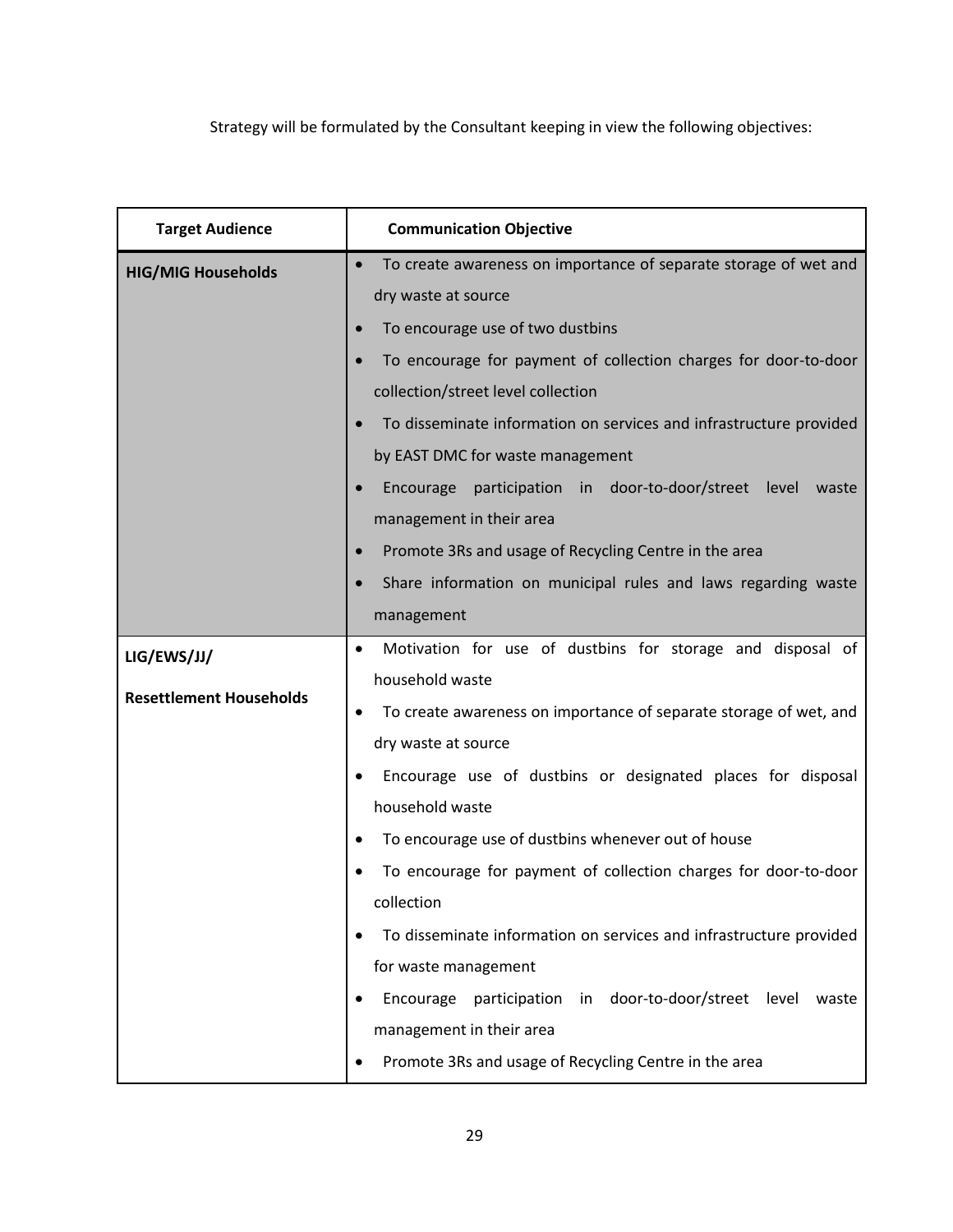|                              | Share information on municipal rules and laws regarding waste                  |  |  |
|------------------------------|--------------------------------------------------------------------------------|--|--|
|                              | management                                                                     |  |  |
| of<br>workers<br>and<br>mers | To create awareness on importance of proper disposal of waste to               |  |  |
| commercial establishments    | the designated sites/bins/ places                                              |  |  |
|                              | To sensitize them to keep the area around their establishment clean            |  |  |
|                              | for better sales and re-visits of customers                                    |  |  |
|                              | To sensitize them on the payment of user/collection fee<br>$\bullet$           |  |  |
|                              | Encourage participation in the street level waste management in                |  |  |
|                              | their area                                                                     |  |  |
|                              | Promote 3Rs and usage of Recycling Centre in the area                          |  |  |
|                              | To disseminate information about the services and infrastructure               |  |  |
|                              | provided for commercial area for waste collection and disposal                 |  |  |
|                              | Share information on municipal rules and laws regarding waste                  |  |  |
|                              | management in commercial areas.                                                |  |  |
|                              | Awareness on their role to improve the system through Compliant                |  |  |
|                              | Redressal System,                                                              |  |  |
| ool children                 | To educate and create awareness on various aspects of solid waste              |  |  |
|                              | management and environmental sanitation issues                                 |  |  |
|                              | Awareness on impact of poor waste management on health                         |  |  |
|                              | Promote volunteerism and motivation for taking active part in                  |  |  |
|                              | promoting "clean city" drives and other environmental sanitation,              |  |  |
|                              | and waste management activities in the city                                    |  |  |
|                              | Encourage participation of family in the 'Clean City' campaign                 |  |  |
|                              | To disseminate information about the services and infrastructure               |  |  |
|                              | provided in their localities for waste collection and disposal                 |  |  |
| ociations and organizations  | Encourage their participation in the Sanitation programme of EAST<br>$\bullet$ |  |  |
|                              | DMC and take their support in meeting the objectives of the project.           |  |  |
|                              | Use the influence and good-will of these organizations in seeking              |  |  |
|                              | community support for the programme.                                           |  |  |
|                              | Using them to monitor the performance or outputs of the project,               |  |  |
|                              | and report shortcomings, if any.                                               |  |  |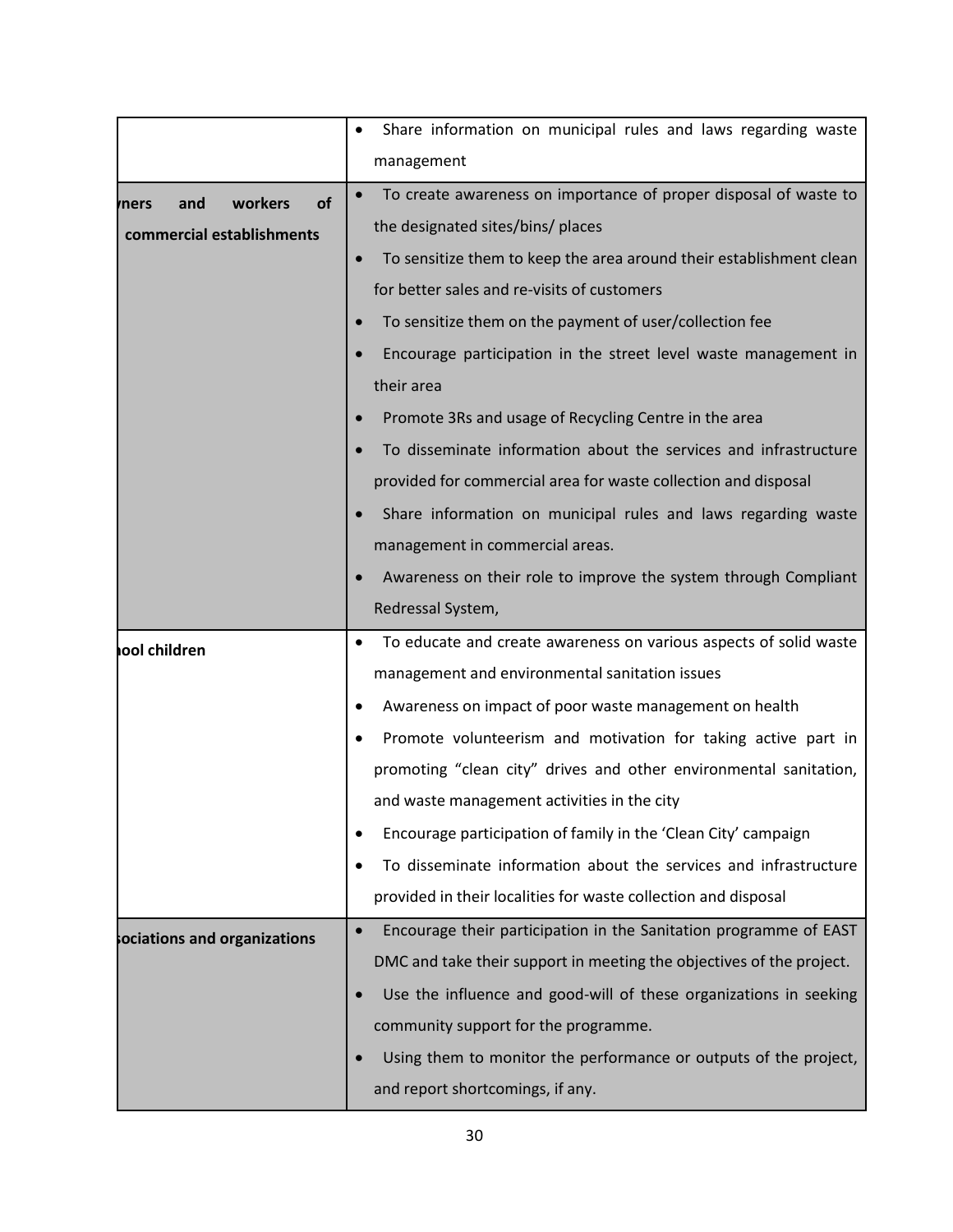|                           | Use such organizations to create awareness on various aspects of               |
|---------------------------|--------------------------------------------------------------------------------|
|                           | solid waste management and environmental sanitation issues                     |
|                           | Use such organizations to disseminate information about the                    |
|                           | services and infrastructure provided in their localities for waste             |
|                           | collection and disposal                                                        |
|                           | Share information on municipal rules and laws regarding waste                  |
|                           | management and for disseminating them to their members                         |
|                           | Creating their role to improve the system through Compliant                    |
|                           | Redressal System.                                                              |
| Os and CBOs               | Encourage their participation in the Sanitation programme of EAST<br>$\bullet$ |
|                           | DMC and take their support in meeting the objectives of the project.           |
|                           | Use the influence and good-will of these organizations in seeking              |
|                           | community support for the programme.                                           |
|                           | Using them to monitor the performance or outputs of the project,               |
|                           | and report shortcomings, if any.                                               |
|                           | Use such organizations to create awareness on various aspects of               |
|                           | solid waste management and environmental sanitation issues                     |
|                           | Use such organizations to disseminate information about the                    |
|                           | services and infrastructure provided in their localities for waste             |
|                           | collection and disposal                                                        |
|                           | Share information on municipal rules and laws regarding waste                  |
|                           | management and for disseminating them to their members                         |
|                           | Creating their role to improve the system through Compliant                    |
|                           | Redressal System.                                                              |
|                           | Using them to organize IEC programme in the communities of their               |
|                           | influence                                                                      |
| g-pickers and kabariwalas | To create awareness on safe handling of recyclables collected from             |
|                           | the waste                                                                      |
|                           | To create awareness on importance of segregation of waste and                  |
|                           | harmful effects of littering                                                   |
|                           | To encourage and educate rag pickers for joining the Company as                |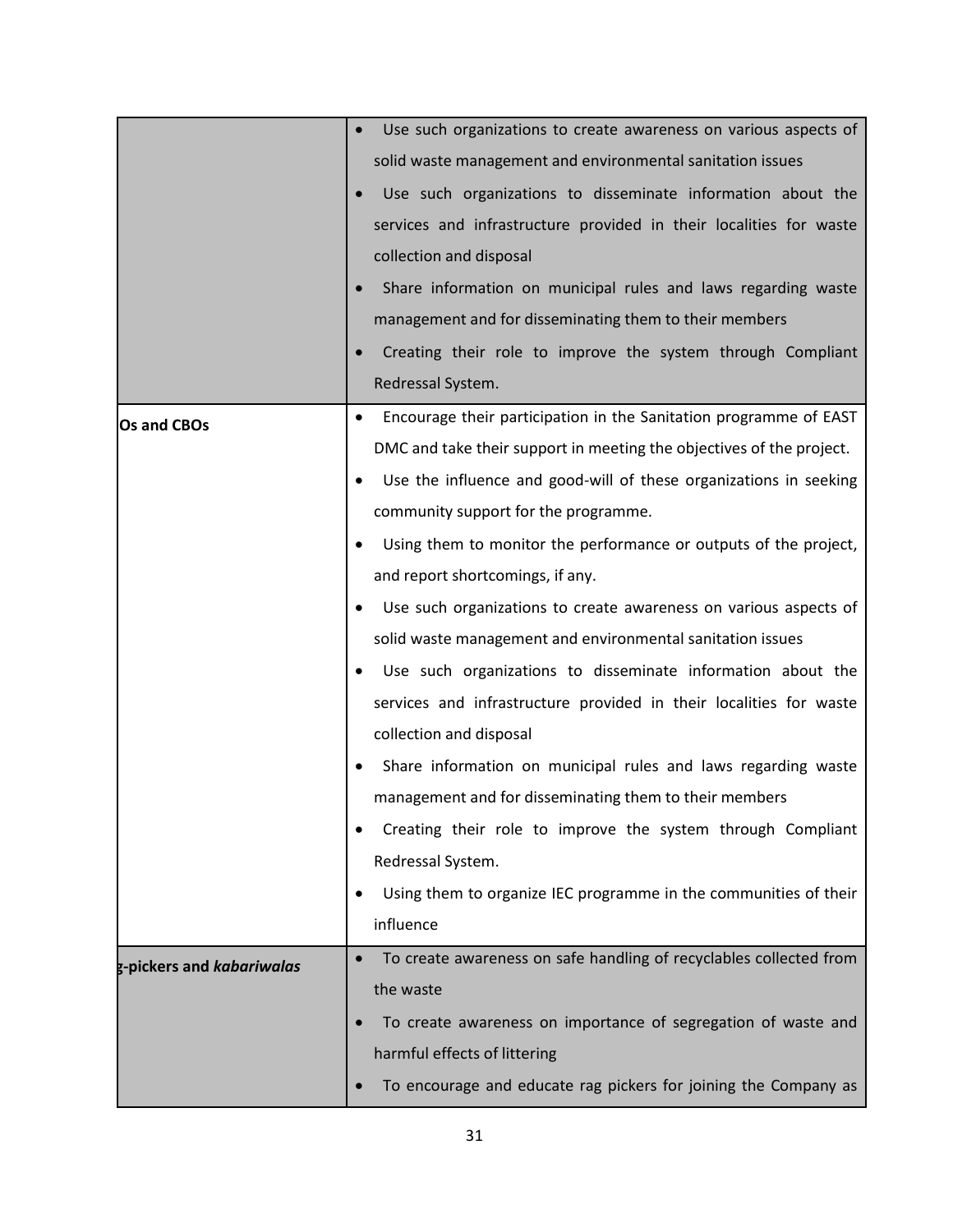|                                                                                       | partners/ employees of the SPV                                                                                                                                                                                                                                                                                                                                                                                                                                                                                                                                                                              |  |  |  |
|---------------------------------------------------------------------------------------|-------------------------------------------------------------------------------------------------------------------------------------------------------------------------------------------------------------------------------------------------------------------------------------------------------------------------------------------------------------------------------------------------------------------------------------------------------------------------------------------------------------------------------------------------------------------------------------------------------------|--|--|--|
|                                                                                       | To integrate them into the project                                                                                                                                                                                                                                                                                                                                                                                                                                                                                                                                                                          |  |  |  |
| hitary workers (of EAST DMC)                                                          | To create awareness on the new system introduced and their role<br>$\bullet$<br>changes<br>introduced<br>Dhalao<br>create<br>in.<br>To<br>awareness<br>on<br>management.<br>To create awareness on safe handling and disposal of waste<br>$\bullet$<br>To create awareness on importance of segregation of waste.<br>$\bullet$<br>To encourage participation in waste management system.<br>Disposal of waste to the secondary designated points, benefits of<br>compactor stations, street to street collection system and its benefits<br>How to handle street sweeping waste<br>How to handle drain silt |  |  |  |
| providers-<br><b>EAST</b><br>lvice<br><b>DMC/Concessionaire</b><br>and<br><b>NGOs</b> | To sensitize on the importance of regular and repetitive IEC<br>experience activities covering all aspects of waste management<br>Based on the experience and leaning from past, improve and<br>modify IEC plan<br>Devise monitoring of IEC plan<br>Seek reports from the Target Audience through survey / or any<br>other means on effectiveness of the campaign                                                                                                                                                                                                                                           |  |  |  |
| uncilors and local leaders                                                            | Sensitization on the issues of waste management and its impact on<br>$\bullet$<br>the public health<br>Motivate to mobilize the community support for<br>waste<br>management in their area of operation/wards                                                                                                                                                                                                                                                                                                                                                                                               |  |  |  |

## **Summary of Activity Implementation Plan**

Following table summarizes some of the key activities:

| Activity                | Tasks                                                              |
|-------------------------|--------------------------------------------------------------------|
| Development of support  | Organize a workshop attended by key stakeholders from EAST DMC, to |
| Materials<br>such<br>as | discuss and review the contents developed by CSP                   |
| scripts,<br>messages,   | Incorporate suggested changes                                      |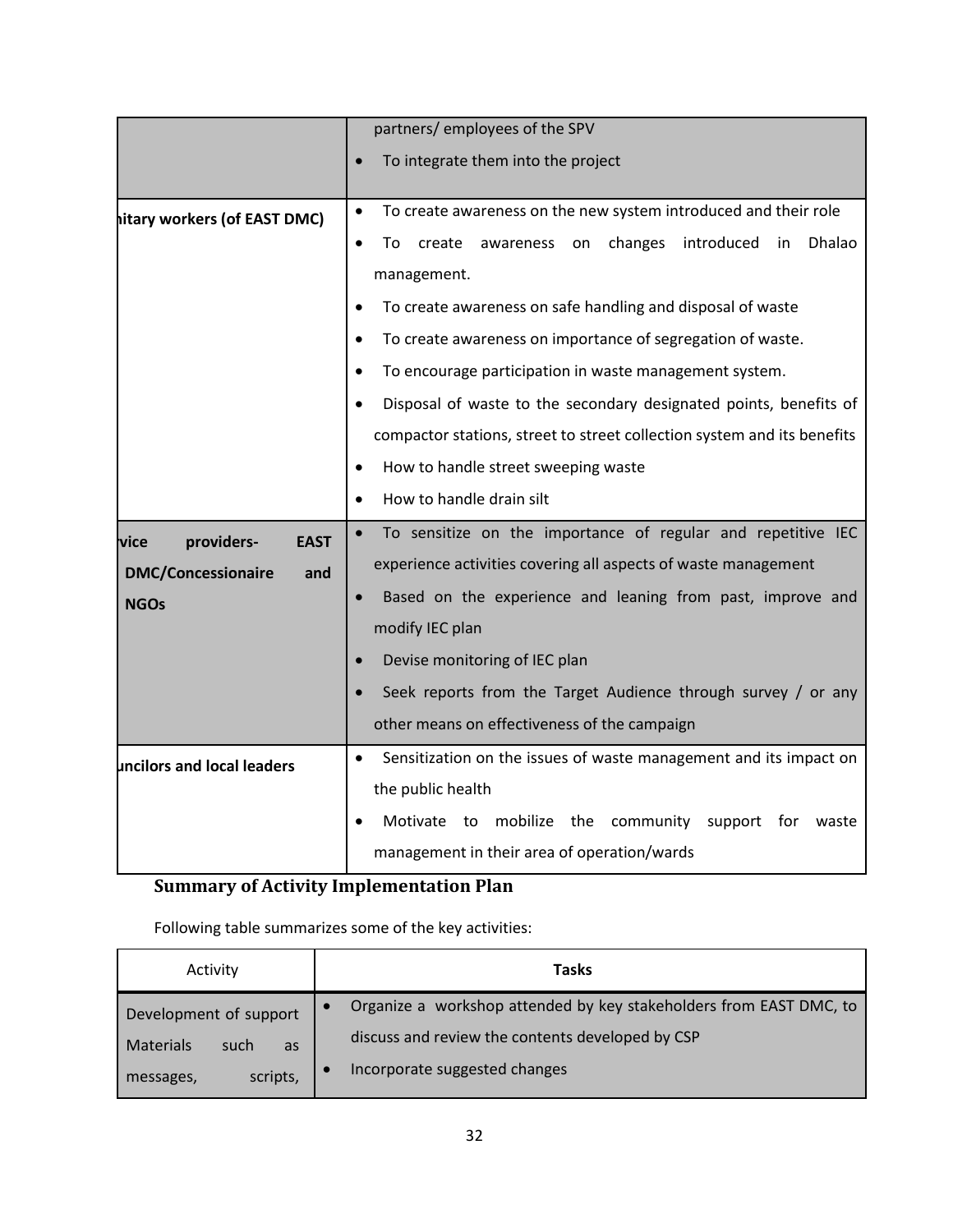| slogans,<br>jingles<br>and                                       | Produce and approve prototype of all the materials                                                                                                                                                                                                                                                                                                                                                                                                                                                                                                                                                                                                                                                                                                                                                                                        |  |
|------------------------------------------------------------------|-------------------------------------------------------------------------------------------------------------------------------------------------------------------------------------------------------------------------------------------------------------------------------------------------------------------------------------------------------------------------------------------------------------------------------------------------------------------------------------------------------------------------------------------------------------------------------------------------------------------------------------------------------------------------------------------------------------------------------------------------------------------------------------------------------------------------------------------|--|
| production of materials                                          | Pre-test the materials in the target audience                                                                                                                                                                                                                                                                                                                                                                                                                                                                                                                                                                                                                                                                                                                                                                                             |  |
|                                                                  | Modify the materials if needed<br>$\bullet$                                                                                                                                                                                                                                                                                                                                                                                                                                                                                                                                                                                                                                                                                                                                                                                               |  |
|                                                                  | Lay down supervision and Implementation guidelines<br>$\bullet$                                                                                                                                                                                                                                                                                                                                                                                                                                                                                                                                                                                                                                                                                                                                                                           |  |
|                                                                  |                                                                                                                                                                                                                                                                                                                                                                                                                                                                                                                                                                                                                                                                                                                                                                                                                                           |  |
| Relationship<br>building<br>with<br>key<br>organizations/persons | Before the start of implementation of the communication campaign, a<br>$\bullet$<br>relationship building exercise would be taken up to ensure participation<br>of the key stakeholders such as RWS, NGOs, Associations, local leaders,<br>youth groups, women's group, school management and principal and<br>media personnel.                                                                                                                                                                                                                                                                                                                                                                                                                                                                                                           |  |
|                                                                  | The campaign will be launched in formal ceremony organized to create                                                                                                                                                                                                                                                                                                                                                                                                                                                                                                                                                                                                                                                                                                                                                                      |  |
| Launching of campaign)                                           | hype and enable coverage of the campaign launch. Hon'ble Mayor,<br>Councilors, prominent citizens of the area, political leaders, school<br>principals, municipal authorities, commissioner of East DMC, media<br>persons, campaign partners and general public would invited to attend<br>the function.<br>A suitable place in consultation with the East DMC will be selected and<br>requisite arrangements such as tent, chairs, tables, snacks, posters,<br>banners; public address system, drinking water, etc. will be arranged.<br>The function should be formally addressed by renowned persons<br>including invited guests.<br>Salient features of the campaign will be presented to public through this<br>ceremony<br>Efforts would be made ensure maximum coverage of the event by<br>vernacular as well as main stream media |  |
| Interactive<br>group<br>discussions                              | Meeting with the representatives of RWAs, Market Associations and<br>$\bullet$<br>School principal with a request to organize interactive sessions after<br>informing them about the objectives of the campaign.                                                                                                                                                                                                                                                                                                                                                                                                                                                                                                                                                                                                                          |  |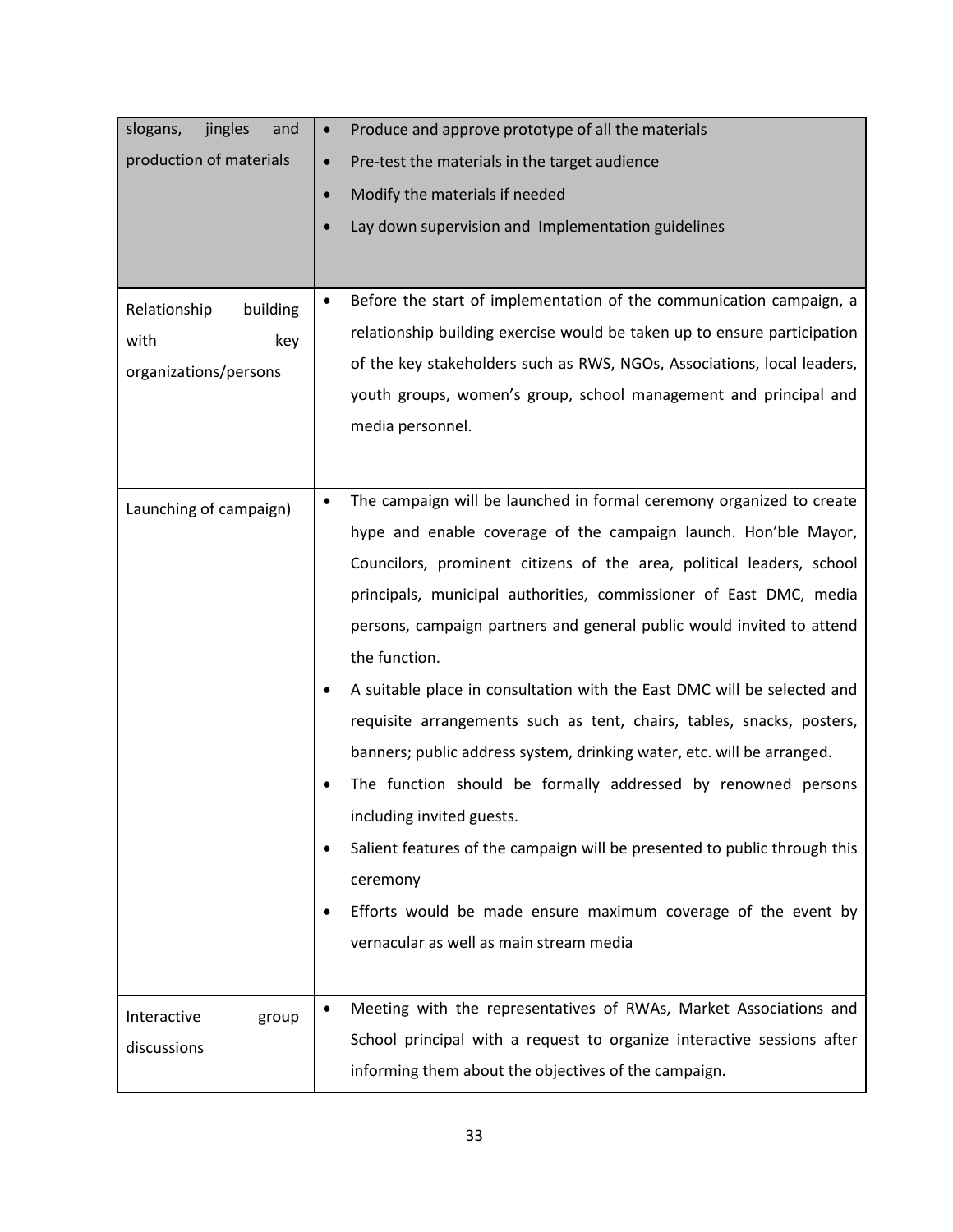|                       | $\bullet$ | Seek their permission/approval/support                                   |
|-----------------------|-----------|--------------------------------------------------------------------------|
|                       |           | Finalize date, time and venue well in advance                            |
|                       |           | Ensure presentation facilities such electricity connection, plug points, |
|                       |           | projector, laptop, presentation material, white board, marker, etc.      |
|                       |           | Distribute handbills before the presentation or community meetings       |
|                       |           | Allow audience to raise questions and give comments                      |
|                       |           | Answer queries                                                           |
|                       |           | Allow everyone to participate in the discussion                          |
|                       |           | Give information about the campaign in detail                            |
|                       |           | Conclude and thank the audience and organisers for their cooperation     |
|                       |           | Seek feedback                                                            |
|                       |           |                                                                          |
| Door to door campaign | $\bullet$ | Seek support from RWAs, Colonies, Corporator, local youth, influential   |
|                       |           | persons, members of the association and women groups and request         |
|                       |           | them to accompany you                                                    |
|                       | ٠         | Use supervisors as campaign agents                                       |
|                       | $\bullet$ | Schedule visits in advance and share the schedule with the local contact |
|                       |           | Check if they are available at the time and date you are scheduling the  |
|                       |           | visits                                                                   |
|                       |           | Take help of the sanitary workers to know more about the localities and  |
|                       |           | area                                                                     |
|                       |           | Carry educational materials such as pamphlets and handbills              |
|                       | ٠         | Ensure that you are not disturbing anyone at odd hours                   |
|                       | $\bullet$ | Confirm about best time to make visits                                   |
|                       |           | Keep the meeting short (not more than 5 minutes)                         |
|                       |           | Be polite and thank at the end of the meeting                            |
|                       |           | Seek feedback                                                            |
|                       |           | Organization and Logistics cost to be borne by Concessionaire            |
|                       |           |                                                                          |
| Cable TV Network      | $\bullet$ | Meet the operators of the area                                           |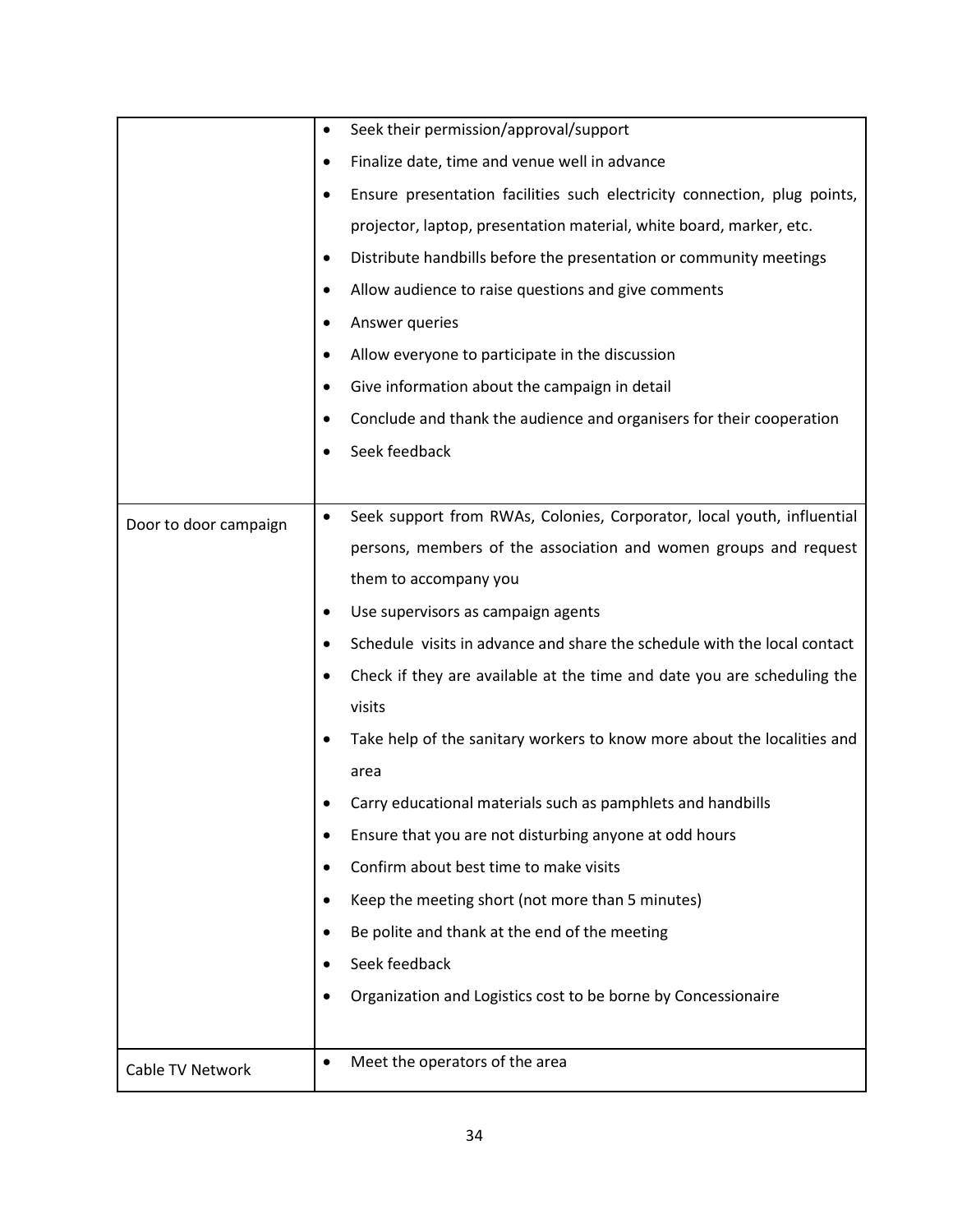|                            | Tell them about the campaign and seek their participation and support               |
|----------------------------|-------------------------------------------------------------------------------------|
|                            | for the same                                                                        |
|                            | Show them the strips which you want them to run on their network                    |
|                            | Request them to run the same at appropriate time (time as suggested                 |
|                            | by you)                                                                             |
|                            | Request them to run the strips several times a day                                  |
|                            | Logistics to be organized by Communication Partner                                  |
|                            |                                                                                     |
| Publicity<br>Putting<br>Up | Locate suitable (clearly visible and seen) places (frequented by local              |
| Materials                  | people) for pasting the posters                                                     |
|                            | Seek permission if the location belongs to private or public owner                  |
| (Posters)                  | Put up the posters                                                                  |
|                            | Visit the areas again and seek people's opinion on suitability of the               |
|                            | posters and whether people are paying attention to it                               |
|                            | Posters shall be provided by EAST DMC. The activity to be conducted by<br>$\bullet$ |
|                            | Concessionaire.                                                                     |
| of<br>Distribution         | RWA's/Commercial<br>resident,<br>preferably<br>Meet<br>responsible<br>$\mathsf a$   |
| Pamphlets/ stickers        | Association's representatives and seek their support                                |
|                            | Tell them about the objective of distributing pamphlets                             |
|                            | Visit households/establishment and distribute pamphlets<br>$\bullet$                |
|                            | Answer question if asked by the recipients                                          |
|                            | Pamphlets shall be provided by East DMC.                                            |
| Putting<br>Hoardings<br>up | Consult East DMC authorities and commercial association to identify<br>$\bullet$    |
| Wall<br>and                | suitable location where hoardings and wall writing could be put up                  |
| Writings<br>by             | Consultant to suggest.                                                              |
| Concessionaire             | EAST DMC to bear cost.<br>$\bullet$                                                 |
|                            | Concessionaire to implement.<br>$\bullet$                                           |
|                            |                                                                                     |
| Distribution of Stickers   | Contact commercial establishment, taxi/tempo associations, tree<br>$\bullet$        |
| by Concessionaire          | wheeler associations, rickshaw stands, bus union and tell them about                |
|                            | the campaign and seek their support to paste the stickers on vehicles.              |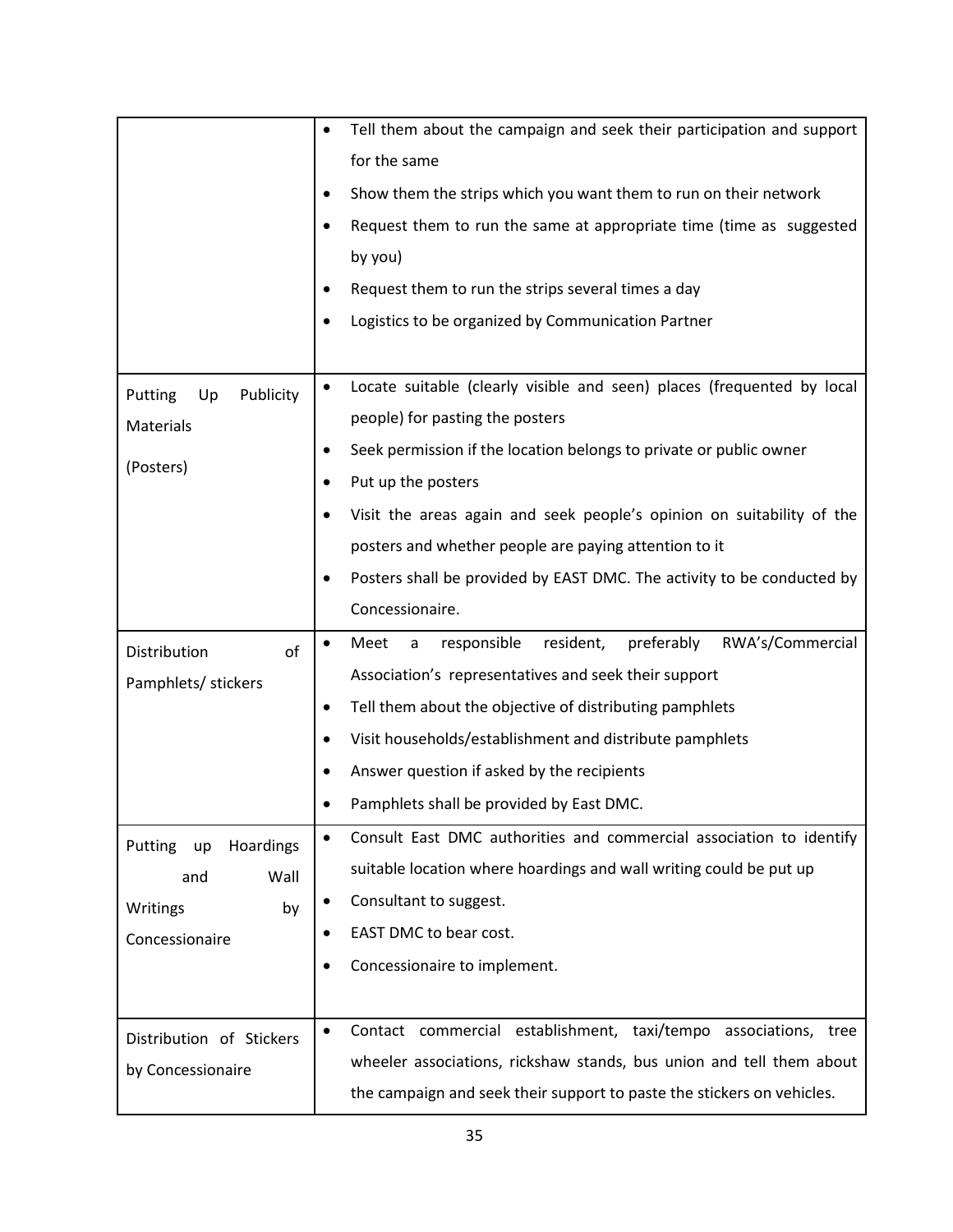|                              |           | Give them some stickers and request them to stick them on at relevant    |
|------------------------------|-----------|--------------------------------------------------------------------------|
|                              |           | places                                                                   |
|                              |           | Take care that the stickers are visible and easily readable              |
|                              |           | Stickers shall be Suggested by Consultant.                               |
|                              | ٠         | The activity to be conducted by Concessionaire.                          |
| <b>School Activities</b>     | $\bullet$ | Prepare a plan for each school in advance (at least 15 days)             |
|                              | ٠         | Meet the principal of the school and share the plan with him/her         |
|                              | $\bullet$ | Make necessary changes suggested by them                                 |
|                              | $\bullet$ | Seek a date for organizing the activity                                  |
|                              | $\bullet$ | Organize the activity on given date without any fail                     |
|                              |           | Distribute prizes next day in the assembly                               |
|                              |           | Seek suggestion from the students about the next activity which can be   |
|                              |           | organized.                                                               |
|                              |           | Plan next activity accordingly if appropriate                            |
|                              |           | Activity to be conducted by Concessionaire.                              |
|                              |           | East DMC and Communication partner to provide material support.          |
| Plays/local<br><b>Street</b> |           | Identify a suitable place in the areas where street plays would be       |
| meetings                     |           | performed in consultation with the local leaders, ward members, NGOs     |
|                              |           | or local youth groups                                                    |
|                              |           | Finalize timings in consultation with the local leader to ensure maximum |
|                              |           | participation                                                            |
|                              |           | Inform the performing groups in advance (two days) about the timings     |
|                              |           | and place                                                                |
|                              |           | Make announcement in the locality about the programme in advance or      |
|                              |           | put it up notice boards                                                  |
|                              |           | Organize the performance with the help of community volunteers and       |
|                              |           | leaders                                                                  |
|                              |           | Seek feedback on the performances and messages given through the         |
|                              |           | play                                                                     |
|                              |           | Take suggestion of the people on format, languages and entertainment     |
|                              |           | aspects of the play                                                      |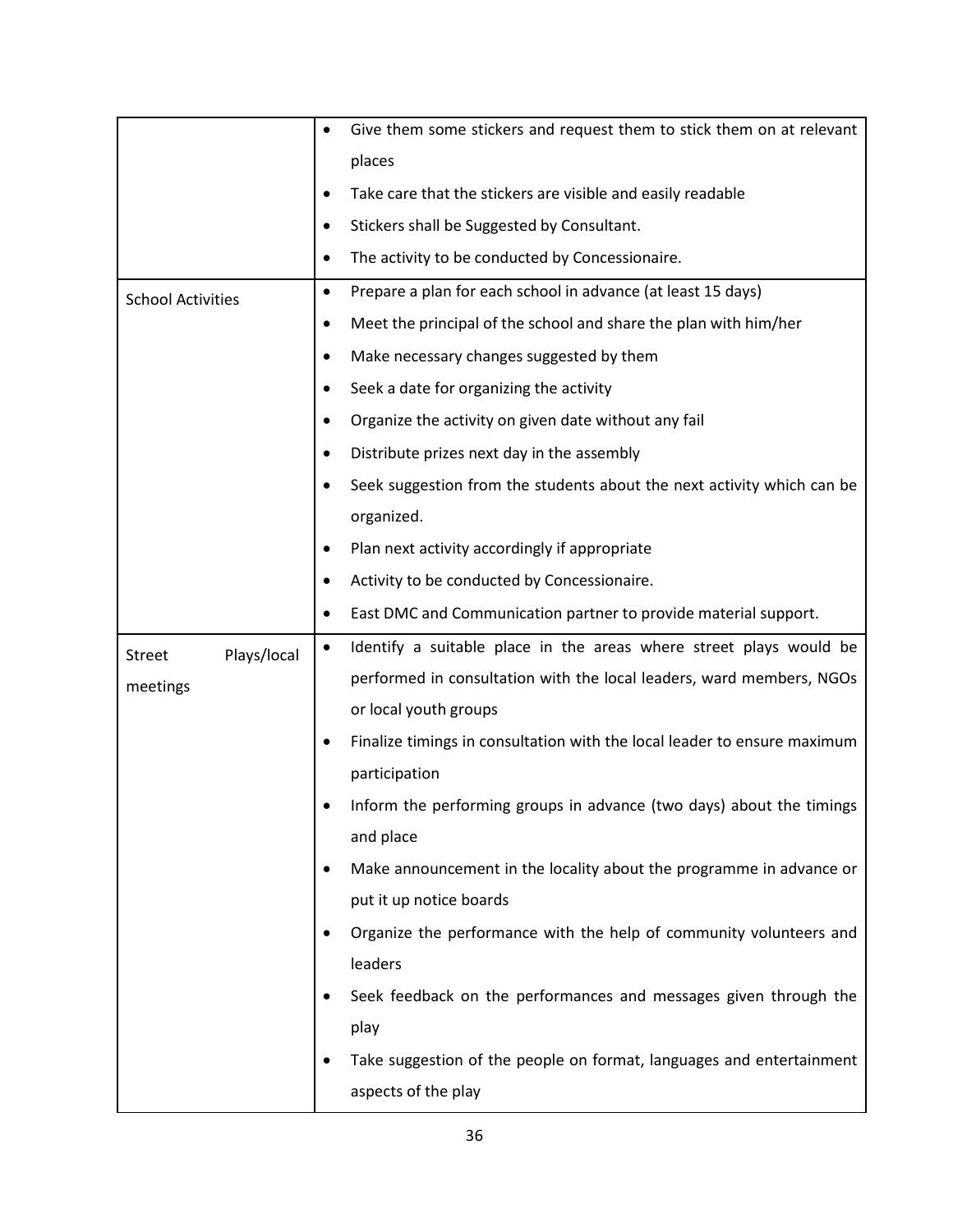|          | $\bullet$ | Pass on the feedback and comments to the performing team and ensure |  |  |
|----------|-----------|---------------------------------------------------------------------|--|--|
|          |           | they have incorporated the appropriate changes                      |  |  |
|          |           | Activity to be conducted by Concessionaire.                         |  |  |
|          |           | Communication partner to material support.                          |  |  |
| Planning |           | Make a calendar of events with date and place clearly mentioned     |  |  |
|          |           | Prepare a small questionnaire to record observation and comments of |  |  |
|          |           | the audience                                                        |  |  |
|          |           | Record observations in regard to SWM in the areas where campaign is |  |  |
|          |           | launched and observe changes if any                                 |  |  |
|          |           | Feed the data into computer and analyse various reports.            |  |  |

#### **Monitoring Effectiveness of IEC Campaign**

- a. Monitoring of IEC activities shall be done by the consultant on the 'Monitoring Indicators' given below-
	- Number of events (meetings, folk shows, posters, banners etc.) organized
	- Number of participants (male and female) in the meetings, discussions, etc.
	- Number of households being serviced by waste collection service
	- No. of CBOs, RWAs, SHGs, NGOs, Schools, Institutions and Commercial establishments involved in the IEC programme
	- No of households, institutions, commercial establishment, schools, etc covered under the IEC programme (as per tables below)
	- No of calls received regarding provisions or services
	- Number/places requisite infrastructure is provided
		- o The consultant will Monitoring and MIS software as per needs of the Project.
		- o The Consultant will be developing IEC material as per needs of the Project

#### a. **Advertisement / Hoarding Charges**

Consultants shall advice EAST DMC on using advertising rights on the Project facilities and help prepare advertising material.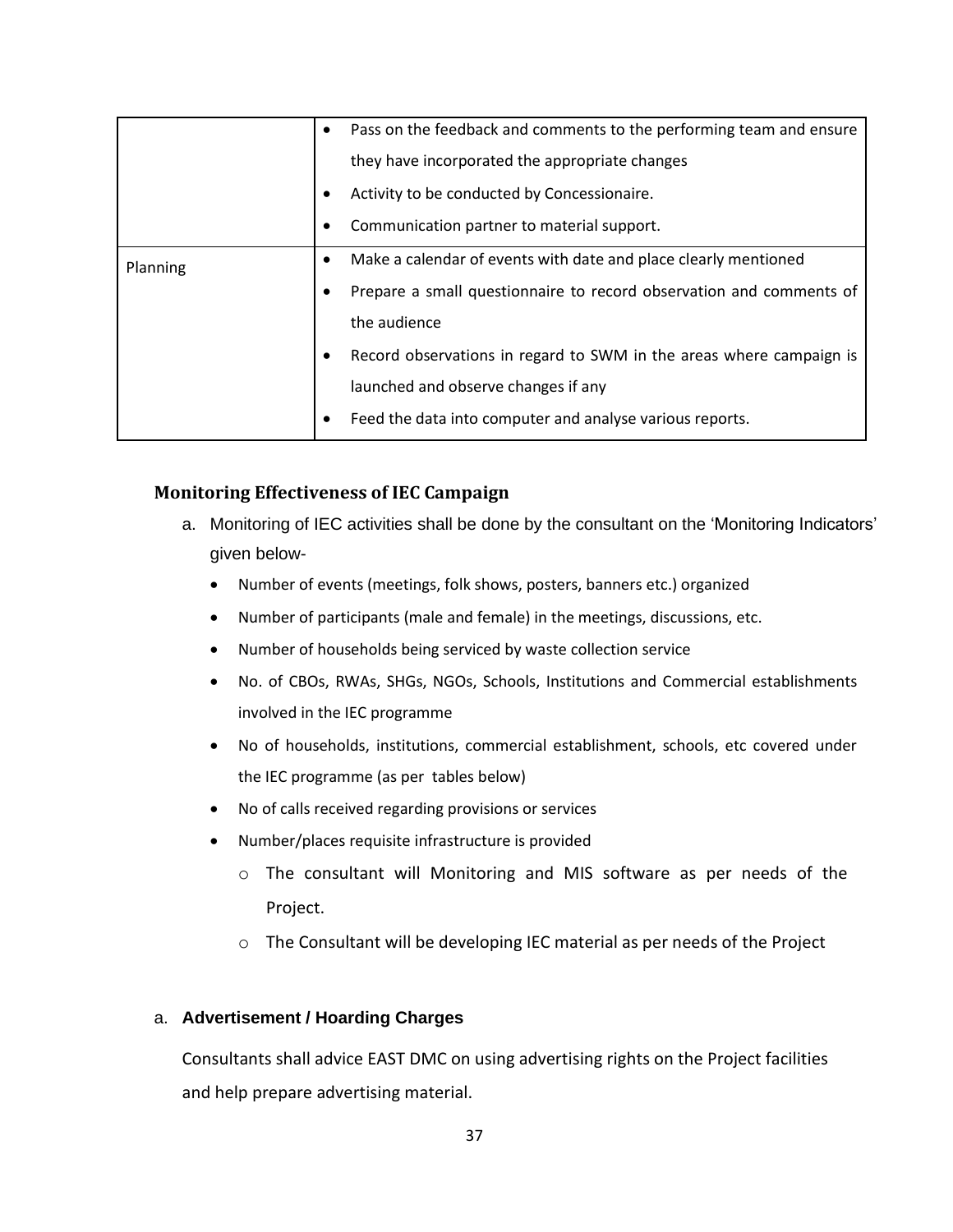#### <span id="page-45-0"></span>**4. Opening & Evaluation process**

#### <span id="page-45-1"></span>**4.1. Opening of Technical Bids:**

- a) EDMC shall open the Proposal at 15:30 Hours on the Proposal Submission Due Date, at the office of EDMC and in the presence of the Bidders who choose to attend.
- b) Prior to evaluation of Proposals, EDMC will determine whether each Proposal is responsive to the requirements of this RFP document. A Proposal shall be considered responsive only if:
	- i. Is received by the Proposal Submission Due Date including any extension thereof, if any.
	- ii. Is signed, sealed and marked as stipulated in RFP.
	- iii. Contains all the information and documents specified herein and in the formats set out in this RFP document.
	- iv. Mentions the validity period as set out in RFP.
	- v. Proposal Security is submitted.
	- vi. Bid Document Fees is submitted.
- c) EDMC reserves the right to reject any Proposal which is non-responsive and no request for alteration, modification, substitution or withdrawal shall be entertained by EDMC in respect of such Proposals.
- d) EDMC would subsequently examine and evaluate Proposals in accordance with the provisions of RFP for assessment of the Minimum Conditions of Eligibility prescribed at clause 2.2
- <span id="page-45-2"></span>**4.2. Evaluations of Technical Bids:**

## **Technical evaluation criteria**

- a) Bidders who satisfy the Minimum Conditions of Eligibility as per clause 2.2, 2.3, 2.4, and 2.5 shall be shortlisted for participation in the next stage of the Selection Process.
	- a. To enable EDMC to evaluate the Credentials, Bidder should furnish the details of experience, along with supporting documents for the parameters, as applicable, separately. The Bidder, in addition to the details, should also submit project information, as set out in Schedule 4 for such project(s).
	- b. The Bidder shall submit the supporting documents in the form of completion certificates or work orders for the Credentials in accordance with the provisions of Schedule 4.
	- c. The Bidder should furnish the details of Key Personnel in the format set out in Schedule 5A.
	- d. The Bidder shall submit the Approach & Methodology as per the Schedule 5B.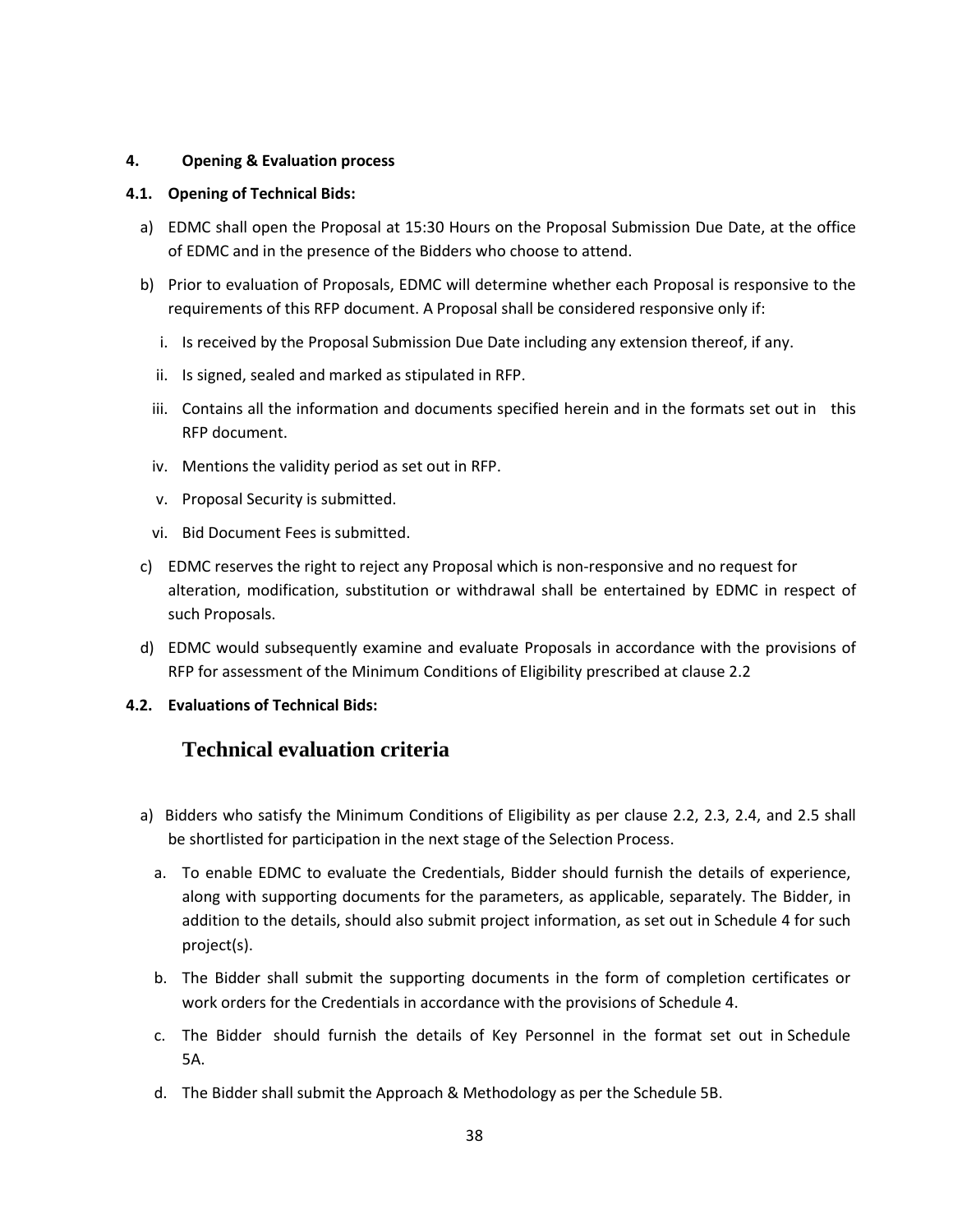- e. The parties would be called for a presentation of the Technical proposal to a high level technical committee of EDMC. The information and content of the presentation should have the same, as submitted in the Proposal by the consultants.
- f. The Technical Proposal shall not include any financial information. A Technical Proposal containing financial information may be declared non responsive.
- g. Responsive Proposal will be given a technical score.
	- i. Specific experience of the Consultant (as a firm) relevant to the Assignment: [20 points]

| Sub-Criteria                                                      | <b>Max Marks</b> | <b>Method of Evaluation</b>                                                                                                                                                                         |
|-------------------------------------------------------------------|------------------|-----------------------------------------------------------------------------------------------------------------------------------------------------------------------------------------------------|
| Experience<br>of<br>Lead<br>Partner<br>in                         | 4                | $>=$ 5 year experience – 4 marks                                                                                                                                                                    |
| Consultancy Services in Solid<br>waste management                 |                  | 4.0-4.9 year experience $-3$ marks                                                                                                                                                                  |
|                                                                   |                  | 3.0-3.9 year experience $-2$ marks                                                                                                                                                                  |
|                                                                   |                  | 2.0-2.9 year experience $-1$ marks                                                                                                                                                                  |
|                                                                   |                  | <2 year experience - 0 marks                                                                                                                                                                        |
| Execution<br>of<br>consultancy                                    | 4                | $>= 6$ projects $- 4$ marks                                                                                                                                                                         |
| Projects/assignments<br>in<br>Solid<br>Waste Management by bidder |                  | 4-5 projects $-3$ marks                                                                                                                                                                             |
|                                                                   |                  | 2-3 projects - 2 marks                                                                                                                                                                              |
|                                                                   |                  | < 2 projects - 0 marks                                                                                                                                                                              |
| Expertise of Bidder in<br>ancillary<br>aspects of assignment      | 2                | It will be evaluated whether the bidder has /<br>the<br>past expertise/<br>does<br>not<br>have<br>experience in ancillary aspects of the<br>assignment;<br>points<br>and<br>awarded<br>accordingly. |
| <b>Evaluation of Two Key Projects</b>                             | 5x2              | For each project:                                                                                                                                                                                   |
|                                                                   |                  | Value of the Assignment - 1 mark                                                                                                                                                                    |
|                                                                   |                  | Client $-1$ marks                                                                                                                                                                                   |
|                                                                   |                  | How much near to the current assignment $-3$<br>marks                                                                                                                                               |
|                                                                   |                  | <b>TOTAL 5 marks</b>                                                                                                                                                                                |
| <b>TOTAL</b>                                                      | 20               |                                                                                                                                                                                                     |

Sub-Criteria for assessing Specific Experience of Firm/JV

ii. Adequacy and quality of the proposed methodology, and work plan in responding to the Terms of Reference (TORs): [40 points] {Notes to Consultant: the Client will assess whether the proposed methodology is clear, responds to the TORs, work plan is realistic and implementable; overall team composition is balanced and has an appropriate skills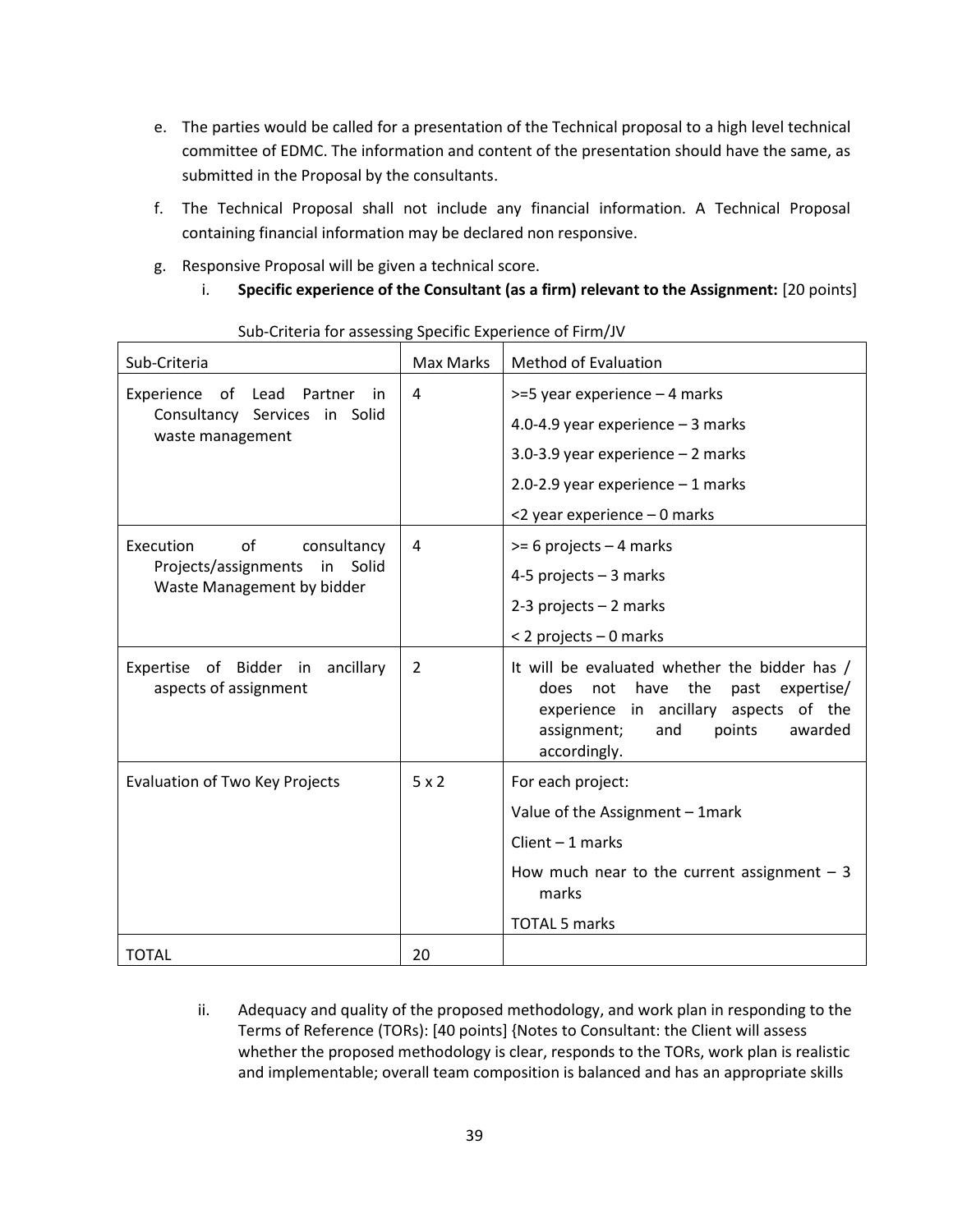mix; the work plan has right input of Experts; and has to be supported by Presentation to the Client}

iii. Key Experts' qualifications and competence for the Assignment: {Notes to Consultant: each position number corresponds to the same for the Full Time Key Experts in Form Schedule 5A to be prepared by the Consultant} Total points for criterion c.: [30]

The number of points to be assigned to each of the above positions shall be determined considering the following three sub-criteria and relevant percentage weights:

1) General qualifications (general education, training, and experience): [weight 20 %]

2) Adequacy for the Assignment (relevant education, training, experience in the sector/similar assignments): [weight 70%]

3) Relevant experience in the region (working level fluency in local language(s)/knowledge of local culture or administrative system, government organization, etc.): [weight 10 %] Total weight: 100%

Bidders to note that Key Experts evaluated for bid purpose shall be available full time throughout the contract period and no request for change shall be accepted unless approved by EDMC in writing. Absence of Key Experts shall call for deduction from the fee based on justification submitted along with financial bid.

iv. Financial Capability of the Firm (Turnover of the Company – Average of 3 financial years): [10 Points].

{In case of Joint Venture, Turnover of lead partner would be considered}

| Average Turnover    | Marks |
|---------------------|-------|
| Less than 100 Lakhs |       |
| 100 Lakhs-150 Lakhs |       |
| 150 Lakhs- 2 Crore  |       |
| 2 Crore-2.5 Crore   |       |
| 2.5 Crore-3 Crore   |       |
| More than 3 Crore   |       |

Assessment Methodology for Financial capability

The evaluation criteria for the technical part is given in the table below:

| No. | <b>Criteria</b>                                                           | <b>Max Points</b> | <b>Avg. Points</b><br><b>Awarded</b> |
|-----|---------------------------------------------------------------------------|-------------------|--------------------------------------|
|     | <b>Technical Proposal</b>                                                 |                   |                                      |
|     | Specific experience of the consultant/firm<br>relevant to the Assignment: | 20                |                                      |
|     | Adequacy and quality of the proposed                                      |                   |                                      |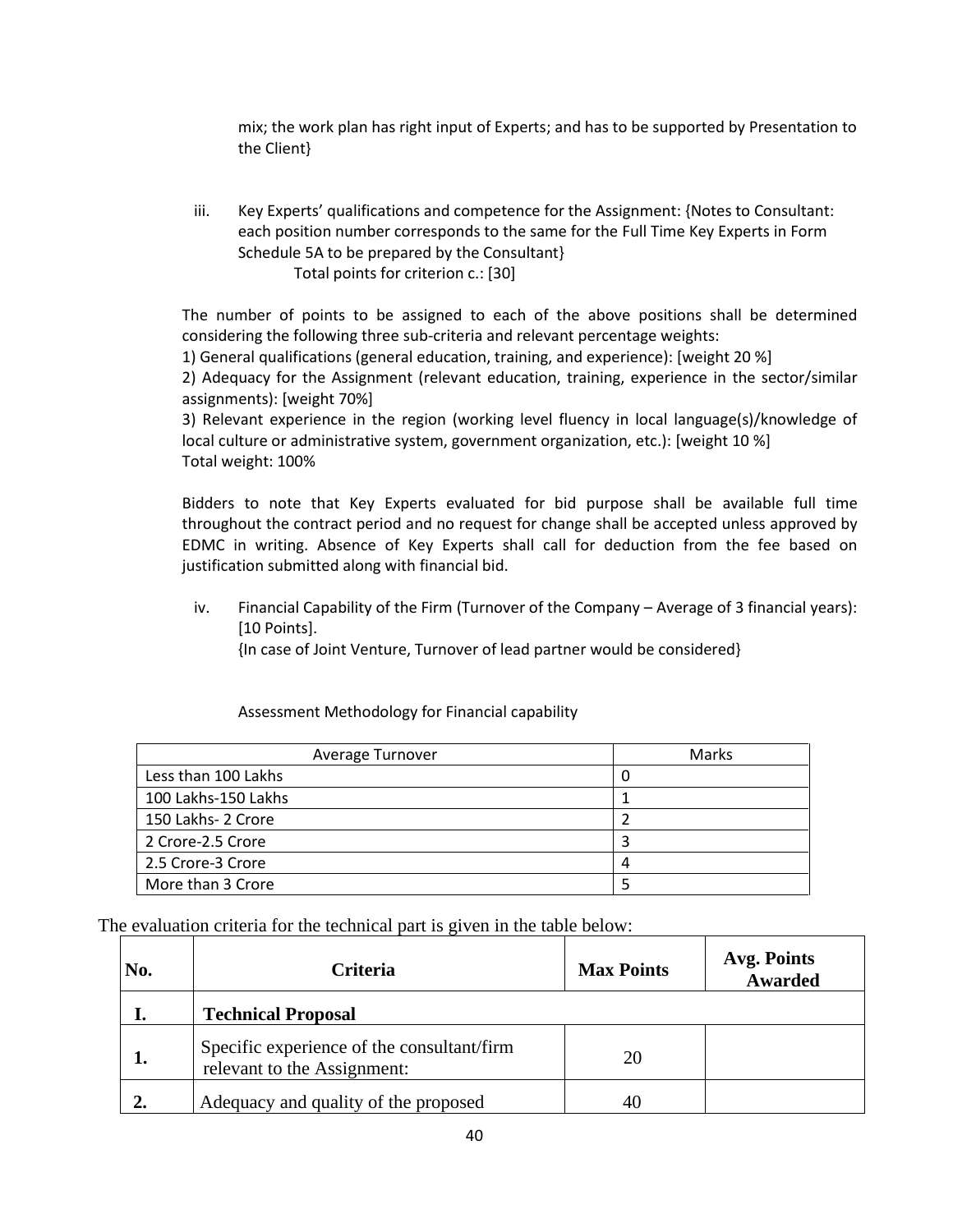|    | methodology and work plan and responding<br>to the Term of Reference                         |     |  |
|----|----------------------------------------------------------------------------------------------|-----|--|
|    | Adequacy of team composition man months,<br>deployment of key professionals                  | 30  |  |
| 4. | Financial Capability of the Firm (Turnover of the<br>Company - Average of 3 financial years) | 10  |  |
|    | Total                                                                                        | 100 |  |

The bidder should have to obtain at least 60% marks in each of the above sections, failing which bid will be rejected.

#### **Evaluation of Financial Bids**

- <span id="page-48-0"></span>a) The Financial Proposals shall be opened by the Client's evaluation committee in the presence of the representatives of those Consultants whose proposals have passed the minimum technical score. At the opening, the names of the Consultants, and the overall technical scores, including the break-down by criterion, shall be read aloud. The Financial Proposals will then be inspected to confirm that they have remained sealed and unopened. These Financial Proposals shall be then opened, and the total prices read aloud and recorded. Copies of the record shall be sent to all Consultants who submitted Proposals and to the Client.
- b) The lowest evaluated Financial Proposal (Fm) is given the maximum financial score (Sf) of 100.
- c) The formula for determining the financial scores (Sf) of all other Proposals is calculated as following:

 $Sf = 100 \times Fm / F$ ,

in which "Sf" is the financial score, "Fm" is the lowest price, and "F" the price of the proposal under consideration.

- d) Conditional bids will be rejected. Any conditional discounts by bidder shall not to be taken into account for the purpose of evaluation.
- e) EDMC will not entertain any query or clarification from Bidder s who fails to qualify at any stage of Selection Process.
- f) Bidders are advised that selection will be entirely at the discretion of the EDMC. Bidder will be deemed to have understood and agreed that no explanation or justification on any aspect of the Selection Process or selection will be given.
- g) Any information contained in the RFP shall not in any way be construed as binding on EDMC, its agents, successors or assigns, but shall be binding against the Bidder if the assignment is subsequently awarded to it.
- <span id="page-48-1"></span>**4.3. Quality- and Cost-Based Selection (QCBS)**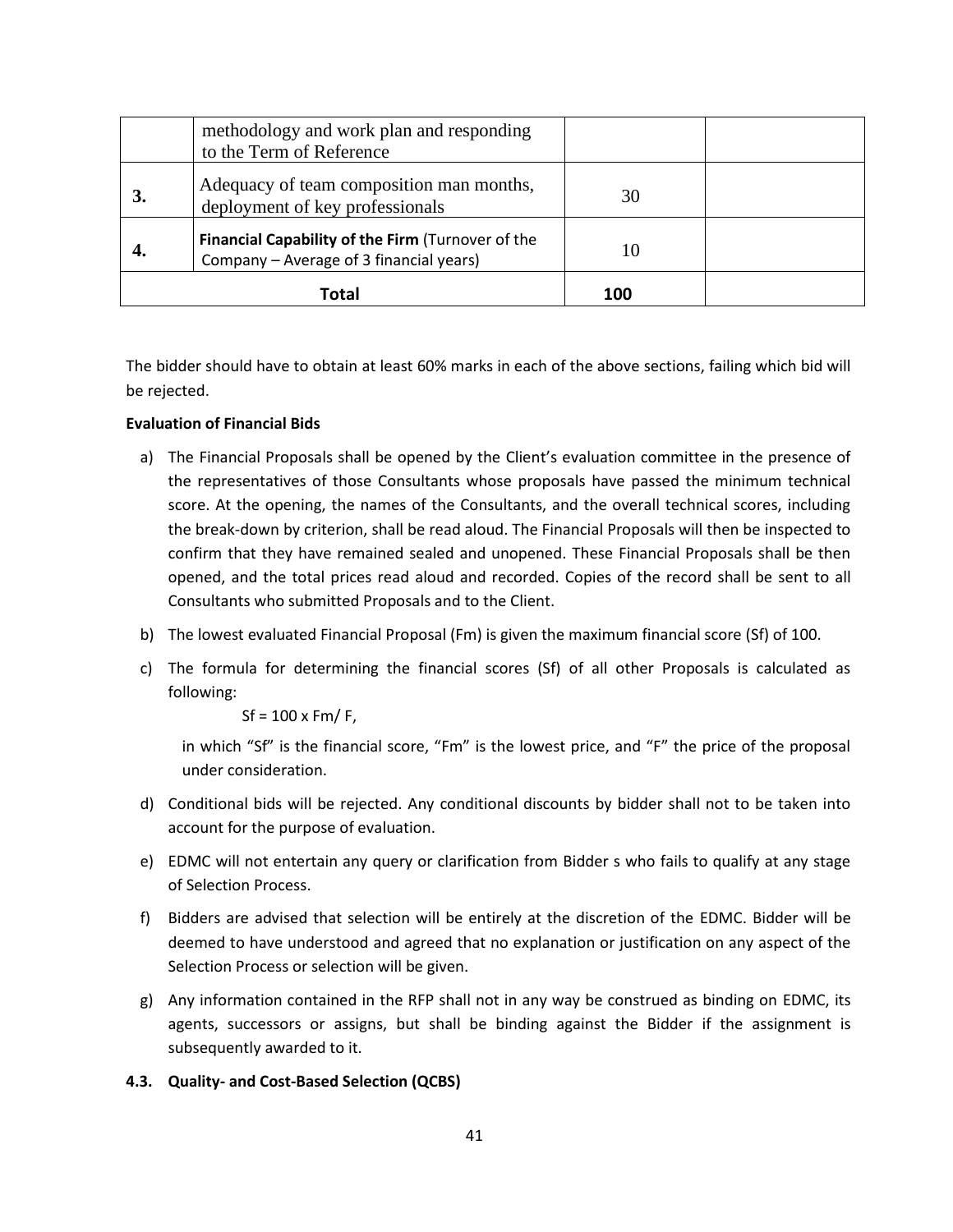- a. In the case of QCBS, the total score is calculated by weighting the technical and financial scores and adding them as per the formula and instructions in the Clause below. The Consultant achieving the highest combined technical and financial score will be invited for negotiations.
- b. The weights given to the Technical (T) and Financial (P) Proposals are:

 $T = 80\%$ , and  $P = 20\%$ 

c. Proposals are ranked according to their combined technical (St) and financial (Sf) scores using the weights

(T = the weight given to the Technical Proposal; P = the weight given to the Financial Proposal;  $T + P = 1$ ) as following:

 $S = St x T% + Sf x P%.$ 

#### <span id="page-49-0"></span>**5. Fraud and Corrupt Practices**

- a) The Bidders and their respective officers, employees, agents and advisers shall observe the highest standard of ethics during the Selection Process. Notwithstanding anything to the contrary contained in this RFP document, EDMC shall reject a Proposal without being liable in any manner whatsoever to the Bidder, if it determines that the Bidder has, directly or indirectly or through an agent, engaged in corrupt practice, fraudulent practice, coercive practice, undesirable practice or restrictive practice (collectively the "Prohibited Practices") in the Selection Process.
- b) Without prejudice to the rights of EDMC under Clause 5. hereinabove and the rights and remedies which EDMC may have under the short-listing process, if an Bidder is found to have directly or indirectly or through an agent, engaged or indulged in any corrupt practice, fraudulent practice, coercive practice, undesirable practice or restrictive practice during the Selection Process, or after the short-listing process, such Bidder shall not be eligible to participate in any tender issued by EDMC during a period of 2 (two) years from such date.
- c) For the purposes of this Clause, the following terms shall have the meaning hereinafter respectively assigned to them:
	- i. "corrupt practice: means (i) the offering, giving, receiving, or soliciting, directly or indirectly, of anything of value to influence the action of any person connected with the Selection Process (for avoidance of doubt, offering of employment to or employing or engaging in any manner whatsoever, directly or indirectly, any official of EDMC who is or has been associated in any manner, directly or indirectly with the Selection Process or arising there from, before or after the execution thereof, at any time prior to the expiry of one year from the date such official resigns or retires from or otherwise ceases to be in the service of EDMC , shall be deemed to constitute influencing the actions of a person connected with the Selection Process or (ii) engaging in an manner whatsoever, whether during the Selection Process or after short-listing, as the case may be, any person in respect of any matter relating to the Project, who at any time has been or is a legal, financial or technical consultant/adviser of EDMC in relation to any matter concerning the Project;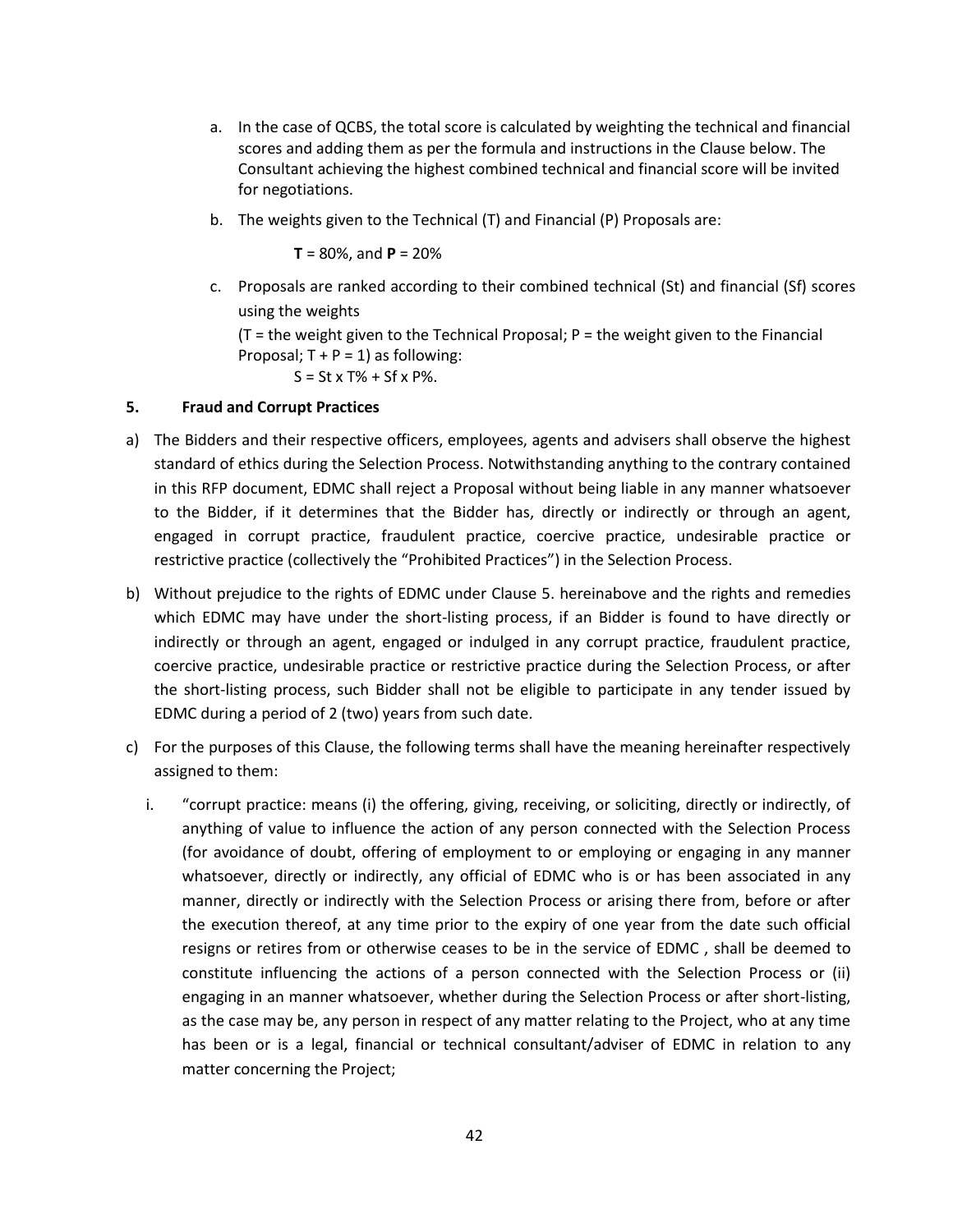- ii. "fraudulent practice" means a misrepresentation or omission of facts or disclosure of incomplete facts, in order to influence the Selection Process;
- iii. "coercive practice: means impairing or harming or threatening to impair or harm, directly or indirectly, any persons or property to influence any person's participation or action in the Selection Process;
- iv. "undesirable practice" means (i) establishing contact with any person connected with or employed or engaged by EDMC with the objective of canvassing, lobbying or in any manner influencing or attempting to influence the Selection Process; or (ii) having a Conflict of Interest; and
- v. "Restrictive practice: means forming a cartel or arriving at any understanding or arrangement among Bidders with the objective of restricting or manipulating a full and fair competition in the Selection Process.

#### <span id="page-50-0"></span>**6. Miscellaneous**

#### <span id="page-50-1"></span>**6.1. Fee to Consultant and Payment Schedule:**

- 6.1.1.The fee payable to the Selected CONSULTANT shall be paid on monthly basis as per financial bid submitted for the entire period of 9 ( nine ) years coinciding with Concession Period of the Concessionaire or extended period on terms as my be mutually agreed to between EDMC and CONSULTANT.
- 6.1.2.Inflation Adjustment An yearly increment @ 4% shall be payable. But rates in financial bids are to be quoted without Inflation Adjustment.

#### <span id="page-50-2"></span>**6.2. Client Responsibility**

- a. The EDMC shall give all required support in terms of information/data available.
- b. Seeking permissions from governmental offices
- c. Approving draft submissions prepared by Project Monitoring Consultant.

#### <span id="page-50-3"></span>**6.3. Termination**

If the agency fails to comply with any of the clauses of the agreement after entering into the same with EDMC, the agreement will be terminated on three month notice. The project will be reviewed every month by EDMC. In case of failure of any agency and termination of the agreement, the EDMC may allot the work to other shortlisted Bidders on fresh financial bid or may award to some other agency or as deemed fit by EDMC.

#### <span id="page-50-4"></span>**6.4. Jurisdiction**

- a) The Selection Process shall be governed by and construed in accordance with the laws of India and the Courts at Delhi shall have exclusive jurisdiction over all disputes arising under, pursuant to and/or in connection with the Selection Process.
- b) EDMC , in its sole discretion and without incurring any obligation or liability, reserves the right, at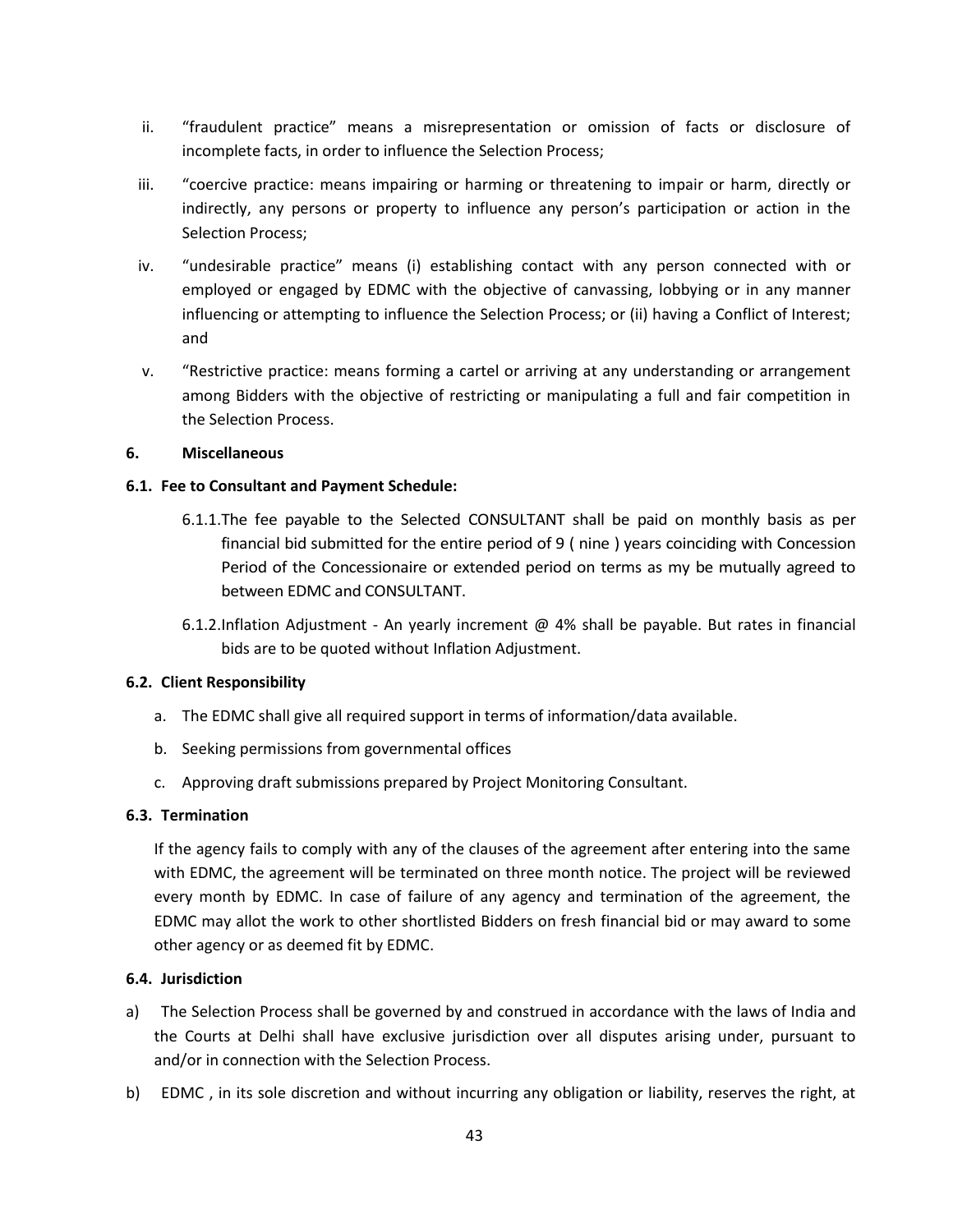any time, to:

- i. suspend and/or cancel the Selection Process and/or amend and/or supplement the Selection Process or modify the dates or other terms and conditions relating thereto
- ii. consult with any Bidder in order to receive clarification or further information
- iii. retain any information and/or evidence submitted to EDMC by, on behalf of and/or in relation to any Bidder ; and/or
- iv. Independently verify, disqualify, reject and/or accept any and all submissions or other information and/or evidence submitted by or on behalf of any Bidder.
- v. It shall be deemed that by submitting the RFP, the Bidder agrees and releases EDMC , its employees, agents and advisers, irrevocably, unconditionally, fully and finally from any and all liability for claims, losses, damages, costs, expenses or liabilities in any way related to or arising from the exercise of any rights and/or performance of any obligations hereunder, pursuant hereto and/or in connection herewith and waives any and all rights and/or claims it may have in this respect, whether actual or contingent, whether present or future.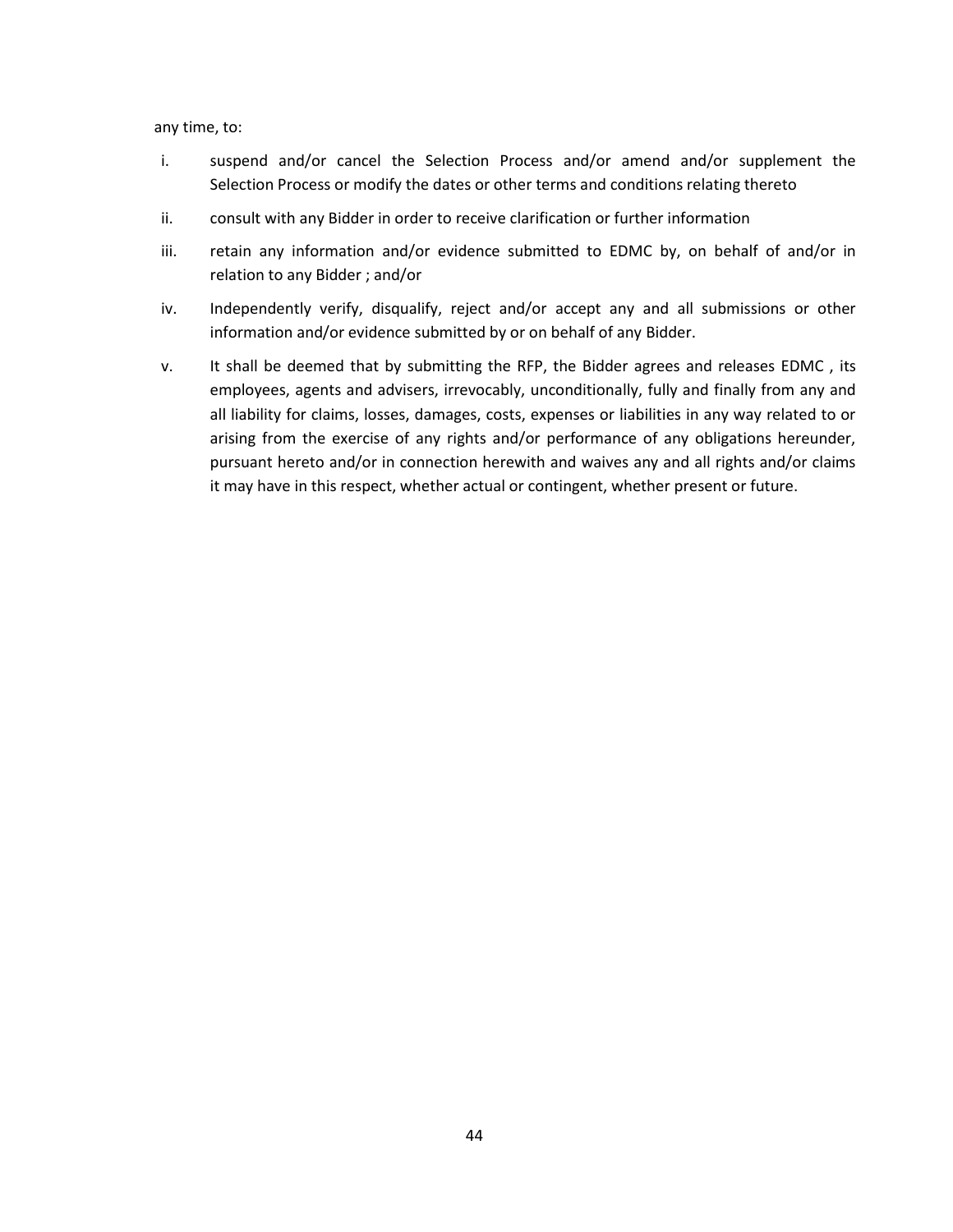<span id="page-52-0"></span>**Schedule 1**

<span id="page-52-1"></span>**Cover Letter**

To,

| <b>The Commissioner</b>                 |
|-----------------------------------------|
| <b>East Delhi Municipal Corporation</b> |
| Delhi                                   |
| Dated:                                  |

**Sub:** Selection of Consultant to Work for the Implementation of Project for East Delhi Municipal Corporation in Delhi.

Dear Sir,

With reference to your RFP document dated ---------------, we, having examined the RFP document and understood its contents, hereby submit our Proposal for the aforesaid Project.

- 1 The Proposal is unconditional and unqualified.
- 2 All information provided in the Proposal and in the Schedules is true and correct and all documents accompanying such Proposal are true copies of their respective originals.
- 3 We shall make available to EDMC any additional information it may find necessary or require to supplement or authenticate the Proposal.
- 4 We acknowledge the right of EDMC to reject our Proposal without assigning any reason or otherwise and hereby waive our right to challenge the same on any account whatsoever.
- 5 We certify that in the last 3 (three) years, we have neither failed to perform on any contract, as evidenced by imposition of a penalty or a judicial pronouncement or arbitration award, nor been expelled from any project or contract nor have had any contract terminated for breach on our part.

6 We declare that:

- a.We have examined and have no reservations to the RFP Document, including any Addendum issued by EDMC.
- b.We do not have any conflict of interest in accordance with Clauses of RFP document;
- c. We have not directly or indirectly or through an agent engaged or indulged in any corrupt practice, fraudulent practice, coercive practice, undesirable practice or restrictive practice, as defined in Clause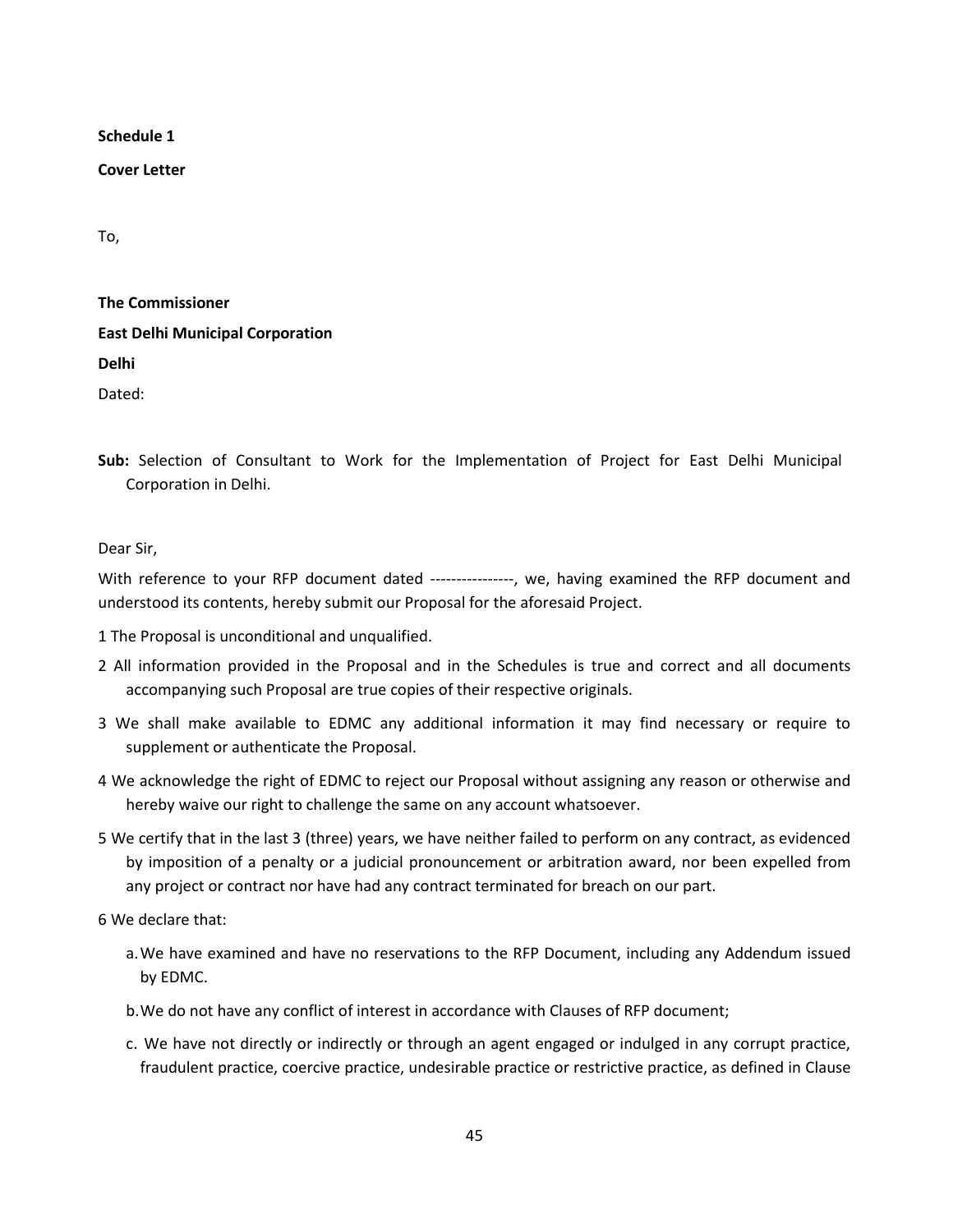5 of the RFP document, in respect of any tender issued by or any agreement entered into with EDMC or any other public sector enterprise or any government, Central or State;

- d.We hereby certify that we have taken steps to ensure that in conformity with the provisions of Clause 5 of the RFP document, no person acting for us or on our behalf has engaged or will engage in any corrupt practice, fraudulent practice, coercive practice, undesirable practice or restrictive practice; and
- e.We hereby acknowledge that neither we, nor our Associates, have been engaged by the Concessionaire to provide goods or works or services for the Project.
- 7 We understand that you may cancel the Selection Process at any time and that you are neither bound to accept any RFP that you may receive nor to invite the Bidders to submit their RFPs for the Project, without incurring any liability to the Bidders, in accordance with Clause of the RFP document.
- 8 We believe that we satisfy the Conditions of Eligibility and meet the requirements as specified in the RFP document and are qualified to submit Proposal in accordance with the provisions of the RFP document.
- 9 We certify that in regard to matters other than security and integrity of the country, we have not been convicted by a Court of Law or indicted or adverse orders passed by a regulatory authority which could cast a doubt on our ability to undertake the Project or which relates to a grave offence that outrages the moral sense of the community.
- 10 We further certify that in regard to matters relating to security and integrity of the country, we have not been charge-sheeted by any agency of the Government or convicted by a Court of Law for any offence committed by us or by any of our Associates.
- 11 We further certify that no investigation by a regulatory authority is pending either against us or against our Associates or against our CEO or any of our Directors/ Managers/ employees.
- 12 We undertake that in case due to any change in facts or circumstances during the Selection Process, we are attracted by the provisions of disqualification in terms of the guidelines referred to above, we shall intimate EDMC of the same immediately.
- 13 We hereby irrevocably waive any right which we may have at any stage at law or howsoever otherwise arising to challenge or question any decision taken by EDMC in connection with the short-listing of Bidders, or in connection with the Selection Process itself, in respect of the above mentioned Assignment and the terms and implementation thereof.
- 14 We have studied the entire RFP document carefully and also surveyed the Project site. We understand that, we shall have no claim, right or title arising out of any documents or information provided to us by EDMC or in respect of any matter arising out of or concerning or relating to the Selection Process including the award of Assignment.
- 15 We agree and understand that the Proposal is subject to the provisions of the RFP document. In no case, we shall have any claim or right of whatsoever nature if we are not short-listed or our Proposal is not opened.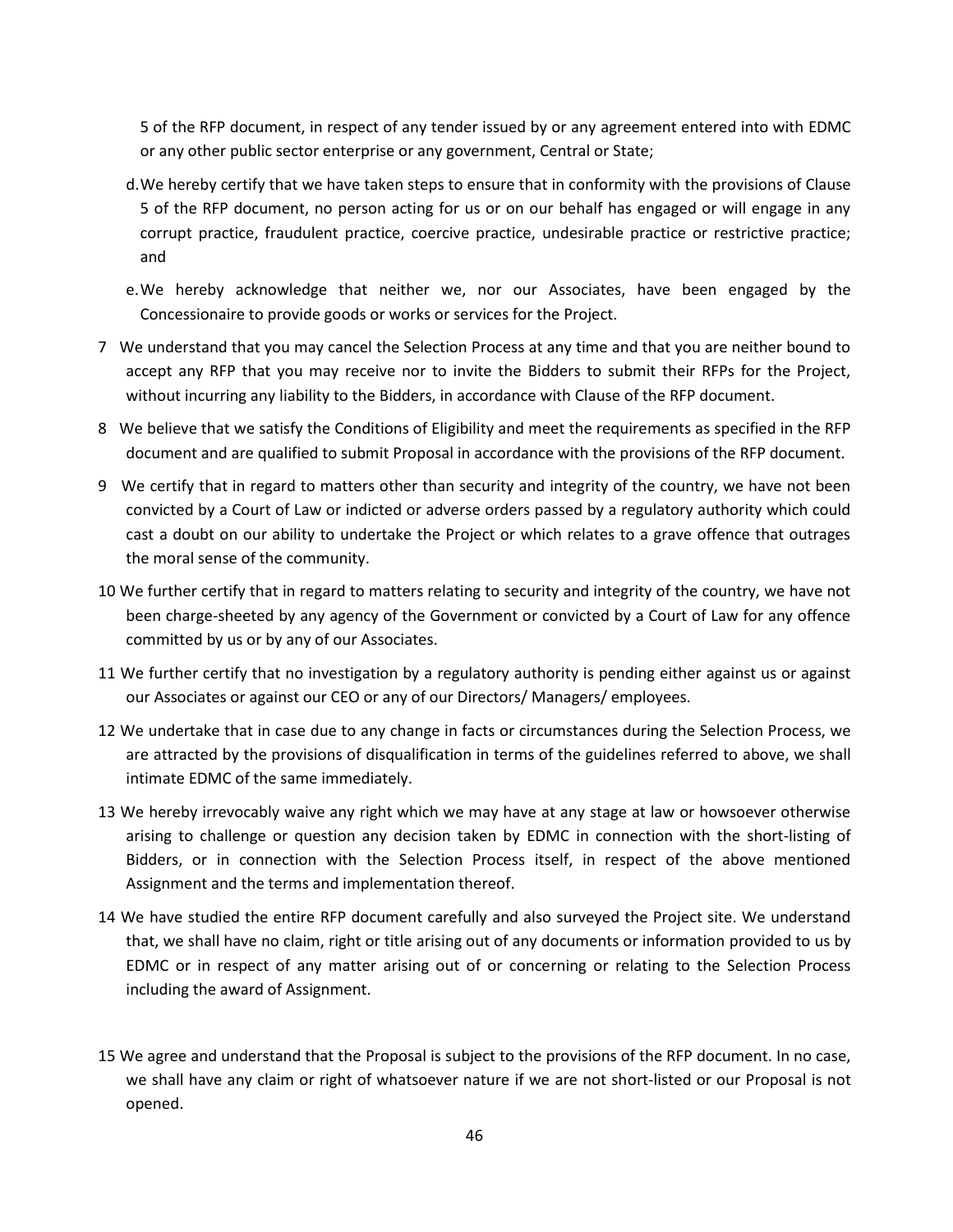- 16 We agree to keep this offer valid for 180 days from the Proposal Submission Due Date specified in the RFP document.
- 17 We agree and undertake to abide by all the terms and conditions of the RFP document.

In witness thereof, we submit this Proposal under and in accordance with the terms of the RFP document.

Yours faithfully,

Date: (Signature of the Authorized signatory)

Place: (Name and designation of the of the Authorized signatory)

Name and seal of Bidder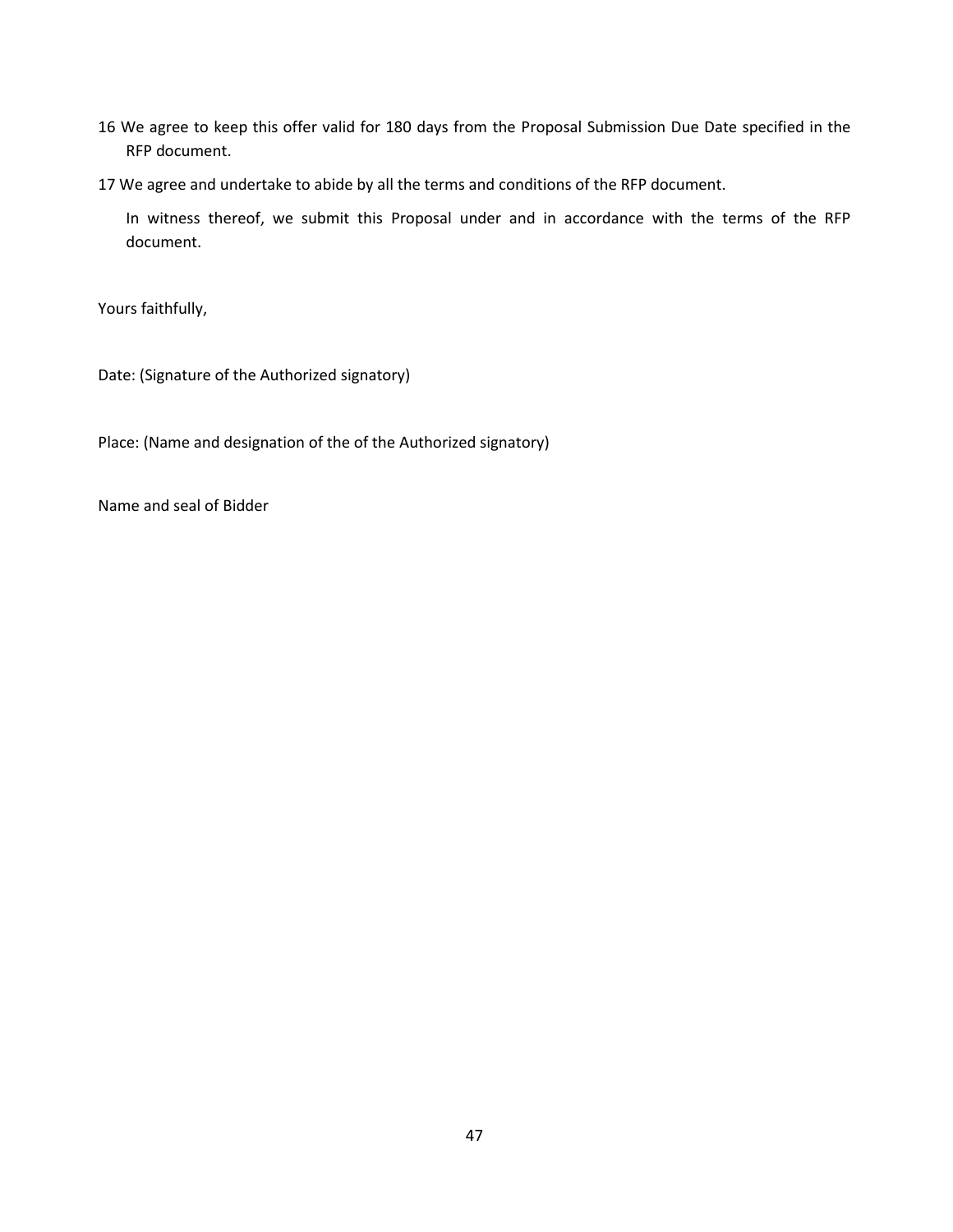#### <span id="page-55-0"></span>**Schedule 2**

#### <span id="page-55-1"></span>**POWER OF ATTORNEY**

#### **(On Stamp paper of relevant value)**

Know all men by these presents, We..........................................................(name and address of the registered office) do hereby constitute, appoint and authorize Mr. / Ms............................. ……............(name and residential address) who is presently employed with us and holding the position of .................................................... as our attorney, to do in our name and on our behalf, all such acts, deeds and things necessary in connection with or incidental to our Proposal for Selection of Consultants to Work as a Consultant for implementation of Project for East Delhi Municipal Corporation in Delhi, including signing and submission of all documents and providing information/responses to EDMC in all matters in connection with our Proposal for the said Assignment.

We hereby agree to ratify all acts, deeds and things lawfully done by our said attorney pursuant to this Power of Attorney and that all acts, deeds and things done by our aforesaid attorney shall and shall always be deemed to have been done by us.

Dated this the Day of 2020 Accepted

For ……………………………………………………… Name & signature

(Name and designation of the person(s)

Signing on behalf of the Bidder)

Note:

- 1. The mode of execution of the Power of Attorney should be in accordance with the procedure, if any, laid down by the applicable law and the charter documents of the executant(s) and when it is so required the same should be under common seal affixed in accordance with the required procedure. Copy of such document should be submitted along with the power of Attorney.
- 2. Also, wherever required, the Bidder should submit for verification the extract of the charter documents and documents such as a resolution/power of attorney in favor of the Person executing this Power of Attorney for the delegation of power hereunder on behalf of the Bidder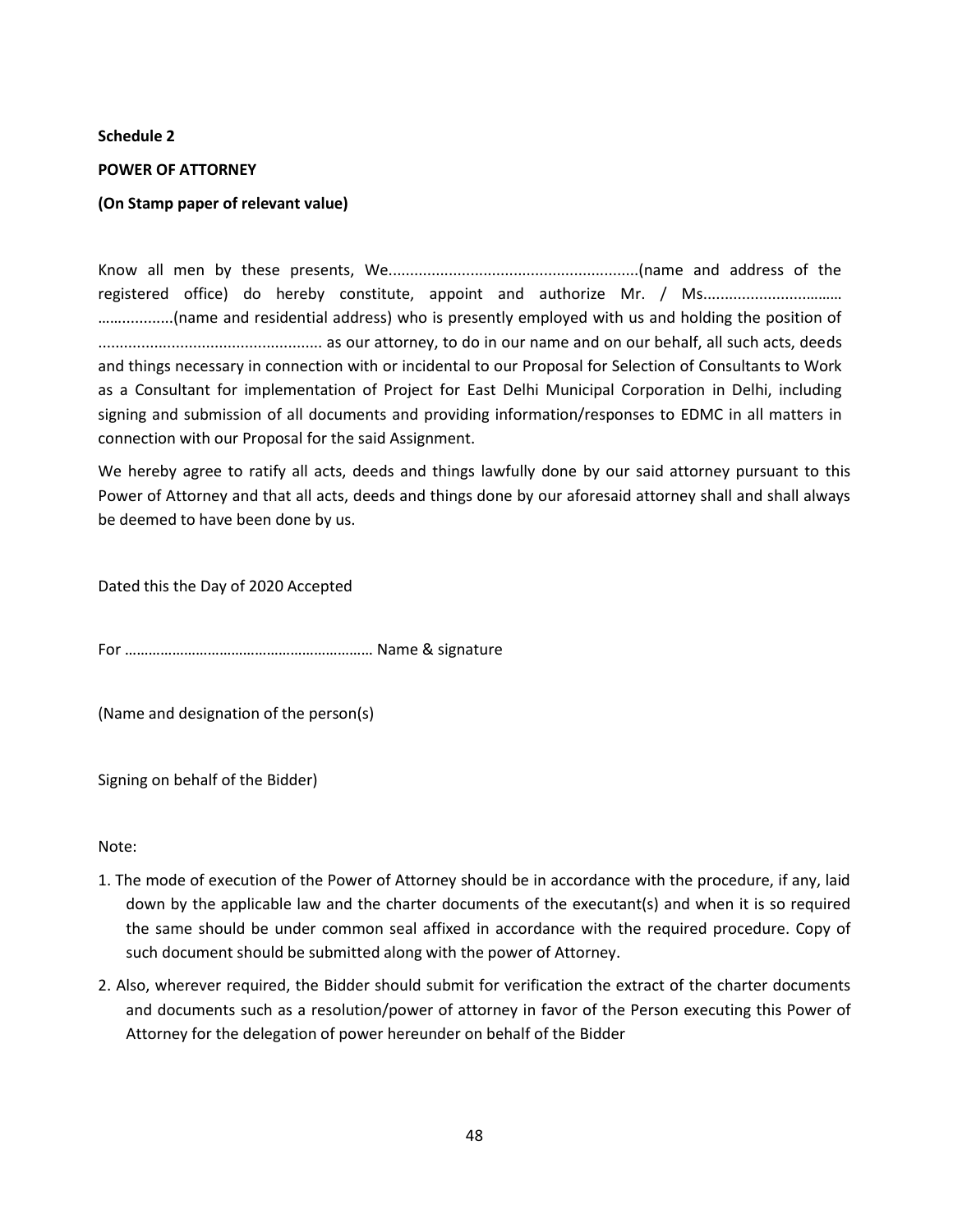<span id="page-56-0"></span>**Schedule 3**

<span id="page-56-1"></span>**Bank Guarantee Format**

**G. No. Dated:**

 In consideration of you, Commissioner , East Delhi Municipal Corporation having its office at Delhi (hereinafter referred to as the "Employer", which expression shall unless it be repugnant to the subject or context thereof include its, successors and assigns) having agreed to receive the Proposal of [a Company registered under provision of the Companies Act, 1956 ] and having its registered office at (hereinafter referred to as the "Bidder" which expression shall unless it be repugnant to the subject or context thereof include its/their executors administrators, successors and assigns), for Selection of Consultants to Work as a Consultant for implementation of Project for East Delhi Municipal Corporation in Delhi("the Project"

- 1 The Project" pursuant to the RFP dated \*\*\*\*\* issued in respect of the Project and other related documents (hereinafter collectively referred to as "Bidding Documents"), we [Name of the Bank] having our registered office at and one of its branches at \_\_\_\_\_\_\_\_\_\_\_\_\_\_(hereinafter referred to as the "Bank"), at the request of the Bidder, do hereby in terms of Clause given in the RFP, irrevocably, unconditionally and without reservation guarantee the due and faithful fulfillment and compliance of the terms and conditions of the Bidding Documents (including the RFP) by the said Bidder and unconditionally and irrevocably undertake to pay forthwith to the Employer an amount of Rs.  $10,00,000/$ - (Rupees Ten Lac only/-) as Proposal Security (hereinafter referred to as the "**Proposal Security**") as our primary obligation without any demur, reservation, recourse, contest or protest and without reference to the Bidder if the Bidder shall fail to fulfill or comply with all or any of the terms and conditions contained in the said Bidding Documents.
- 2 Any such written demand made by the Employer stating that the Bidder is in default of the due and faithful fulfillment and compliance with the terms and conditions contained in the Bidding Documents shall be final, conclusive and binding on the Bank.
- 3 We, the Bank, do hereby unconditionally undertake to pay the amounts due and payable under this Guarantee without any demur, reservation, recourse, contest or protest and without any reference to the Bidder or any other person and irrespective of whether the claim of the Employer is disputed by the Bidder or not merely on the first demand from the Employer stating that the amount claimed is due to the Employer by reason of failure of the Bidder to fulfill and comply with the terms and conditions contained in the Bidding Documents including failure of the said Bidder to keep its Proposal open during the Proposal validity period as set forth in the said Bidding Documents for any reason whatsoever. Any such demand made on the Bank shall be conclusive as regards amount due and payable by the Bank under this Guarantee. However, our liability under this Guarantee shall be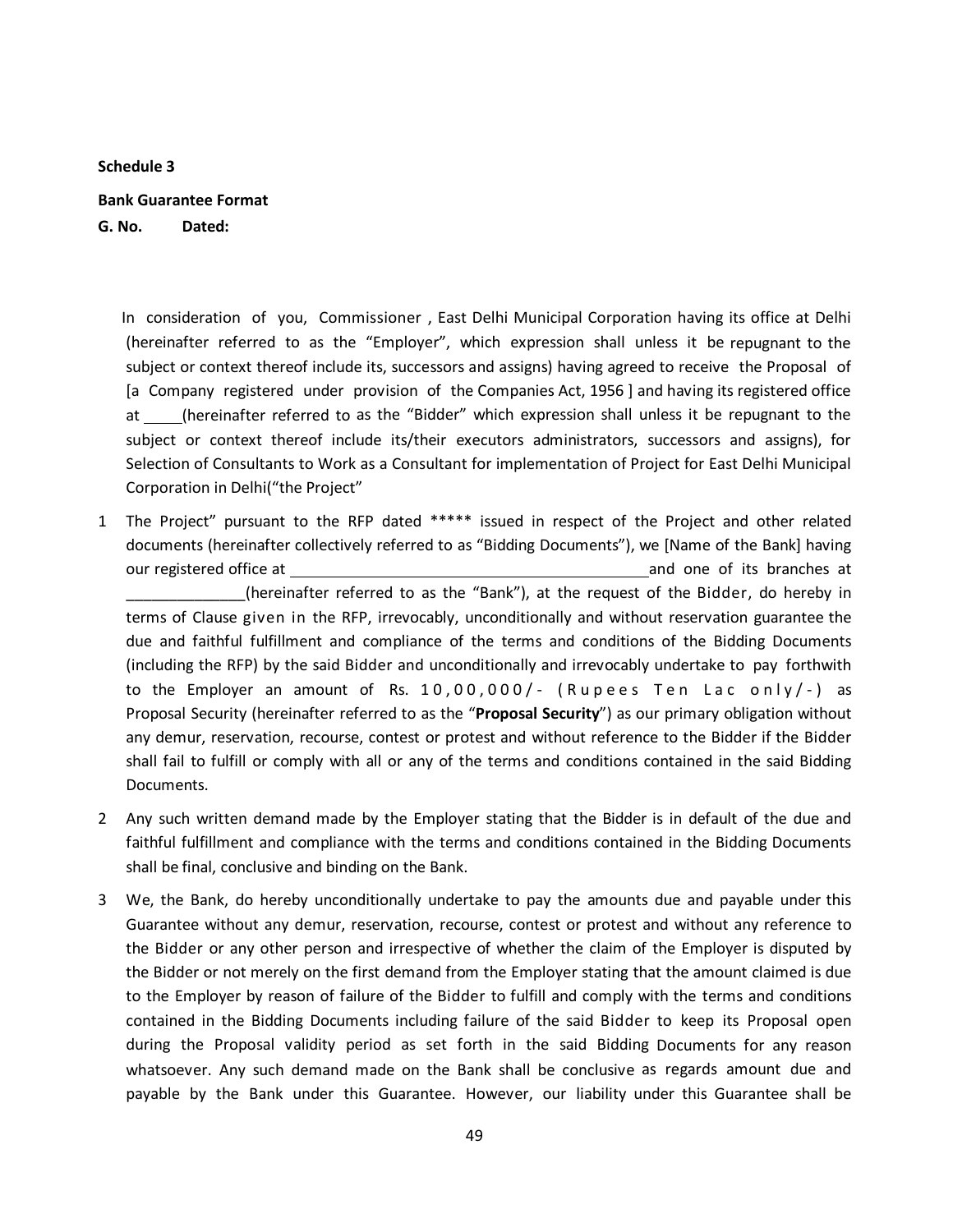restricted to an amount not exceeding Rs.  $10,00,000/$  - (Rupees Ten Lac only/-).

- 4 This Guarantee shall be irrevocable and remain in full force for a period of 180 (one hundred and eighty) days from the Proposal Submission Due Date inclusive of a claim period of 60 (sixty) days or for such extended period as may be mutually agreed between the Employer and the Bidder, and agreed to by the Bank, and shall continue to be enforceable till all amounts under this Guarantee have been paid.
- 5 We, the Bank, further agree that the Employer shall be the sole judge to decide as to whether the Bidder is in default of due and faithful fulfillment and compliance with the terms and conditions contained in the Bidding Documents including, inter alia, the failure of the Bidder to keep its Proposal open during the Proposal validity period set forth in the said Bidding Documents, and the decision of the Employer that the Bidder is in default as aforesaid shall be final and binding on us, notwithstanding any differences between the Employer and the Bidder or any dispute pending before any Court, Tribunal, Arbitrator or any other Employer.
- 6 The Guarantee shall not be affected by any change in the constitution or winding up of the Bidder or the Bank or any absorption, merger or amalgamation of the Bidder or the Bank with any other person.
- 7 In order to give full effect to this Guarantee, the Employer shall be entitled to treat the Bank as the principal debtor. The Employer shall have the fullest liberty without affecting in any way the liability of the Bank under this Guarantee from time to time to vary any of the terms and conditions contained in the said Bidding Documents or to extend time for submission of the Bids or the Proposal validity period or the period for conveying acceptance of Letter of Award by the Bidder or the period for fulfillment and compliance with all or any of the terms and conditions contained in the said Bidding Documents by the said Bidder or to postpone for any time and from time to time any of the powers exercisable by it against the said Bidder and either to enforce or forbear from enforcing any of the terms and conditions contained in the said Bidding Documents or the securities available to the Employer, and the Bank shall not be released from its liability under these presents by any exercise by the Employer of the liberty with reference to the matters aforesaid or by reason of time being given to the said Bidder or any other forbearance, act or omission on the part of the Employer or any indulgence by the Employer to the said Bidder or by any change in the constitution of the Employer or its absorption, merger or amalgamation with any other person or any other matter or thing whatsoever which under the law relating to sureties would but for this provision have the effect of releasing the Bank from its such liability.
- 8 Any notice by way of request, demand or otherwise hereunder shall be sufficiently given or made if addressed to the Bank and sent by courier or by registered mail to the Bank at the address set forth herein.
- 9 We undertake to make the payment on receipt of your notice of claim on us addressed to [name of Bank along with branch address] and delivered at our branch in Delhi, who shall be deemed to have been duly authorized to receive the said notice of claim.
- 10 It shall not be necessary for the Employer to proceed against the said Bidder before proceeding against the Bank and the guarantee herein contained shall be enforceable against the Bank, notwithstanding any other security which the Employer may have obtained from the said Bidder or any other person and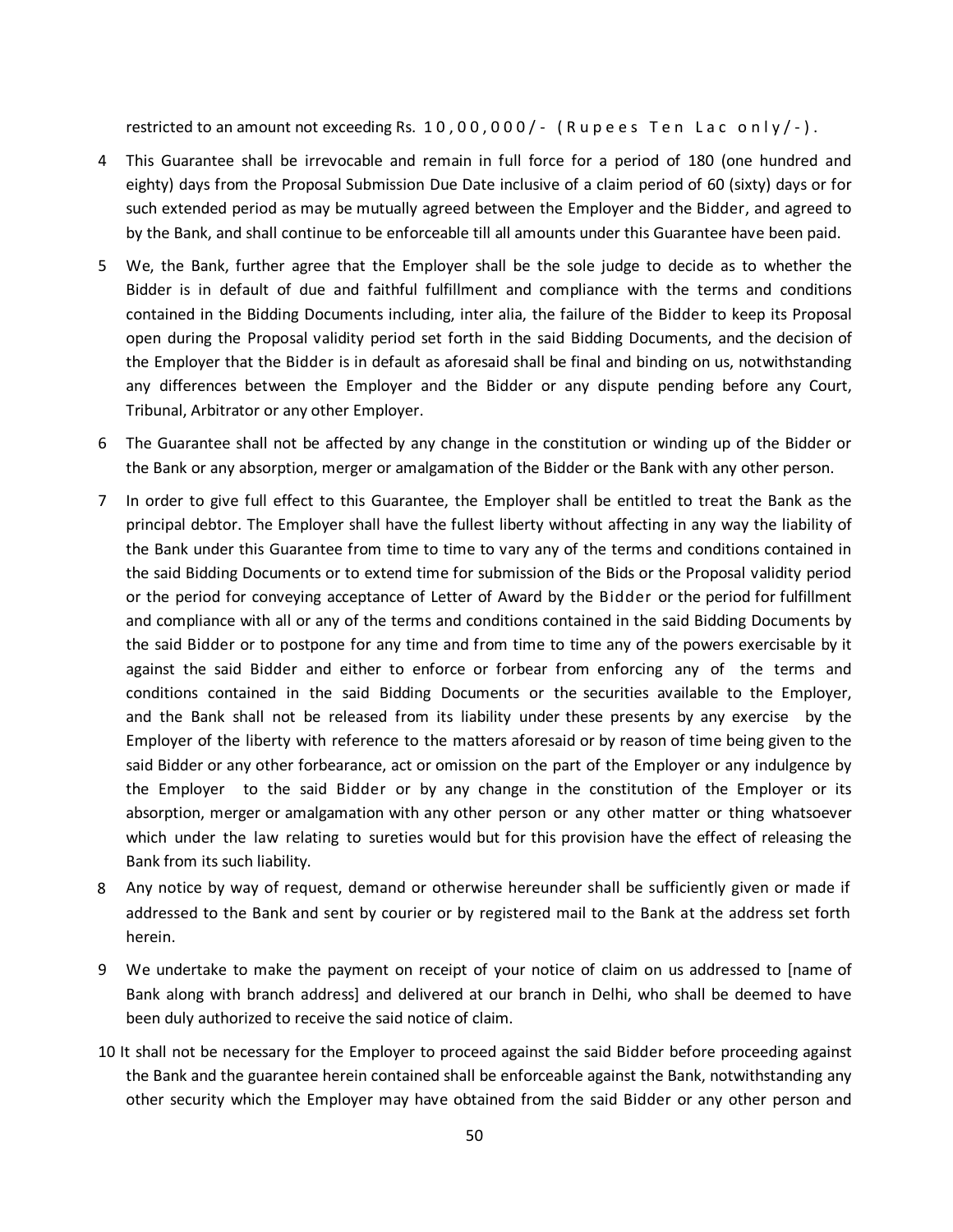which shall, at the time when proceedings are taken against the Bank hereunder, be outstanding or unrealized.

- 11 We, the Bank, further undertake not to revoke this Guarantee during its currency except with the previous express consent of the Employer in writing.
- 12 The Bank declares that it has power to issue this Guarantee and discharge the obligations contemplated herein, the undersigned is duly authorized and has full power to execute this Guarantee for and on behalf of the Bank.

Signed and Delivered by Bank

By the hand of Mr./Ms. 1997 (and authorised official.

(Signature of the Authorized Signatory)

(Official Seal)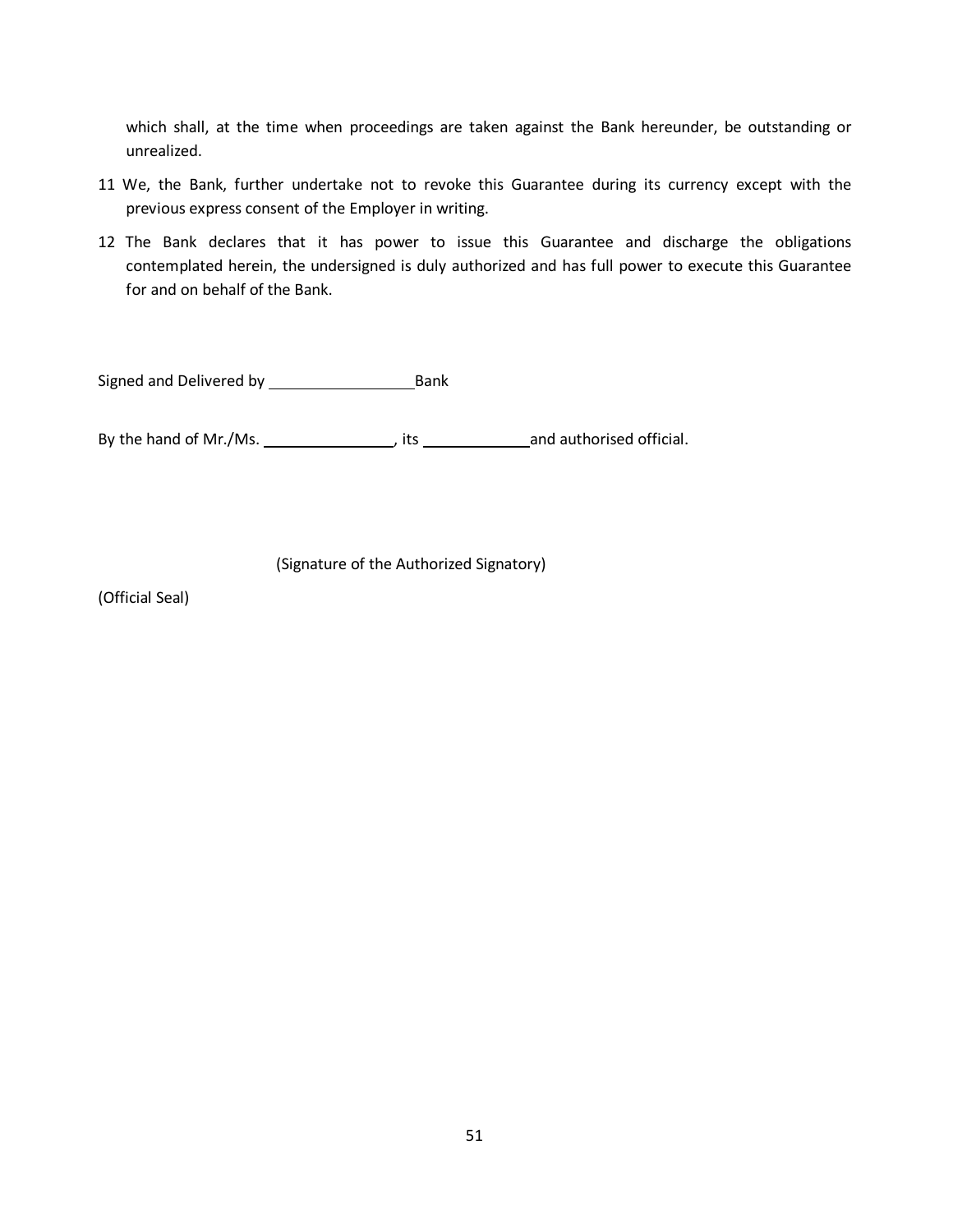#### <span id="page-59-0"></span>**Schedule 4**

#### <span id="page-59-1"></span>**CONSULTANT'S ORGANIZATION AND EXPERIENCE**

#### **A. Consultant's Organization**

1. Provide here a brief description of the background and organization of your company, and – in case of a joint venture – of each member for this assignment.

2. Include organizational chart, a list of Board of Directors, and beneficial ownership

#### **B. Consultant's Experience**

All relevant documents in support of eligibility criteria set out in this document.

#### **Credentials of the Bidders**

#### **1. Format for Project Information**

| <b>Assignment Name:</b>                  |                                     | Country:                                                                               |
|------------------------------------------|-------------------------------------|----------------------------------------------------------------------------------------|
| Location within Country:                 |                                     | Key Professional Staff Provided:                                                       |
| Name of Client:                          |                                     | No. of Professional Staff:                                                             |
| Address:                                 |                                     | No. of Professional Staff Months; duration of<br>assignment:                           |
| Start<br>Date<br>(Month/Year):           | Completion<br>Date<br>(Month/Year): | Approximate Value of Services (in INR):                                                |
| Name of Associated Consultants, if any:  |                                     | No. of Months of Key Professional Staff,<br><b>Provided by Associated Consultants:</b> |
| Name of Senior Staff involved:           |                                     |                                                                                        |
| Narrative Description of Project:        |                                     |                                                                                        |
| Description of Actual Services provided: |                                     |                                                                                        |

#### **2. Supporting documents for evaluation of Credentials**

The supporting documents to be submitted by the Bidders are set out below: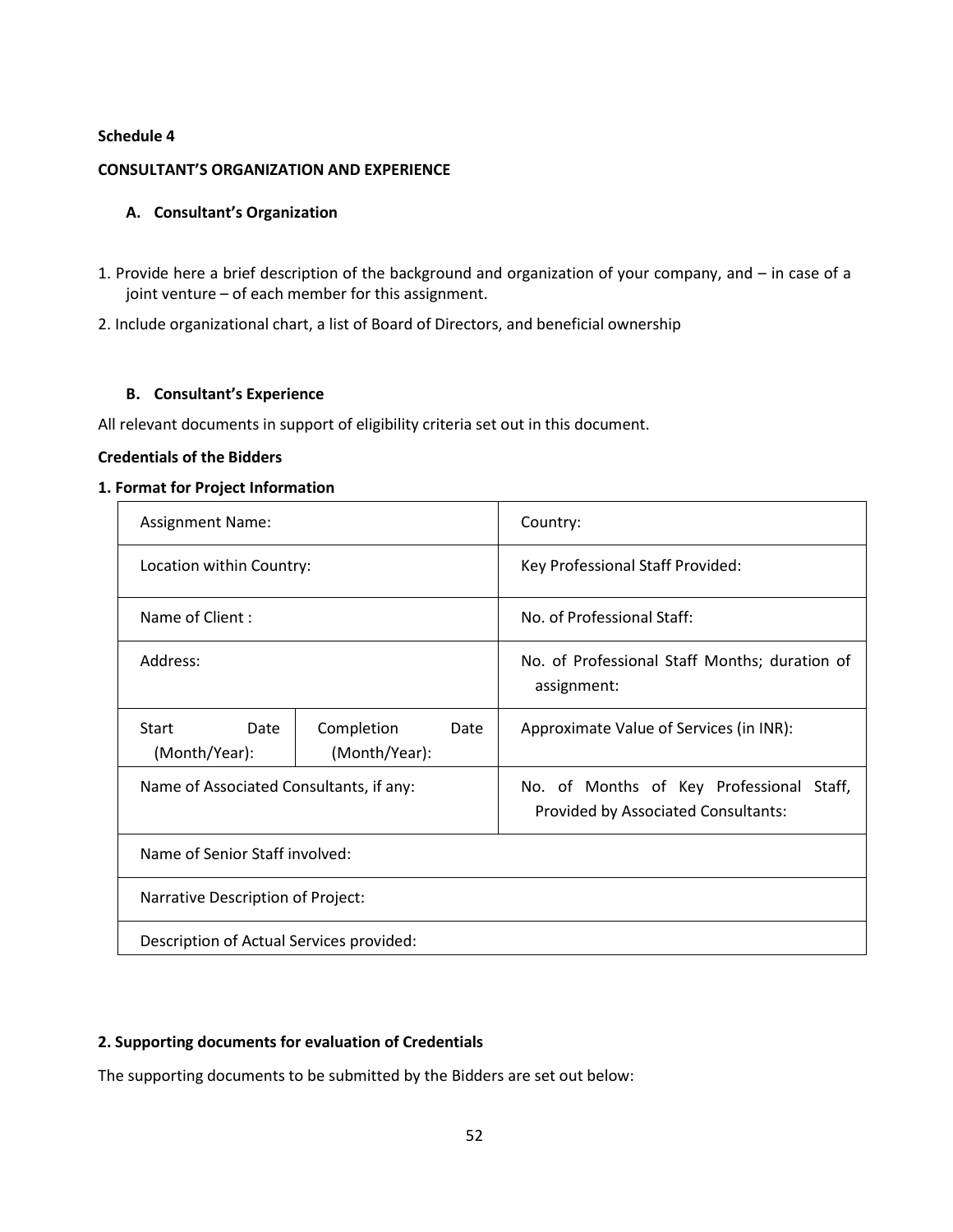Any one of the following documents could be submitted to demonstrate experience:

Completion Certificate/Work order/Agreement/ relevant supporting documents from the client.

<span id="page-60-0"></span>**Schedule 5A**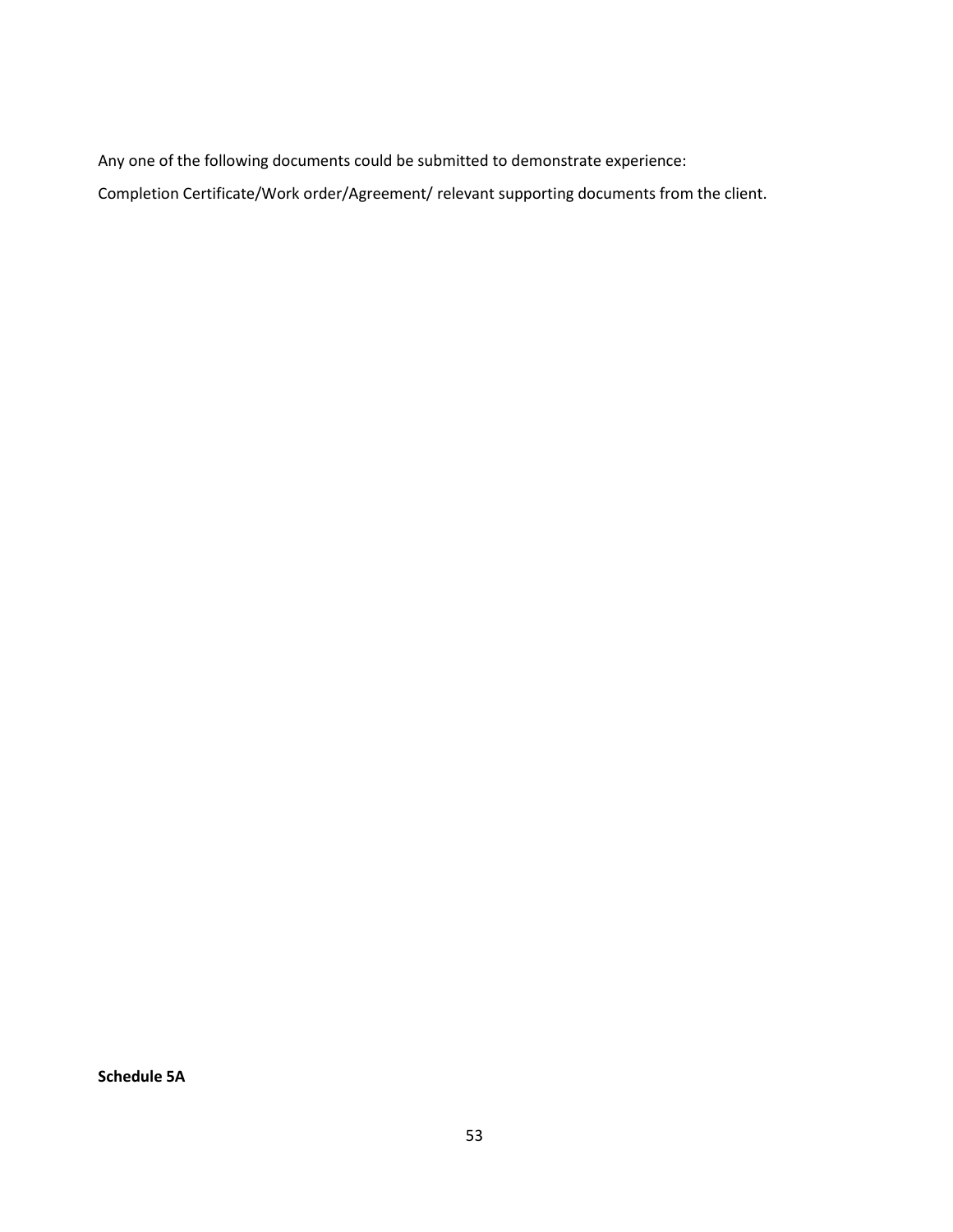#### <span id="page-61-0"></span>**Key Personnel**

## **Format of Curriculum Vitae (CV) for Proposed Key Personal**

Summary of key qualification

| 1. | Proposed             |                  |                 |                |                |
|----|----------------------|------------------|-----------------|----------------|----------------|
|    | <b>Position</b>      |                  |                 |                |                |
| 2. | of<br><b>Name</b>    |                  |                 |                |                |
|    | Firm                 |                  |                 |                |                |
| 3. | of<br><b>Name</b>    |                  |                 |                |                |
|    | <b>Staff</b>         |                  |                 |                |                |
| 4. | Date of Birth        |                  | Citizenship     | Indian         |                |
| 5. | <b>Education</b>     |                  |                 |                |                |
| 6. | Membership           |                  |                 |                |                |
|    | of                   |                  |                 |                |                |
|    | Professional         |                  |                 |                |                |
|    | <b>Associations:</b> |                  |                 |                |                |
|    | 7. Other             |                  |                 |                |                |
|    | <b>Training</b>      |                  |                 |                |                |
| 8. | <b>Publications</b>  |                  |                 |                |                |
| 9. | Languages            | <b>Languages</b> | <b>Speaking</b> | <b>Reading</b> | <b>Writing</b> |
|    |                      | <b>English</b>   |                 |                |                |
|    |                      | Hindi            |                 |                |                |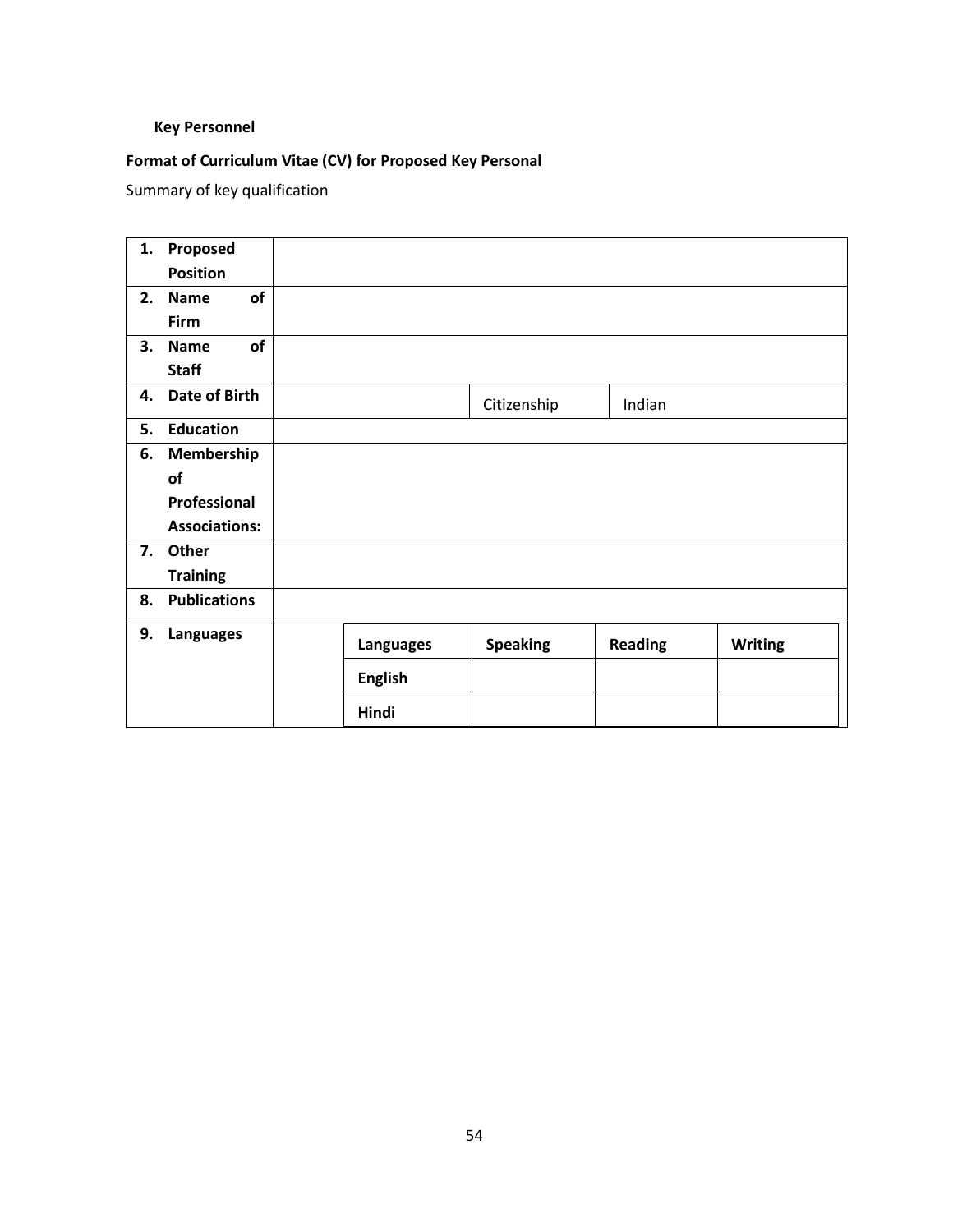| 10. Employment<br>Record                 | From:<br>Employer:<br><b>Position held:</b>                                           |
|------------------------------------------|---------------------------------------------------------------------------------------|
|                                          | From:<br>Employer:<br><b>Position held:</b>                                           |
|                                          |                                                                                       |
|                                          | From:<br><b>Employer:</b><br><b>Position held:</b>                                    |
| 11. Detailed<br>tasks<br><b>Assigned</b> | 12. Work Undertaken that best illustrates Capability to Handle the Tasks<br>Assigned: |

## **Certification**

I, the undersigned, certify that to the best of my knowledge and belief, these data correctly describe me, my qualifications, and my experience.

Signature of the staff:

(In blue ink)Date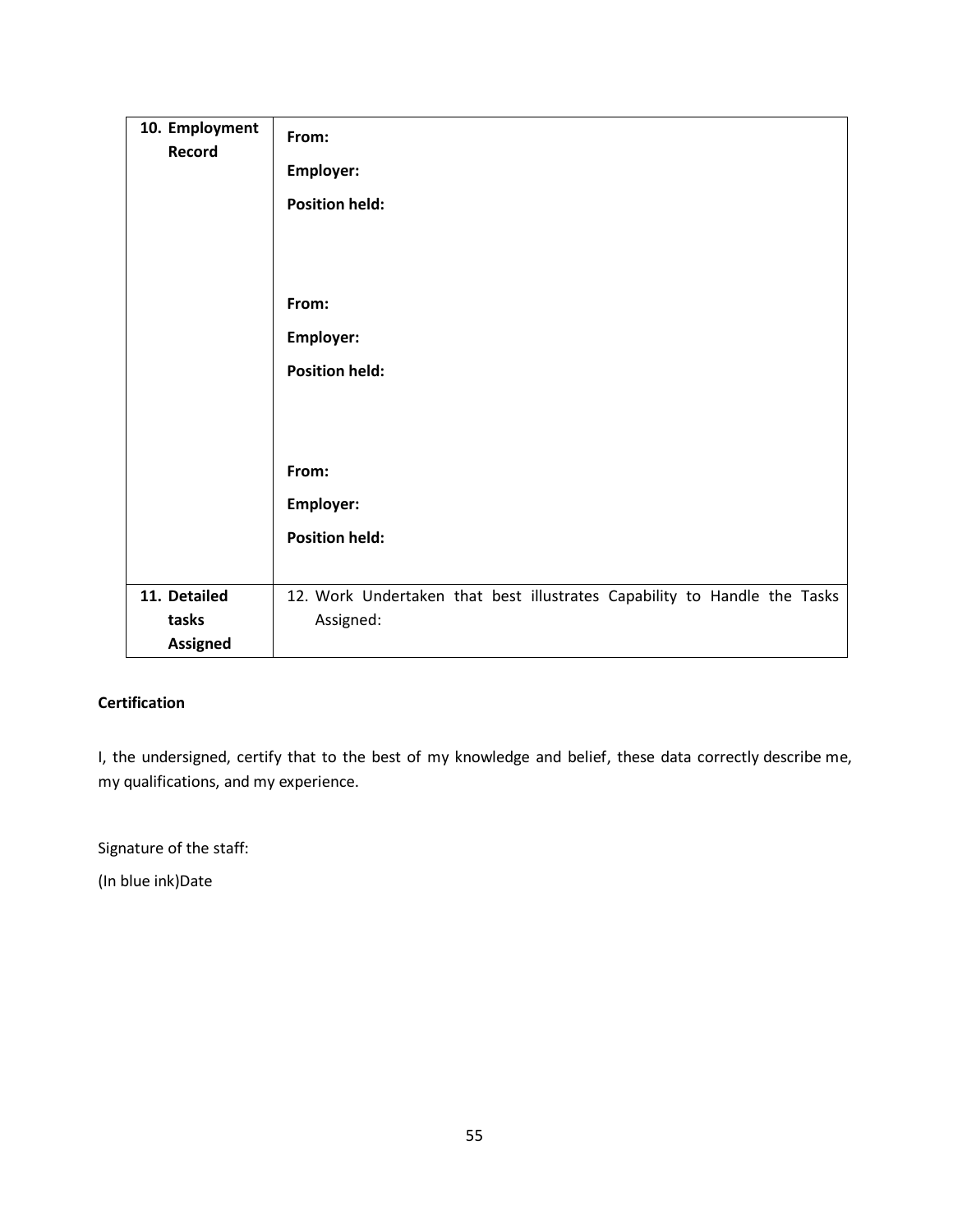#### <span id="page-63-0"></span>**Schedule 5B**

#### <span id="page-63-1"></span>**APPROACH & METHODOLOGY**

| <b>S. No.</b> | <b>Particulars</b>                                                                                                                                                  | <b>Maximum</b><br><b>Pages</b> | <b>Marks</b> |
|---------------|---------------------------------------------------------------------------------------------------------------------------------------------------------------------|--------------------------------|--------------|
| 1.            | Understanding of the Project                                                                                                                                        | 3                              | 5            |
| 2.            | Decoding TOR                                                                                                                                                        | $\overline{2}$                 | 5            |
| 3.            | Team structure & Composition (Key, Non-Key<br>Experts and relevant technical and administrative<br>support staff), Qualification, Relevant Experience<br>and Skills | 5                              | 5            |
| 4.            | Approach & Methodology and<br>Resource<br>Deployment Plan                                                                                                           | 4                              | 5            |
| 5.            | Reporting Mechanism, MIS and Reporting Formats<br>to assess quantitative and qualitative assessment.                                                                | 5                              | 5            |
| 6.            | Key area requiring higher degree of monitoring<br>and proposed plan.                                                                                                | 1                              | 5            |
| 7.            | Innovations proposed for better monitoring.                                                                                                                         | 1                              | 5            |
| 8.            | Process Flow Chart of all the activities<br>proposed to implement the project.                                                                                      | 1                              | 5            |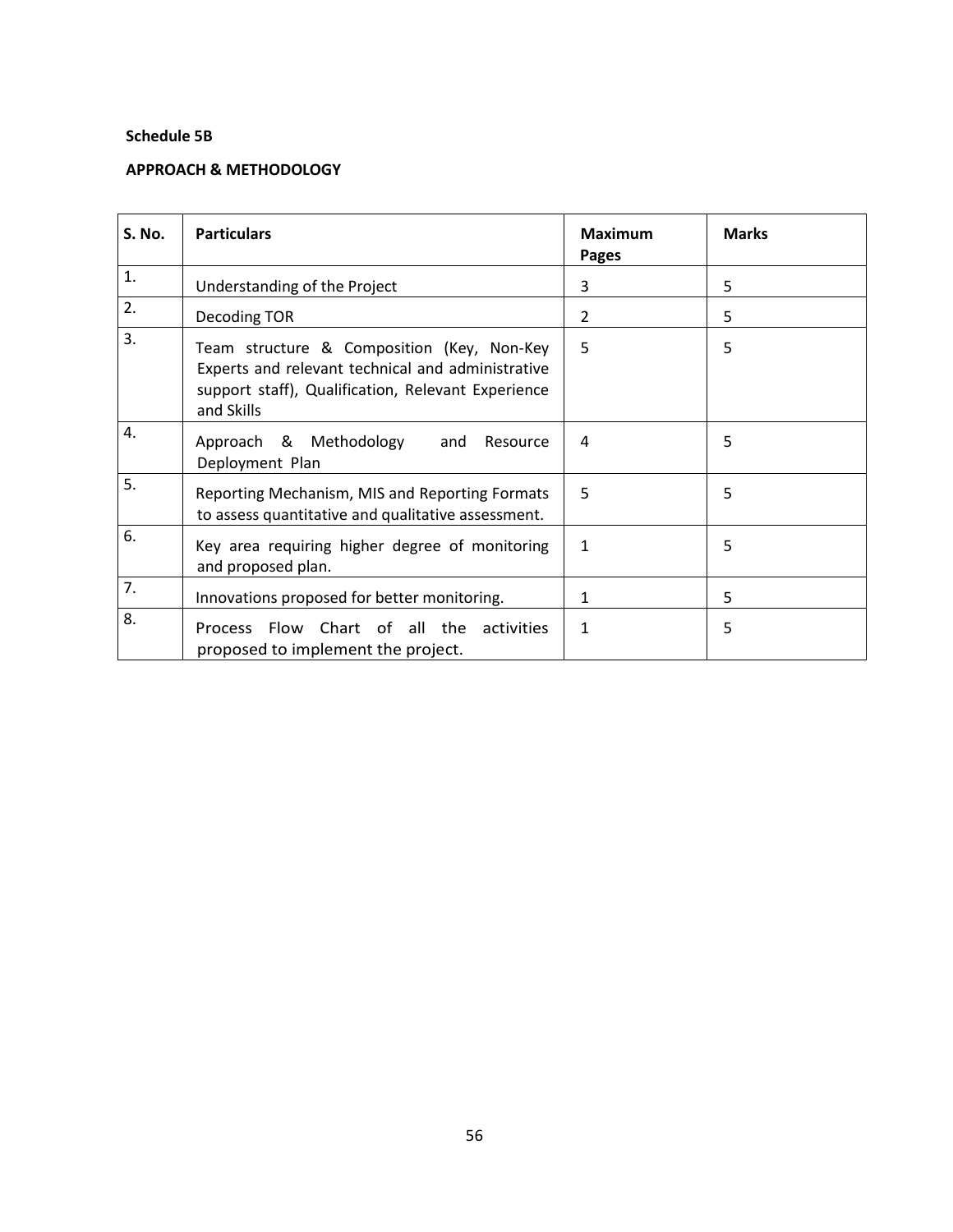#### <span id="page-64-0"></span>**Schedule 6**

#### <span id="page-64-1"></span>**Financial Details of the Bidder**

|                            | <b>Turnover (Rs. Crores)</b> |
|----------------------------|------------------------------|
| Financial Year (2019-2020) |                              |
| Financial Year (2018-2019) |                              |
| Financial Year (2017-2018) |                              |
| Average Turnover           |                              |

The Bidders to furnish audited turnover details along with balance sheets and profit & loss accounts for last three years along with a certificate from Statutory Auditor/ Chartered Accountant to establish minimum average annual turnover from consultancy income required toward Financial Eligibility.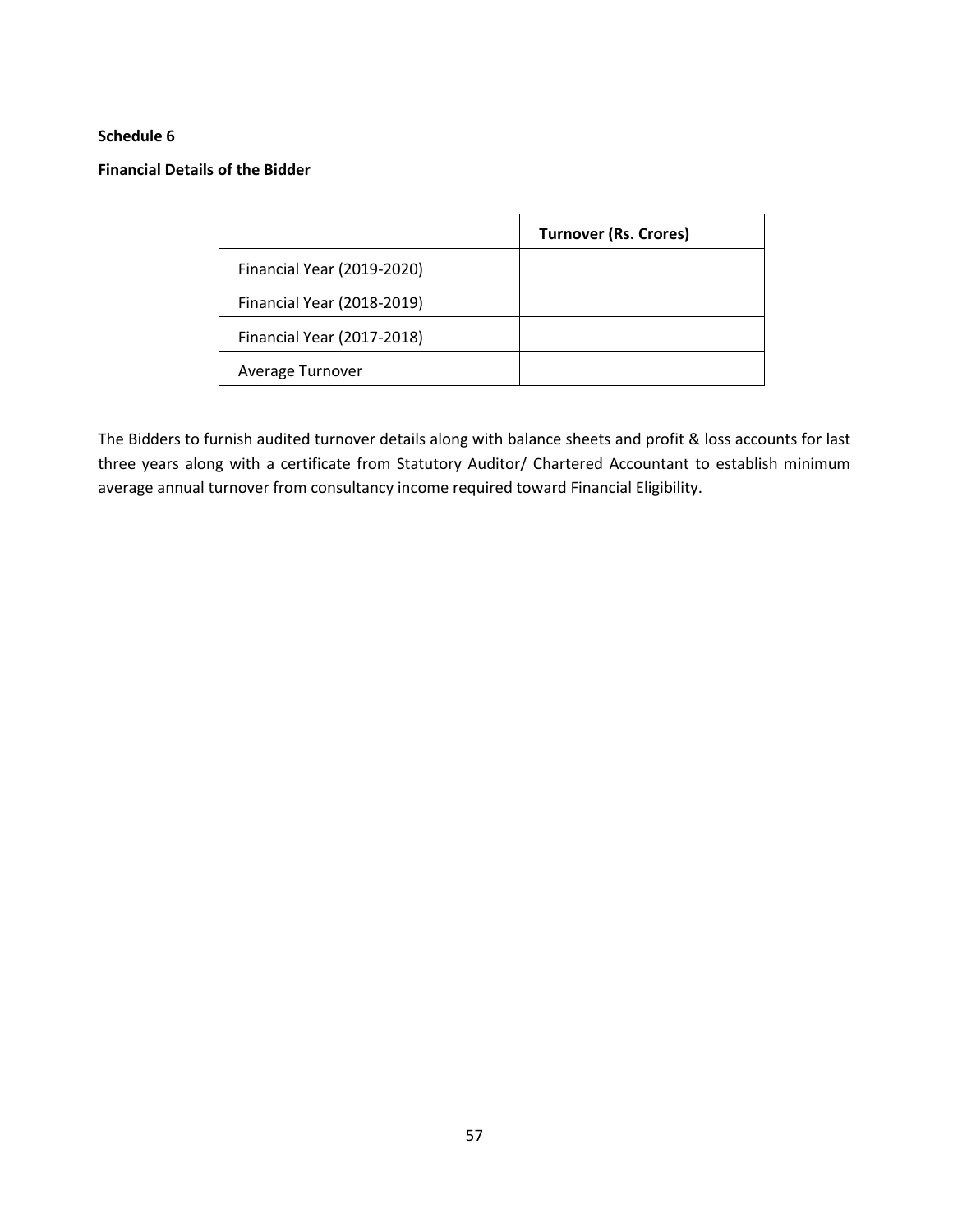#### <span id="page-65-0"></span>**Schedule -7**

#### <span id="page-65-1"></span>**Financial Proposal**

#### **A. FINANCIAL PROPOSAL SUBMISSION FORM**

{Location, Date}

To: [Name and address of Client]

Dear Sirs,

We, the undersigned, offer to provide the consulting services for [Insert title of assignment] in accordance with your Request for Proposal dated [Insert Date] and our Technical Proposal.

Our attached Financial Proposal is for the amount of Rs. ……………………………per month applicable for financial year ending march 2020 (in words and figures}, inclusive of all taxes, cess or other charges.

Our Financial Proposal shall be binding upon us subject to the modifications resulting from Contract negotiations, up to expiration of the validity period of the Proposal.

We understand you are not bound to accept any Proposal you receive.

We remain,

Yours sincerely,

Authorized Signature {In full and initials}:

Name and Title of Signatory:

In the capacity of:

Address:

E-mail:

{For a joint venture, either all members shall sign or only the lead member/consultant, in which case the power of attorney to sign on behalf of all members shall be attached}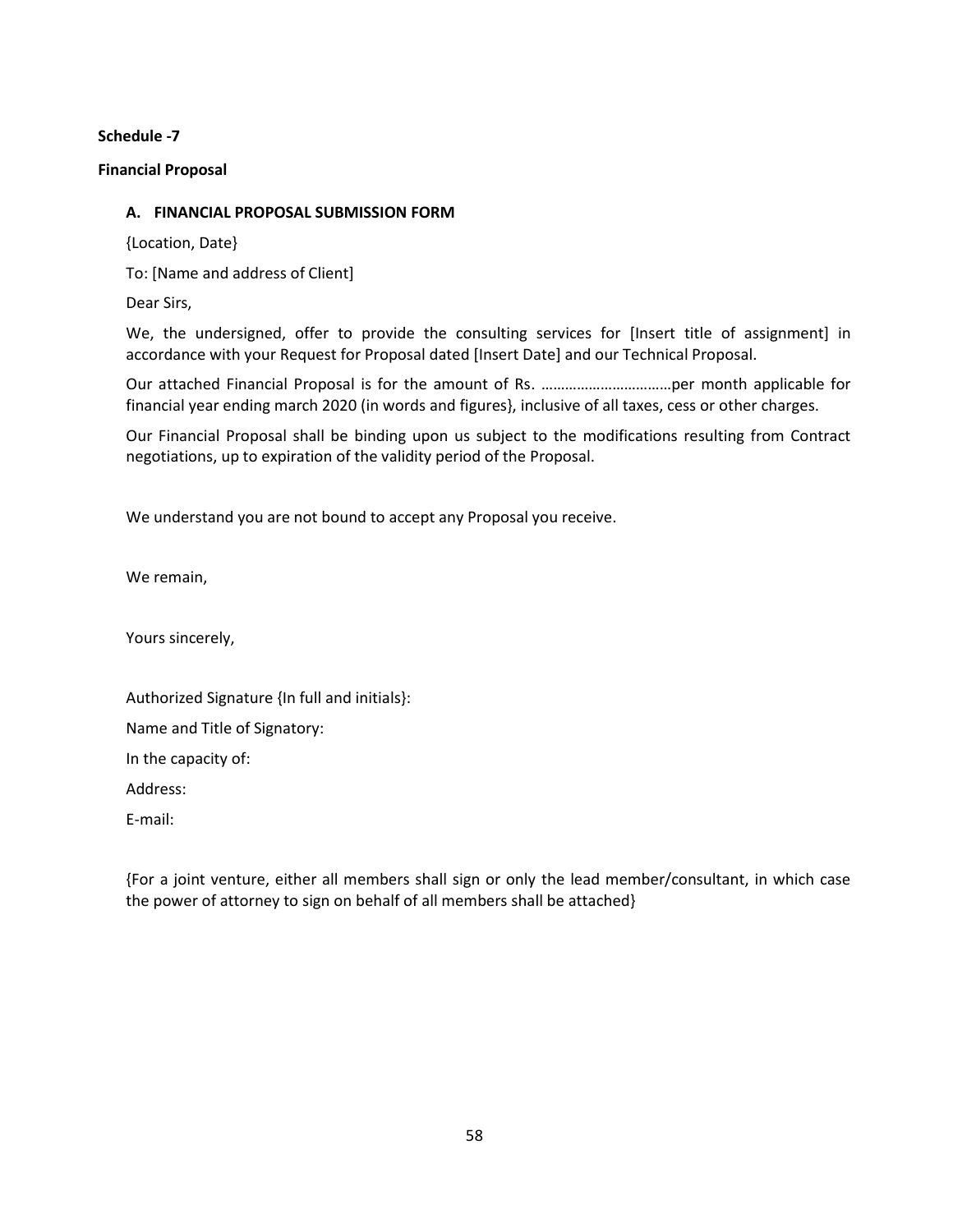#### **B. SUMMARY OF COSTS**

| <b>Item</b>                                  | Cost                                          |  |
|----------------------------------------------|-----------------------------------------------|--|
|                                              | {Consultant must state the proposed<br>Costs} |  |
| <b>Cost of the Financial Proposal</b>        |                                               |  |
| Including:                                   |                                               |  |
| (1) Remuneration                             |                                               |  |
| <b>Key Experts</b>                           |                                               |  |
| Others with designation                      |                                               |  |
| (2) Overheads/Miscellaneous Expenses.        |                                               |  |
| $(3)$ Taxes                                  |                                               |  |
| <b>Total Cost of the Financial Proposal:</b> |                                               |  |

Bidders to quote financial bid in the form of monthly fee, inclusive of all taxes, duties, cess, out of pocket expenses etc.

## **C. BREAKDOWN OF REMUNERATION FOR KEY STAFF**

| Name of Expert | Position (as in<br><b>Schedule 5A)</b> | Person-month<br>Remuneration<br>Rate | <b>Time</b><br>Input<br>in<br>Person/Month | <b>Total</b><br>Remuneration |
|----------------|----------------------------------------|--------------------------------------|--------------------------------------------|------------------------------|
|                |                                        |                                      |                                            |                              |
|                |                                        |                                      |                                            |                              |
|                |                                        |                                      |                                            |                              |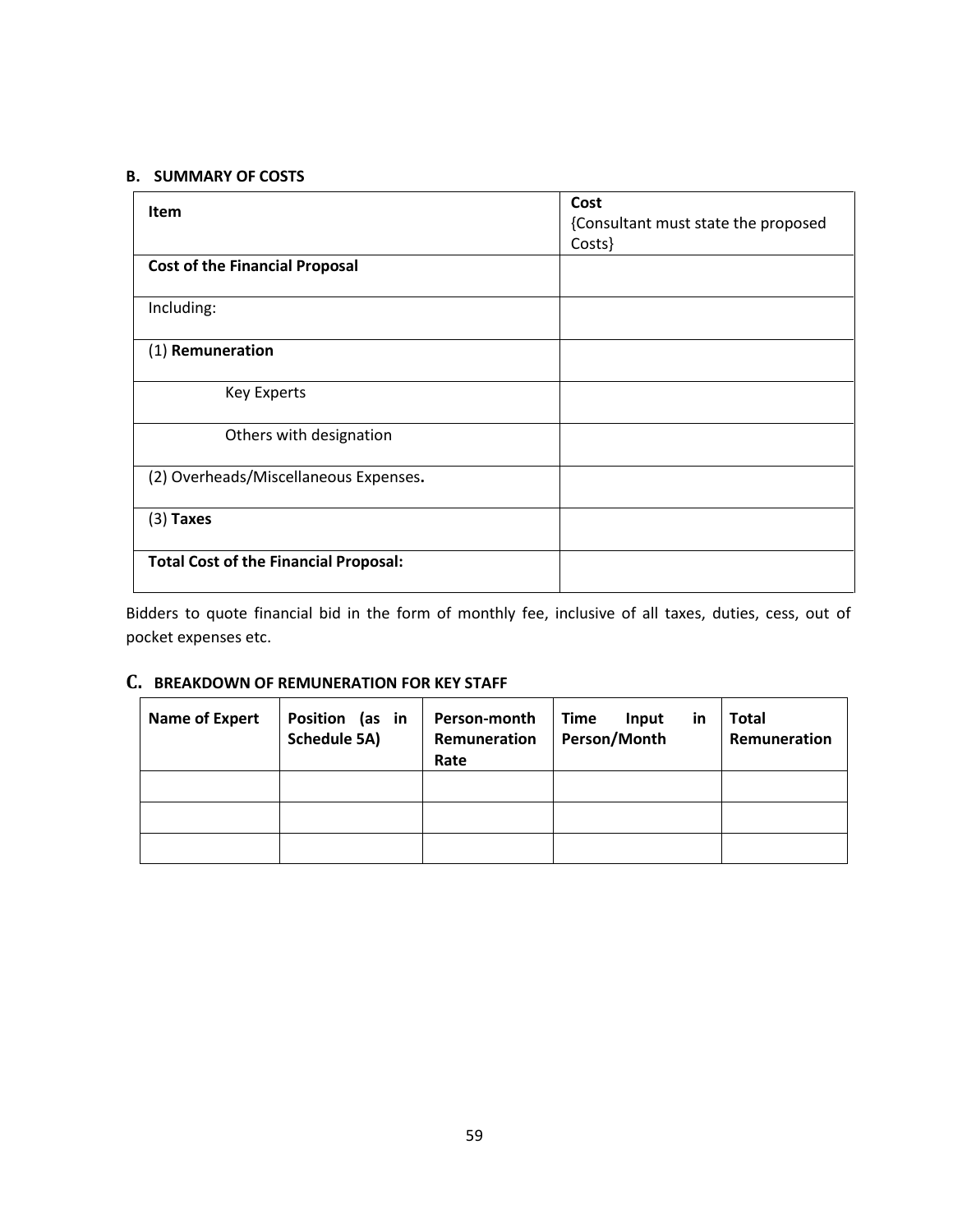#### <span id="page-67-0"></span>**Schedule 8**

#### <span id="page-67-1"></span>**Power of Attorney for Lead Member of Consortium**

Whereas the East Delhi Municipal Corporation(EDMC) has invited bids for Selection of Consultants to Work as a Consultant for implementation of Project for East Delhi Municipal Consultant in Delhi.

Whereas, …………………….. and …………………….. (collectively the "Consortium") being Members of the Consortium are interested in bidding for the Project in accordance with the terms and conditions of the Request for Proposal (RFP) and other connected documents in respect of the Project, and

Whereas, it is necessary for the Members of the Consortium to designate one of them as the Lead Member with all necessary power and authority to do for and on behalf of the Consortium, all acts, deeds and things as may be necessary in connection with the Consortium's bid for the Project and its execution.

#### NOW, THEREFORE, KNOW ALL MEN BY THESE PRESENTS

We, having our registered office at ............................. and M/s. .......................... having our registered office at …………………….., (hereinafter collectively referred to as the "Principals") do hereby irrevocably designate, nominate, constitute, appoint and authorize M/s. …………………….. having its registered office at …………………….., being one of the Members of the Consortium, as the Lead Member and true and lawful attorney of the Consortium (hereinafter referred to as the "Attorney") and hereby irrevocably authorize the Attorney (with power to sub-delegate) to conduct all business for and on behalf of the Consortium and any one of us during the bidding process and, in the event the Consortium is awarded the Concession/Contract, during the execution of the Project and in this regard, to do on our behalf and on behalf of the Consortium, all or any of such acts, deeds or things as are necessary or required or incidental to the submission of its bid for the Project, including but not limited to signing and submission of all applications, bids and other documents and writings, accept the Letter of Award, participate in bidders and other conferences, respond to queries, submit information/ documents, sign and execute contracts and undertakings consequent to acceptance of the bid of the Consortium and generally to represent the Consortium in all its dealings with the EDMC, and/ or any other Government Agency or any person, in all matters in connection with or relating to or arising out of the Consortium's bid for the Project and/ or upon award thereof till the Concession Agreement is entered into with the EDMC.

AND hereby agree to ratify and confirm and do hereby ratify and confirm all acts, deeds and things done or caused to be done by our said Attorney pursuant to and in exercise of the powers conferred by this Power of Attorney and that all acts, deeds and things done by our said Attorney in exercise of the powers hereby conferred shall and shall always be deemed to have been done by us/ Consortium.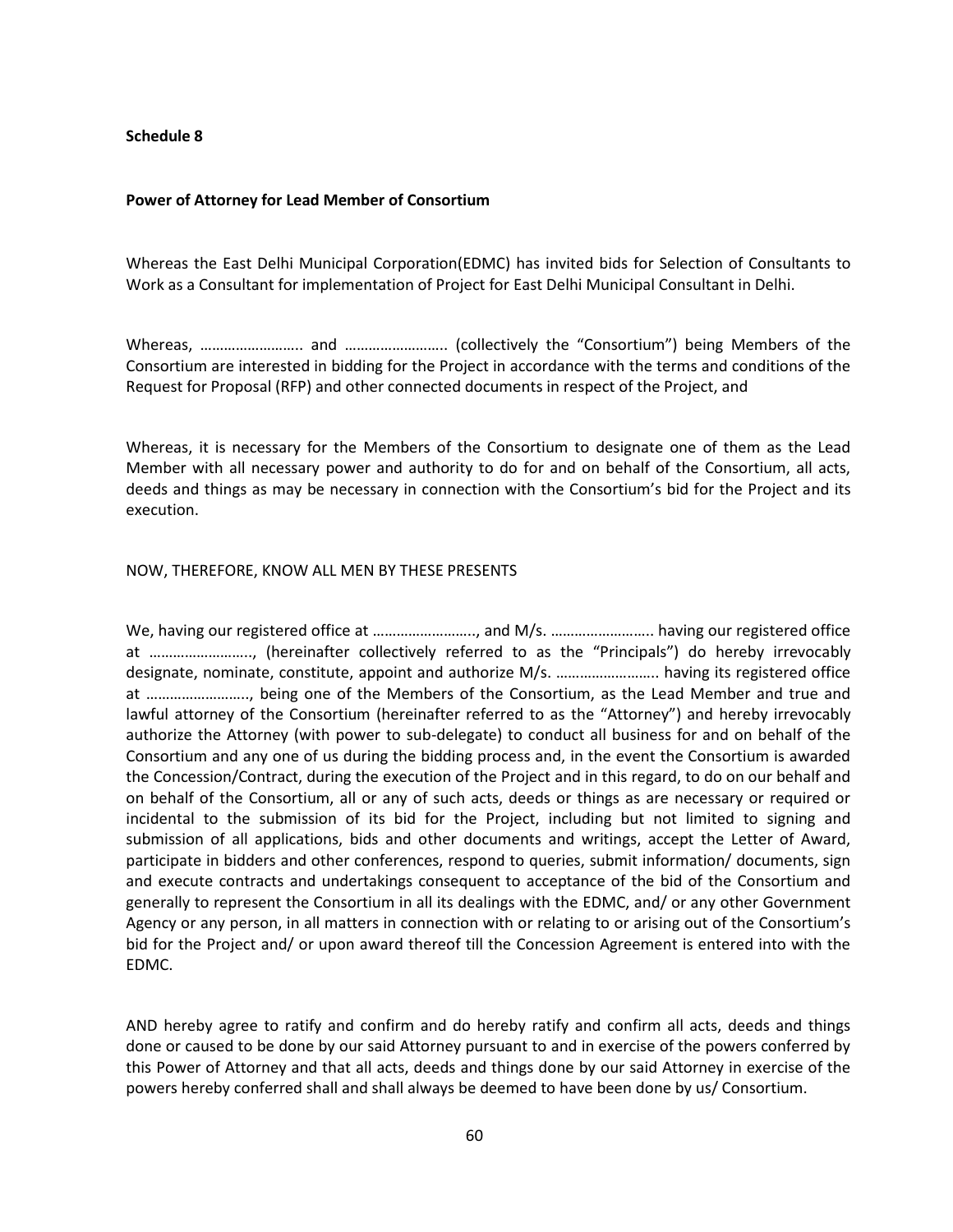IN WITNESS WHEREOF WE THE PRINCIPALS ABOVE NAMED HAVE EXECUTED THIS POWER OF ATTORNEY ON THIS …………………. DAY OF ………., 20.....…

For ……………………..

(Signature, Name & Title)

For ……………………..

(Signature, Name & Title)

(Executants)

(To be executed by all the Members of the Consortium)

Witnesses:

1.

2.

Notes:

• The mode of execution of the Power of Attorney should be in accordance with the procedure, if any, laid down by the applicable law and the charter documents of the executant(s) and when it is so required, the same should be under common seal affixed in accordance with the required procedure.

• Also, wherever required, the Bidder should submit for verification the extract of the charter documents and documents such as a board or shareholders' resolution/ power of attorney in favor of the person executing this Power of Attorney for the delegation of power hereunder on behalf of the Bidder.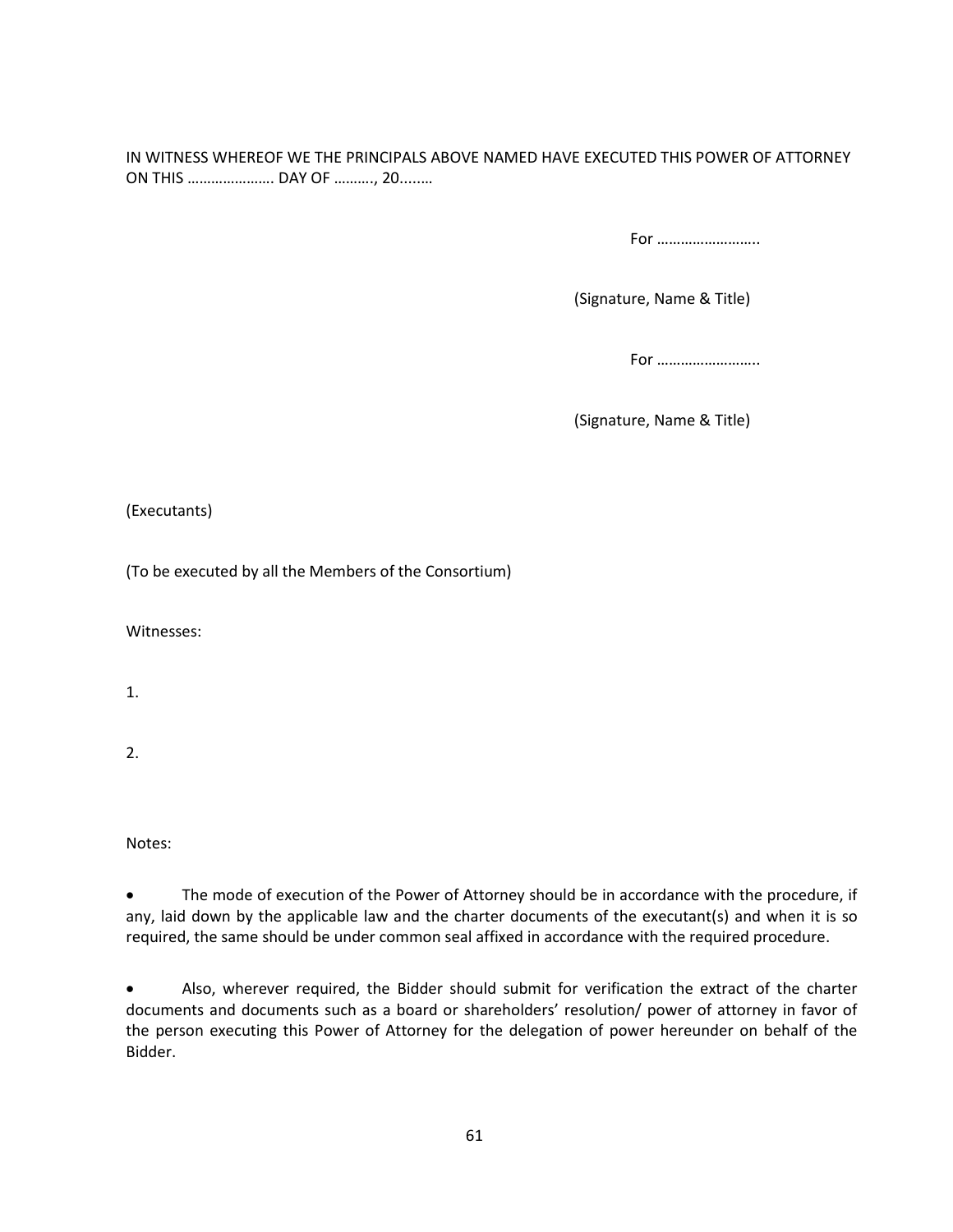| SI.                     | Proposed                                                                                | <b>Number</b>  | <b>Qualifications</b>                                                                                                       | <b>Relavant Experience</b>                                                                                                                                                                                                                               |
|-------------------------|-----------------------------------------------------------------------------------------|----------------|-----------------------------------------------------------------------------------------------------------------------------|----------------------------------------------------------------------------------------------------------------------------------------------------------------------------------------------------------------------------------------------------------|
| No.                     | <b>Position</b>                                                                         |                |                                                                                                                             |                                                                                                                                                                                                                                                          |
| $\mathbf{1}$            | <b>Team Leader</b>                                                                      | $\mathbf{1}$   | B. Tech in<br>Environmental<br>Engineering/<br>PHE/Civil/<br>Chemical/<br>Industrial                                        | Minimum 15 year experience for<br>Bachelor Degree holder in the field of<br>Urban Development, Infrastructure or<br>in sanitation, environment with<br>expertise in SWM. He should have<br>done at-least 5 projects of SWM in the<br>entire value chain. |
| $\overline{2}$          | Sanitation<br>Management<br>Expert/<br>Environment,<br>Health &<br><b>Safety Expert</b> | $\overline{2}$ | M. Sc. In<br>Environmental<br>Science or<br>Diploma in<br><b>EH&amp;S</b>                                                   | Minimum 7 years experience in case of<br>M. Sc. and 7 years experience in case<br>of diploma. He should shave the<br>experience in the relevant field                                                                                                    |
| $\mathbf{3}$            | IT<br>Monitoring<br>and<br>evaluation<br>expert                                         | $\mathbf{1}$   | BE/B. Tech<br>Computer<br>Science or<br>MCA/PGDCA in<br>IT or Equivalent<br>Qualification<br>with 10 years of<br>experience | Minimum 10 year experience in the<br>field of Urban Development,<br>Infrastructure or in sanitation,<br>environment with expertise in<br>Information Technology. He should<br>have done at-least 2 projects of IT in<br><b>SWM</b> sector                |
| $\overline{\mathbf{4}}$ | Process<br>Auditing<br>Expert                                                           | 1              | Bachelors in<br>civil/environment<br>/PHED                                                                                  | Minimum 05 years' experience in the<br>field of Urban Development,<br>Infrastructure or in sanitation with<br>expertise in project audit in the entire<br>value chain of SWM                                                                             |
| 5                       | Financial<br>Expert                                                                     | 1              | <b>MBA</b> in Finance<br>or CA                                                                                              | Minimum 5 years experience in the<br>relevant field                                                                                                                                                                                                      |
| 6                       | Application<br>Development<br>Expert                                                    | $\overline{2}$ | BE/B. Tech in<br>IT/Computers/<br>Electronics or<br>eqivalent<br>qualification                                              | Minimum 5 years experience in the<br>relevant field                                                                                                                                                                                                      |